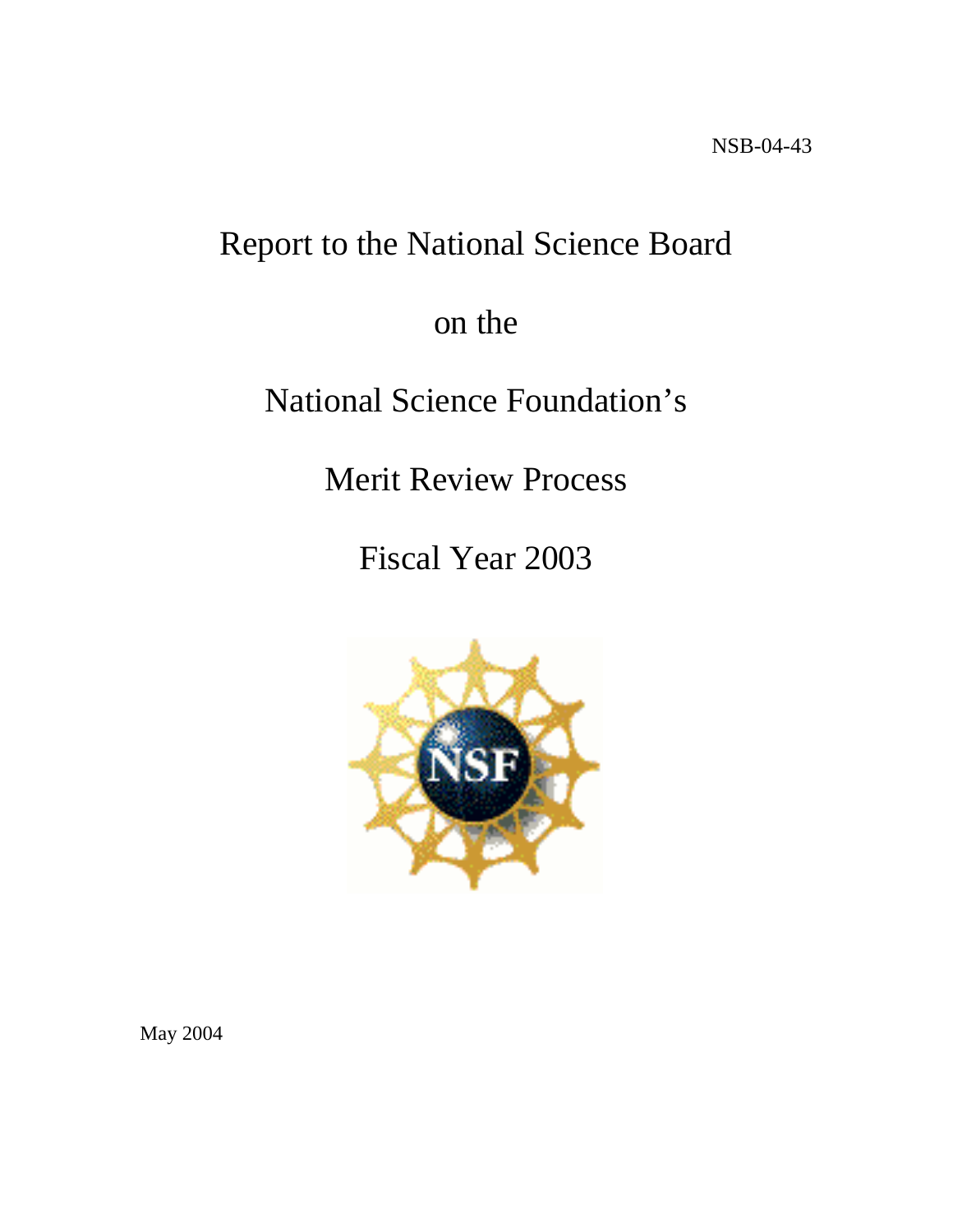# FY 2003 Report on the NSF Merit Review System

# TABLE OF CONTENTS

# **HIGHLIGHTS**

| 2.                    | 5<br>5<br>5<br>6<br>$\overline{7}$<br>8<br>10 |
|-----------------------|-----------------------------------------------|
|                       |                                               |
|                       |                                               |
|                       |                                               |
|                       |                                               |
|                       |                                               |
|                       |                                               |
|                       |                                               |
|                       |                                               |
| 3.                    | 10                                            |
|                       | 10                                            |
|                       | 13                                            |
|                       | 14                                            |
|                       | 15                                            |
|                       | 17                                            |
|                       | 18                                            |
|                       | 18                                            |
|                       |                                               |
| $\mathcal{A}_{\cdot}$ | 20                                            |
|                       | 20                                            |
|                       | 21                                            |
|                       | 23                                            |
| 5.                    | 25-49                                         |
|                       | 50                                            |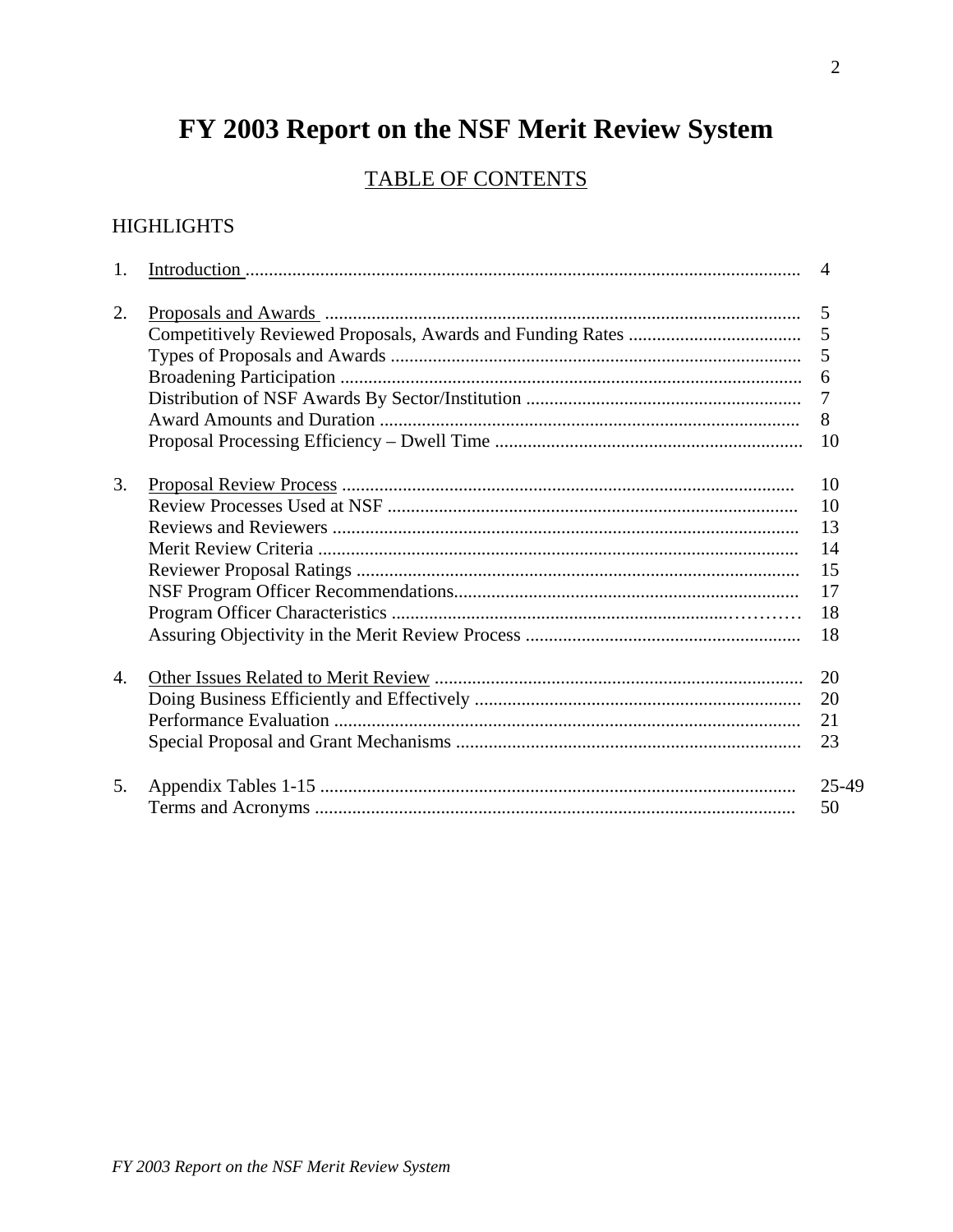#### **HIGHLIGHTS**

- 1. NSF took action on 40,075 competitively reviewed proposals, and provided funding to 10,844 of them during FY 2003. This resulted in an overall funding rate of 27 percent. The number of proposals reviewed increased by 14 percent, the largest annual percentage increase in over a decade.
- 2. In FY 2003, 77 percent of all proposals were processed within six months, compared to 74 percent in FY 2002. The agency exceeded its GPRA target goal of 70 percent. The success of this goal is particularly significant in light of the fact there was a 14 percent increase in the number of proposals submitted in FY 2003.
- 3. During FY 2003, 90 percent of all external reviews addressed aspects of both merit review criteria intellectual merit and broader impacts -- compared to 84 percent in FY 2002 and 69 percent in FY 2001.
- 4. Effective October 1, 2002, NSF returned without review proposals that failed to separately address both merit review criteria within the Project Summary. In FY 2003, NSF returned a total of 276 proposals without review due to the failure to address both merit review criteria.
- 5. In FY 2003, over 96 percent of NSF's research and education awards were selected through the competitive merit-review process.
- 6. Both the U.S. General Accounting Office and the NSF Office of Inspector General audited NSF's Committee of Visitors process during FY 2003 and found it a useful, highly effective evaluation practice.
- 7. The average annualized award amount for research grants in FY 2003 was \$135,609, an increase of 17 percent above the previous year. Adequate award size is important for attracting high quality proposals and for ensuring that proposed work can be accomplished as planned. However, increasing award size inevitably affects the success rate (see Item 1, above). The FY 2003 success rate was the lowest in 15 years.
- 8. The average award duration for FY 2003 research grants was 2.9 years. NSF's goal was to achieve 3.0 years. In the future, given adequate funding, NSF would like to increase the duration of research grants to at least four years. Again, there are implications for success rates.
- 9. Preliminary data from NSF's business analysis contractor indicate that program officers spend approximately 55 percent of their time on merit review alone, yet they are also responsible for award management and oversight, program planning, staff oversight, and other tasks.
- 10. In FY 2003, the number of proposals received by minority PIs increased by 12 percent. The funding rate for minority PIs was 27 percent, the same as the overall rate. During FY 2003, the number of proposals received from women PIs increased by 9 percent. The funding rate was 28 percent, slightly higher than the overall rate of 27 percent.
- 11. A large number of potentially fundable proposals are declined each year. In FY 2003, about \$1.44 billion of declined proposals were rated as high as the average rating for an NSF award. These declined proposals represent a rich portfolio of unfunded research and education opportunities.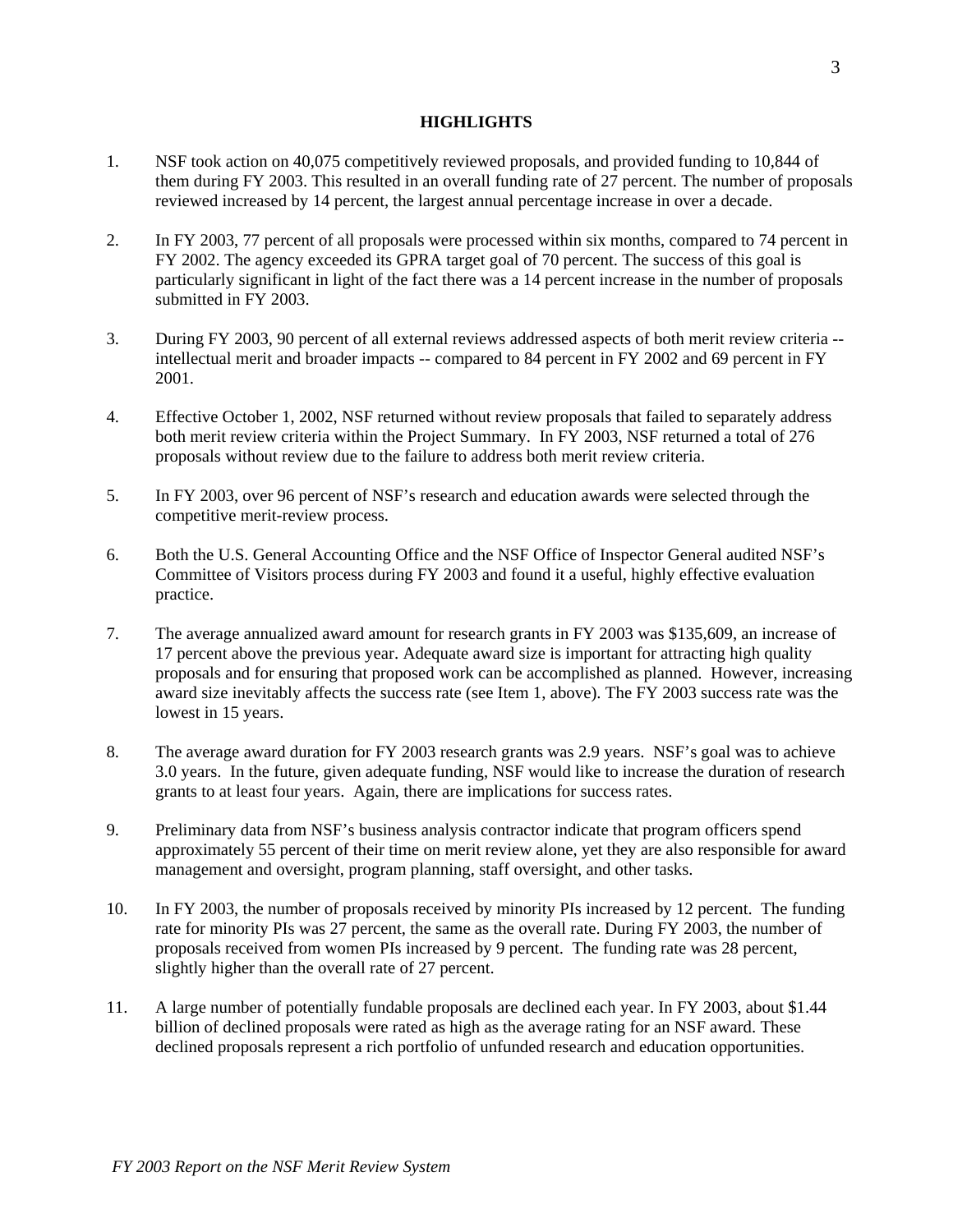# **FY 2003 Report on the NSF Merit Review System**

# **1. Introduction**

The National Science Foundation (NSF) is responsible for advancing the progress of science and engineering in the United States across a broad and expanding frontier. It carries out its mission primarily by making merit-based grants to researchers, educators, and students at more than 2,000 U.S. colleges, universities and other institutions.

NSF supports fundamental research, education and infrastructure at colleges, universities, and other institutions throughout the country. Its broad support for research and education, particularly at U.S. academic institutions, provides funds for discovery in many fields and for developing the next generation of scientists and engineers.

NSF leads Federal agencies in funding research and education activities based upon merit review. This year NSF made more than 10,000 new awards from more than 40,000 competitive proposals submitted. Over 96 percent of NSF's research and education awards are selected through its competitive merit review process. All proposals for research and education projects are evaluated using two criteria: the *intellectual merit* of the proposed activity and its *broader impacts*, such as impacts on teaching, training and learning. Reviewers also consider how well the proposed activity fosters the integration of research and education and broadens opportunities to include a diversity of participants, particularly from underrepresented groups. The merit review system is at the very heart of NSF's selection of the projects through which its mission is achieved. Ensuring a credible, efficient system requires constant attention and openness to change.

This *FY 2003 Report on the NSF Merit Review System* responds to a National Science Board (NSB) policy endorsed in 1977 and amended in 1984, requesting that the NSF Director submit an annual report on the NSF proposal review system. The report provides summary information about levels of proposal and award activity and the process by which proposals are reviewed and awarded. While the report indicates several areas in which improvements are being made, the health and vitality of NSF's merit review process, and the S&E community's confidence in it, remains very strong.

# **2. Proposals and Awards**

Competitively Reviewed Proposals, Awards and Funding Rates

During FY 2003, NSF took action on 40,075 competitive, merit reviewed research and education proposals, as shown in **Text Figure 1**. This represents an increase of 14 percent from the previous year. This is the largest annual percentage increase for NSF in over a decade. Since 1999, the number of proposals processed by NSF has increased by 40 percent.

During FY 2003, NSF made 10,844 awards, resulting in an overall funding rate of 27 percent. As shown in **Appendix Table 1,** there are differences in the funding rates of the various NSF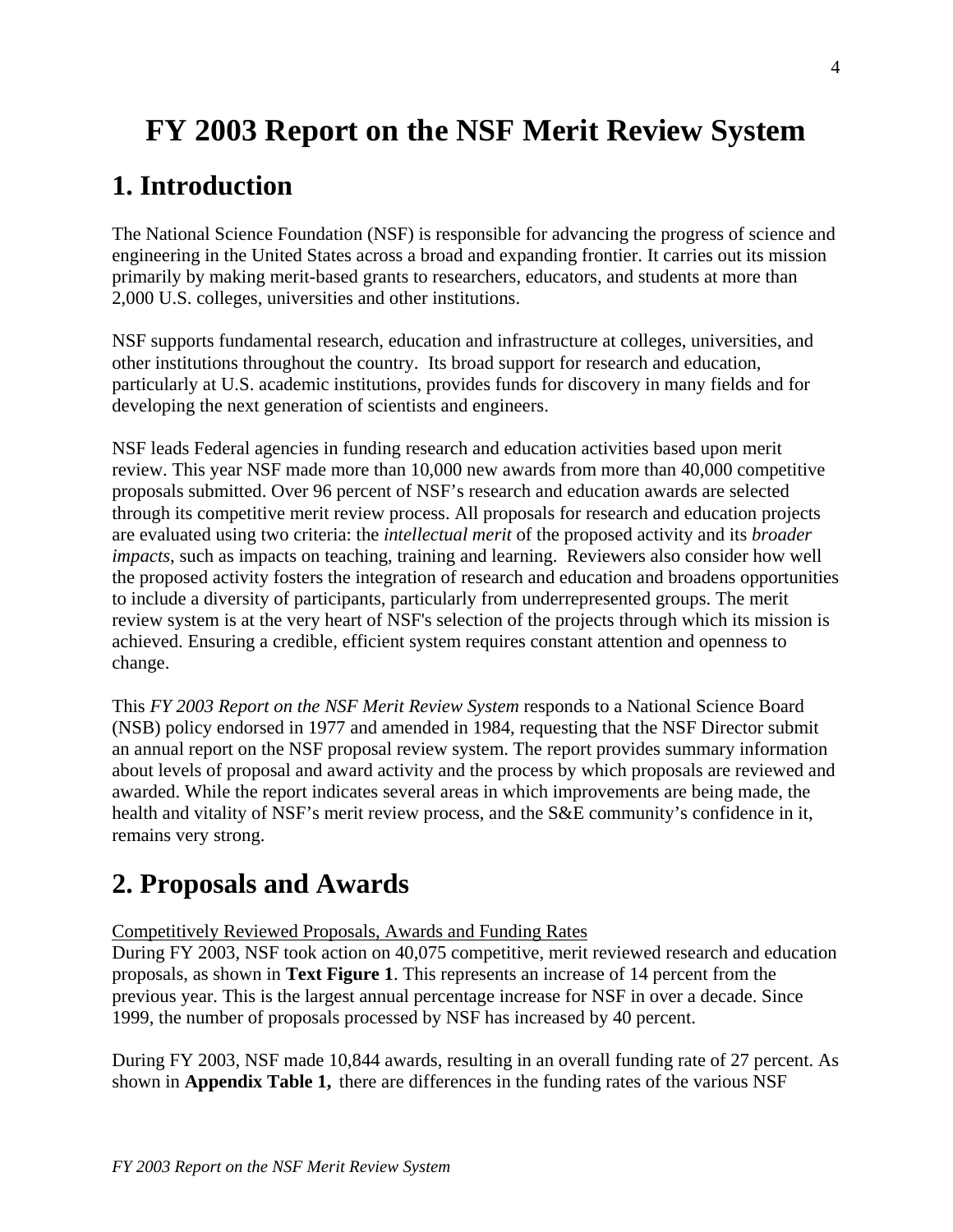directorates,<sup>1</sup> ranging from 21 percent for Engineering (ENG) to 36 percent for Geosciences (GEO). There are many reasons for these differences, such as the relative size and nature of the S&E disciplines and communities being served by the various directorates.

| <b>Fiscal Year</b>  |                                      |        |        |        |        |  |  |  |  |  |
|---------------------|--------------------------------------|--------|--------|--------|--------|--|--|--|--|--|
|                     | 1999<br>2003<br>2000<br>2001<br>2002 |        |        |        |        |  |  |  |  |  |
| <b>Proposals</b>    | 28,579                               | 29,508 | 31,942 | 35,165 | 40,075 |  |  |  |  |  |
| <b>Awards</b>       | 9.190                                | 9,850  | 9,925  | 10,406 | 10,844 |  |  |  |  |  |
| <b>Funding Rate</b> | 32%                                  | 33%    | 31%    | 30%    | 27%    |  |  |  |  |  |

#### **Text Figure 1 NSF Proposal, Award and Funding Rate Trends**

#### Types of Proposals and Awards

In general, NSF makes two kinds of competitive grants for the support of research and education:

**Standard grants** provide funding in a single fiscal year award to cover all of the proposed activities for the full duration (generally 1-5 years) of a project.

**Continuing grants** provide funds for an initial period (usually one year) of a multiple year project with a statement of intent to continue funding in yearly increments until completion of the project.

Of the 10,844 competitive awards made in FY 2003, 6,495, or 60 percent were standard grants. Since 1994 the number of standard grants has increased by 13 percent, while the number of continuing grants has only increased by 2 percent. In addition to these awards, NSF awarded 7,640 continuing grant increments (CGIs) based on proposals that had been competitively reviewed in earlier years.<sup>[2](#page-4-1)</sup> As shown in Text Figure 2, NSF devotes 23 percent of its total budget to new standard grants and 21 percent to new continuing grants. The use of standard grants allows NSF the flexibility to make new awards each year without carrying a large burden of continuing grant obligations.

 $\overline{a}$ 

<span id="page-4-0"></span><sup>&</sup>lt;sup>1</sup> The term "directorates" as used in this report, refers to NSF's seven programmatic directorates and the Office of Polar Programs. See NSF Organization Chart in Appendix Table 15.<br><sup>2</sup> While the original award is a competitive action, the CGI is a non-competitive renewal grant.

<span id="page-4-1"></span>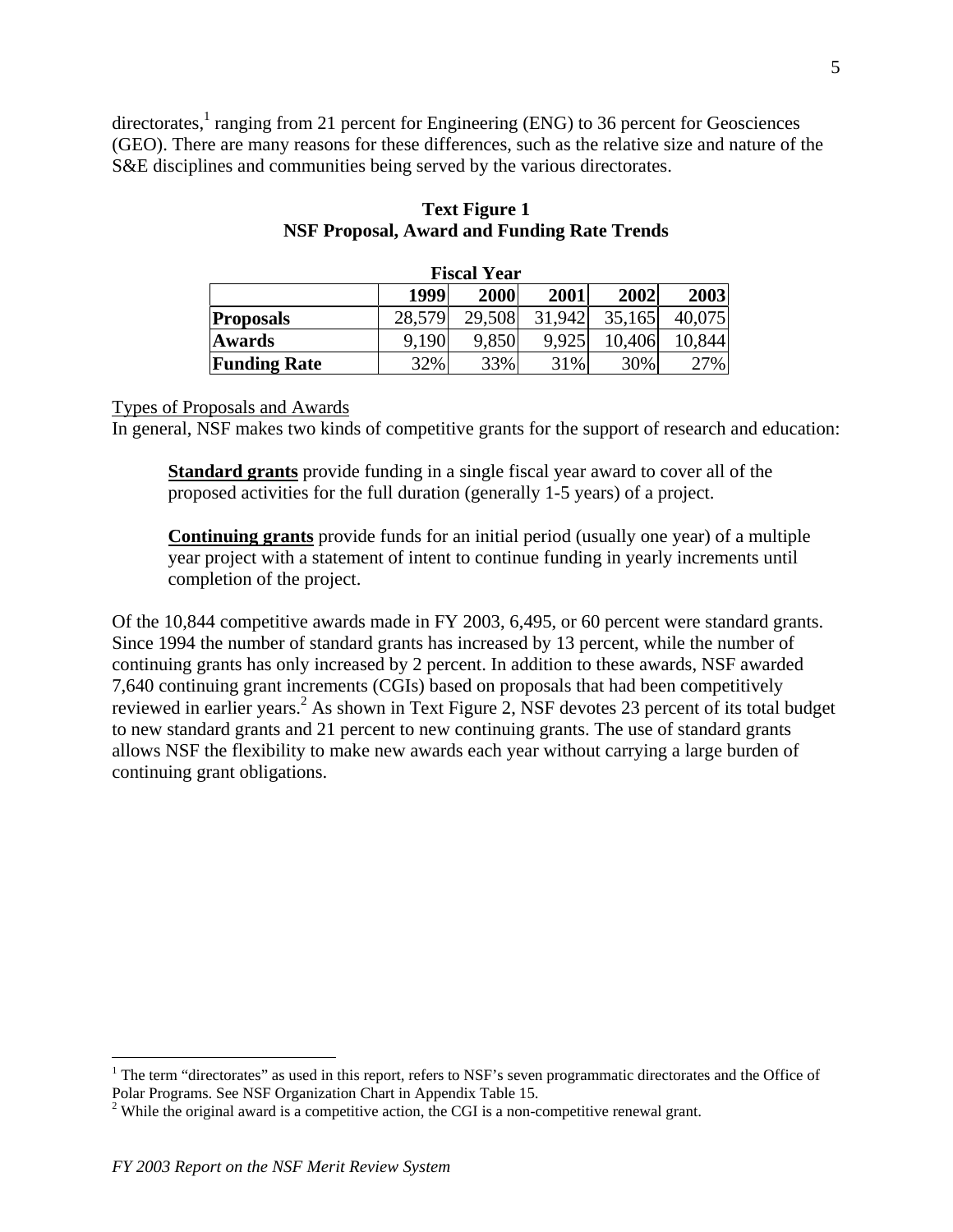|                                    | 1999   | 2000   | 2001   | 2002   | 2003   |
|------------------------------------|--------|--------|--------|--------|--------|
| <b>New Standard Grants</b>         | 23%    | 23%    | 25%    | 26%    | 23%    |
| <b>New Continuing Grants</b>       | 18%    | 21%    | 19%    | 21%    | 21%    |
| <b>Continuing Grant Increments</b> | 43%    | 38%    | 38%    | 35%    | 36%    |
| <b>Facilities/ Other Awards</b>    | 16%    | 18%    | 18%    | 18%    | 20%    |
| $100\% = $Billion$                 | \$3.69 | \$3.92 | \$4.46 | \$4.77 | \$5.37 |

#### **Text Figure 2 Percentage of NSF Budget by Type of Award**

Broadening Participation

NSF's Strategic Plan (FY 2003 – 2008) includes as a specific objective the promotion of greater diversity in the science and engineering workforce through increased participation of underrepresented groups and institutions in all NSF programs and activities. NSF is strongly committed to increasing the participation in all NSF activities of researchers, educators and students from groups currently underrepresented in the science and engineering enterprise. Funding rates over the last five fiscal years for all Principal Investigators (PIs), female and minority PIs<sup>[3](#page-5-0)</sup>, and prior and new PIs<sup>[4](#page-5-1)</sup> are shown in Text Figure 3 below. Proposals, awards and funding rates by PI characteristics are presented in Appendix Table 2.

|                 | 1999 | 2000 | 2001 | 2002 | 2003 |
|-----------------|------|------|------|------|------|
| All             | 32%  | 33%  | 31%  | 30%  | 27%  |
| Female          | 32%  | 35%  | 32%  | 30%  | 28%  |
| <b>Male</b>     | 32%  | 33%  | 31%  | 30%  | 27%  |
| <b>Minority</b> | 29%  | 32%  | 30%  | 29%  | 27%  |
| <b>New</b>      | 23%  | 25%  | 24%  | 22%  | 19%  |
| <b>Prior</b>    | 39%  | 40%  | 36%  | 35%  | 33%  |

**Text Figure 3 Funding Rate by Fiscal Year and PI Characteristic** 

During FY 2003, female PIs received 2,090 awards. This is a slight increase from FY 2002, but still represents 19 percent of the total NSF awards, as was true for the previous year. The funding rate for females fell from 30 to 28 percent, compared to the funding rate of 27 percent for males, which fell from 30 percent. The number of proposals received from female PIs increased by 9 percent in FY 2003 and by 38 percent from FY 1999.

In FY 2003, the number of awards to minority PIs increased to 569, a 4 percent increase over FY 2002. This is about five percent of the total number of NSF awards. The funding rate for minority PIs is 27 percent, the same as the overall funding rate. In FY 2003, minority PIs submitted 2,141 proposals, up 12 percent from last year and up 49 percent from FY 1999.

 $\overline{a}$ 

<span id="page-5-0"></span><sup>&</sup>lt;sup>3</sup> Minority includes American Indian or Alaskan Native, Black, Hispanic, and Pacific Islander and excludes Asian and White, not of Hispanic Origin. 4

<span id="page-5-1"></span> $4$  A proposal is counted in the New PI category if the PI did not have an NSF award in the current or prior years.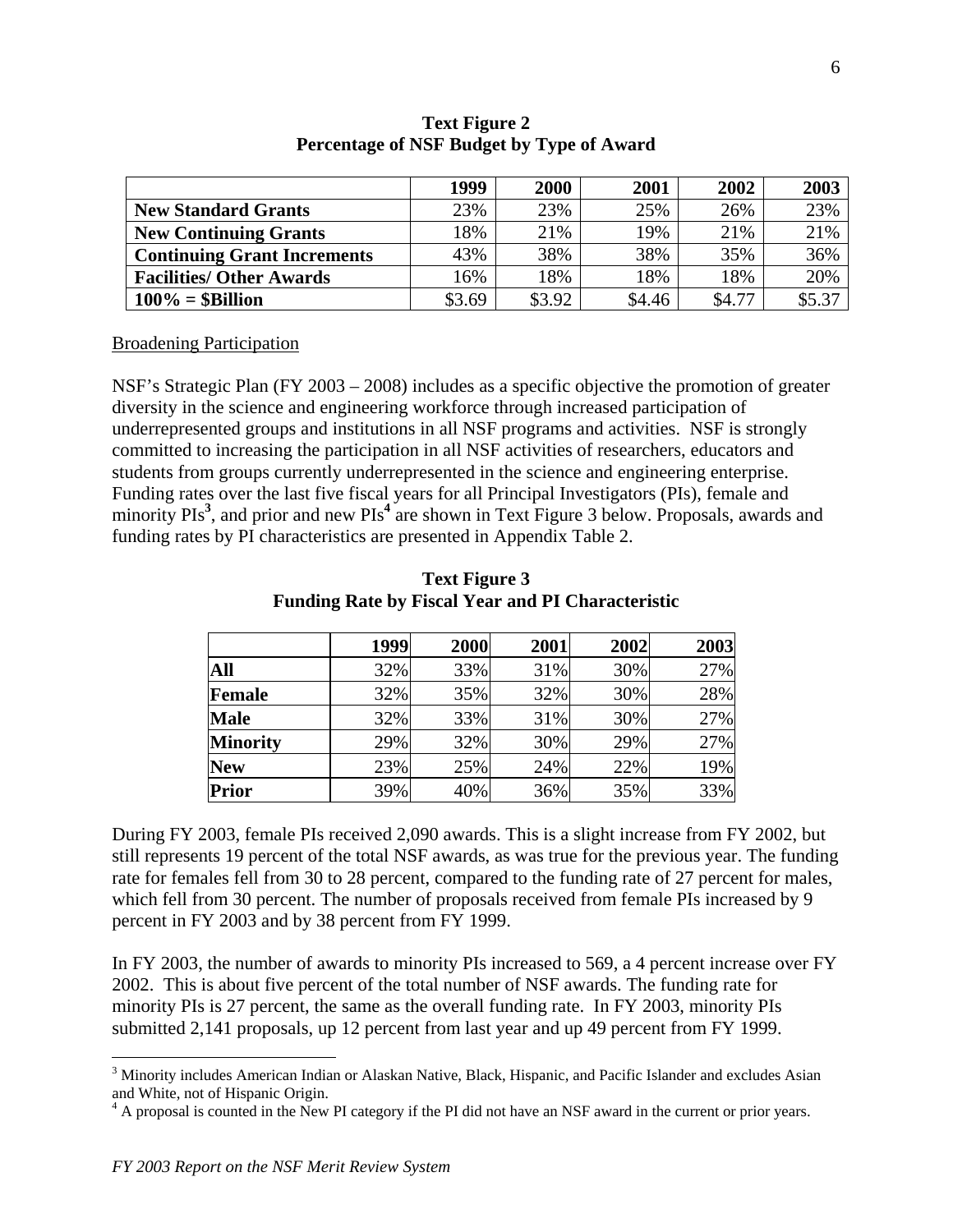**Appendix Table 3** provides a breakdown of funding rates by the race/ethnicity of the minority Principal Investigators.

There continues to be a wide disparity in the funding rates of *new PIs* and *prior PIs* (19 percent and 33 percent, respectively, in FY 2003). There are a number of likely reasons for this; for example, prior PIs are more likely to have established research agendas and are thus able to cite the results of previously funded projects in their subsequent proposals. In the case of new PIs who have conducted research, but are approaching NSF as a funding source for the first time, it may take more than one proposal submission to experience success. As indicated in Appendix Table 2, in FY 2003 new PIs submitted 17,584 proposals, up 17 percent from last year.

In FY 2003 and beyond, NSF will continue to make strong efforts to increase the number of proposals submitted by and awards made to scientists and engineers from underrepresented groups. A key element of NSF's strategy includes the use of information technology and connectivity to inform and engage under-served individuals, groups, institutions, and communities in science and engineering.

#### Distribution of Awards by Sector/Institution

According to **Text Figure 4**, in FY 2003 NSF awarded 76 percent of its budget to academic institutions, 15 percent to non-profit and other institutions, 7 percent to for-profit businesses, and 2 percent to Federal agencies and laboratories. The overall distribution of funds by performer has remained fairly constant over the past three years.

| <b>Fiscal Year</b>       |                             |      |            |               |       |               |  |  |  |
|--------------------------|-----------------------------|------|------------|---------------|-------|---------------|--|--|--|
|                          | 2001                        |      | 2002       |               | 2003  |               |  |  |  |
| <b>Type of Performer</b> | <b>\$M</b><br>$\frac{0}{0}$ |      | <b>\$M</b> | $\frac{0}{0}$ |       | $\frac{0}{0}$ |  |  |  |
| Federal                  | 80                          | 2%   | 89         | 2%            | 108   | 2%            |  |  |  |
| Industry                 | 284                         | 7%   | 323        | 7%            | 337   | 7%            |  |  |  |
| Academe                  | 3,292                       | 76%  | 3,489      | 76%           | 3,950 | 76%           |  |  |  |
| Non-Profit & Other       | 665                         | 15%  | 697        | 15%           | 762   | 15%           |  |  |  |
| <b>TOTAL</b>             | 4,321                       | 100% | 4,599      | 100%          | 5,157 | 100%          |  |  |  |

### **Text Figure 4 Distribution of NSF Awards by Performer**

According to **Text Figure 5**, the percent of NSF awards made to the top funded 10, top funded 50 and top funded 100 academic institutions has also remained within a narrow range over the past three years. In FY 2003, the top 10 funded institutions receive about 15 percent of NSF awards while 26 percent of NSF awards are made to institutions that are not in the top 100 funded schools.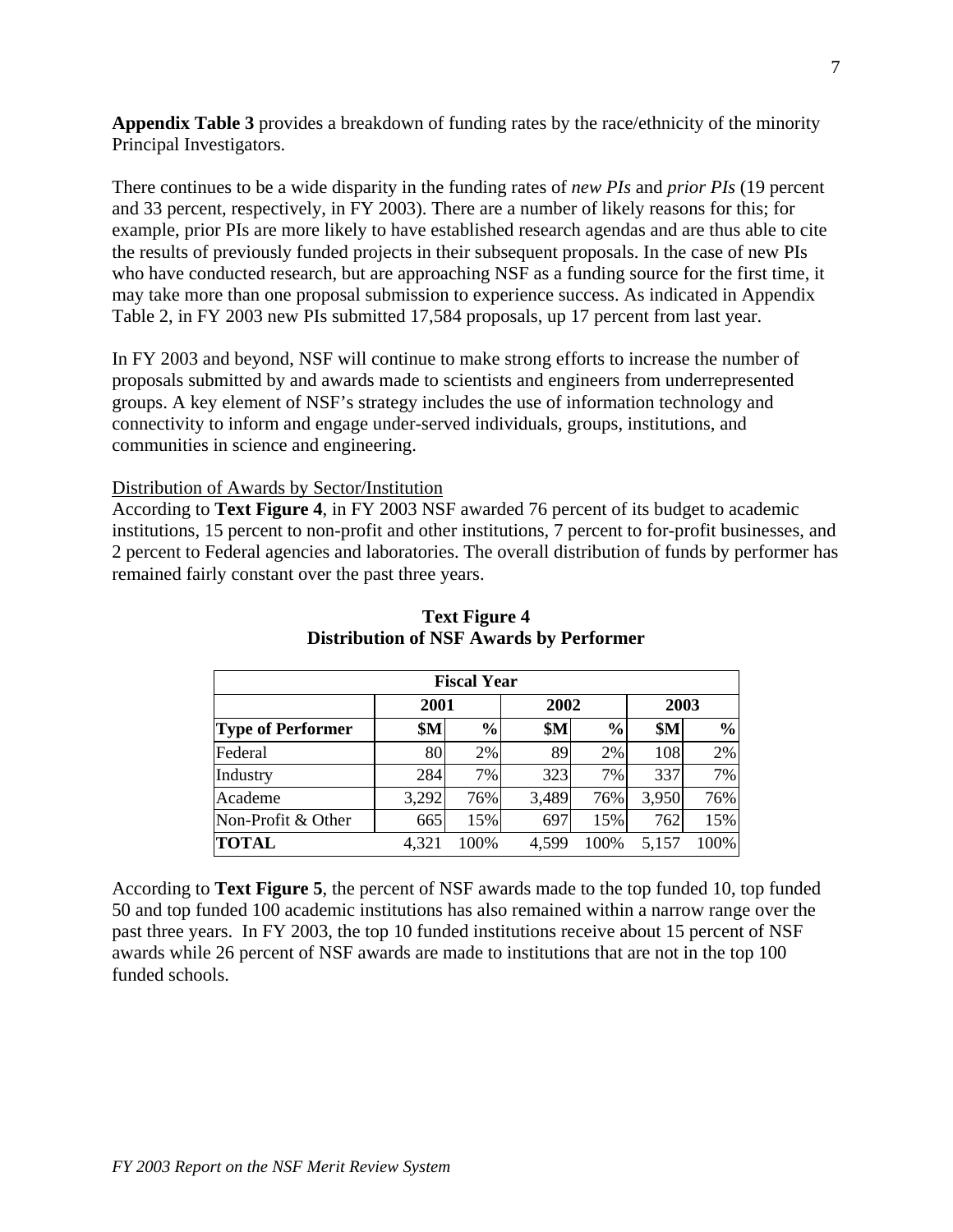

**Text Figure 5 Percent of Awards to Top Funded Academic Institutions Fiscal Year 2000 – 2003** 

#### Award Amounts and Duration

 $\overline{a}$ 

Text Figure 6 indicates average and median NSF award amounts from FY 1996 to FY 2003. Detailed data from FY 1999-2003 are also presented in **Appendix Table 4**. The average annualized award amount for *research grants*<sup>[5](#page-7-0)</sup> in FY 2003 was \$135,609, an increase of 17 percent from the previous year and 55 percent from FY 1999. The median award  $6$  was \$100,000, an increase of 16 percent over last year, and 48 percent over FY 1999.<sup>[7](#page-7-2)</sup>

Adequate award size is important both to attracting high-quality proposals and to ensuring that proposed work can be accomplished as planned. Larger awards increase the efficiency of the system by allowing scientists and engineers to devote a greater portion of their time to actual research rather than writing and reviewing proposals. In addition, larger awards allow the participation of more students.

<span id="page-7-0"></span><sup>5</sup> *Research Grants* is a subset of total NSF awards associated primarily with individual investigator and group research projects.

<span id="page-7-1"></span><sup>&</sup>lt;sup>6</sup> The difference between the median and average award amounts reflects the effect of numerous small awards on the median, and a few large awards on the average award amount. <sup>7</sup>

<span id="page-7-2"></span> $\frac{7}{1}$  In FY 2003 collaborative awards in which participating institutions submitted separate proposals for the same project were consolidated for the purpose of determining award size. In FY 2002 collaborative proposals were counted as separate awards. Even if collaboratives were treated as separate awards, award size would still be increasing.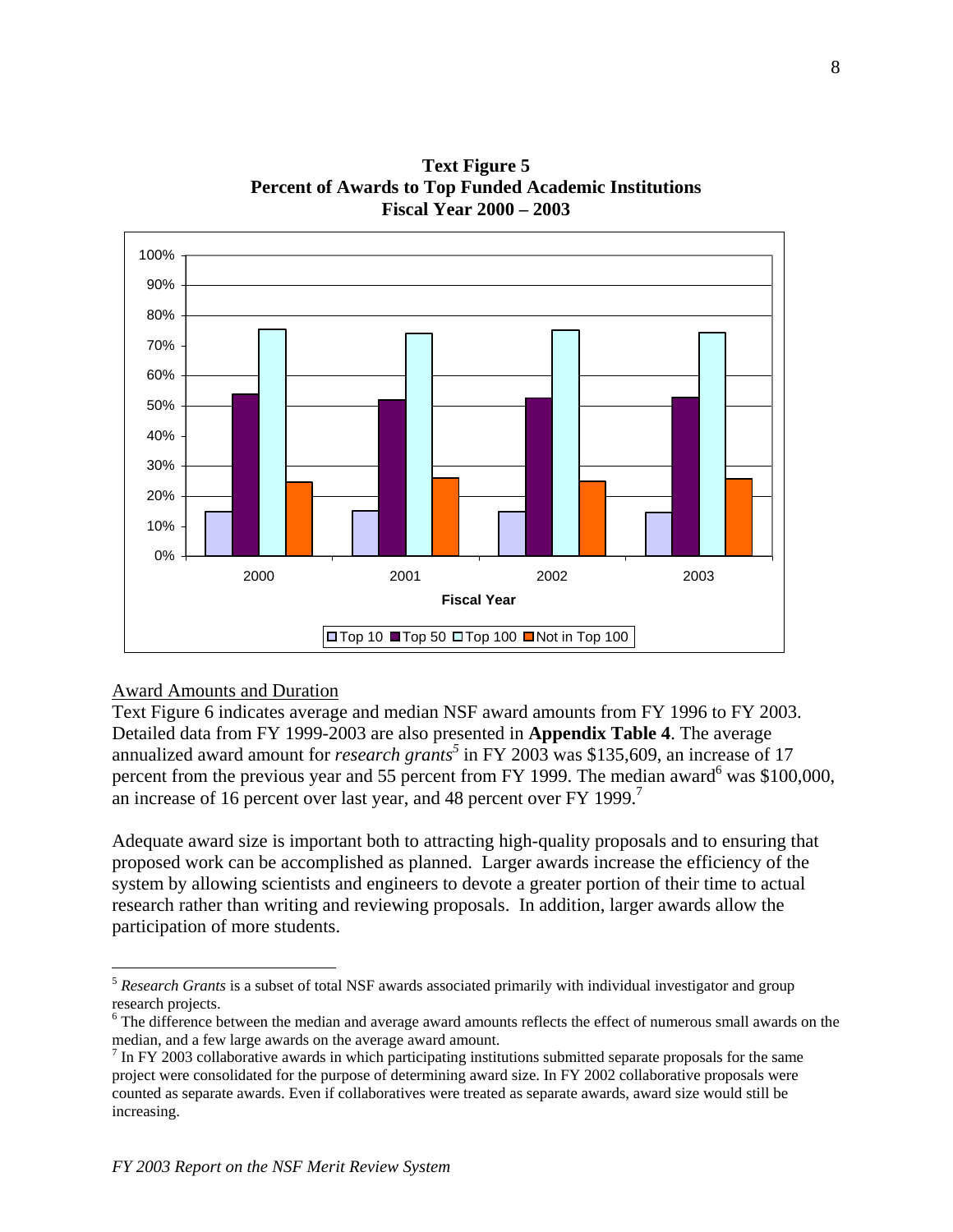

**Text Figure 6 Award Amounts Competitively Reviewed Research Awards**

Longer award terms are important in increasing the effectiveness of principal investigators and graduate students. Less time is spent preparing proposals, and graduate students are able to have more time to do their thesis work. NSF's FY 2003 GPRA goal was to achieve an average award duration of 3.0 years for research grants. The actual result was 2.9 years. In the future, given adequate funding, NSF would like to increase the duration of research grants to at least four years; longer award terms allow graduate students to complete their work.

In FY 2001, NSF contracted with Mathematica Policy Research (MPR), Inc. to conduct a survey of principal investigators who received NSF awards in that fiscal year and a companion survey of institutions. The goals of these surveys were to determine the appropriate size and duration of an NSF grant and to identify specific areas within a principal investigator's body of research that would benefit from an increased grant size and/or duration.<sup>8</sup> Not surprisingly, the MPR report reveals a general consensus among principal investigators that both award size and duration should be increased. Student support was the top area slated by principal investigators to receive this additional funding, with about 80 percent of principal investigators reporting that they would increase the number and/or months of graduate support. Increased support for undergraduates and postdoctoral associates was also among the top areas of which additional funding would be directed.

 $\overline{a}$ 

<span id="page-8-0"></span><sup>8</sup> Mathematica Policy Research, Inc. 2002. *NSF Report on Efficiency of Grant Size and Duration*. Available at http://www.nsf.gov/od/gpra/grantsize/contents.htm?gpraplan97.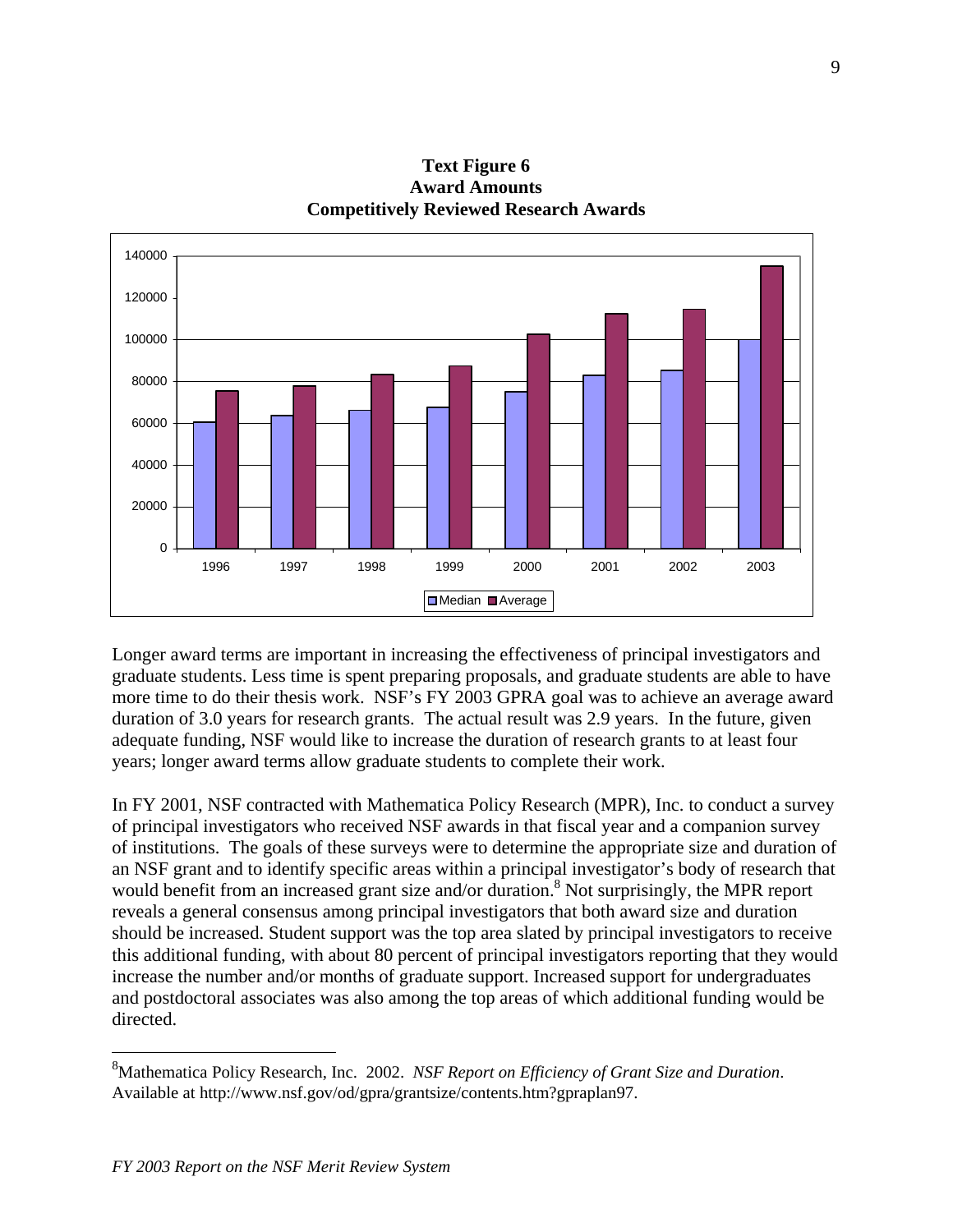#### Proposal Processing Efficiency – Dwell Time

It is very important for applicants to receive a timely funding decision (i.e., proposal dwell time). NSF's FY 2003 GPRA performance goal was, for at least 70 percent of proposals, to inform applicants whether their proposals have been declined or recommended for funding within six months of receipt. As indicated in **Text Figure 7**, NSF not only met this goal but surpassed it. In FY 2003, 77 percent of all proposals were processed within six months, compared to 74 percent in FY 2002 and 63 percent in FY 2001. The success of this goal is particularly significant because there was a 14 percent increase in the number of proposals submitted in FY 2003. This is the second year that NSF has achieved this goal since its establishment in FY 1999.

#### **Text Figure 7 Proposal Dwell Time Percentage of Proposals Processed Within 6 Months**

| <b>Fiscal Year</b> | 1999 |     | <b>2000</b><br>2001 |     | 2003 |
|--------------------|------|-----|---------------------|-----|------|
| <b>Percentage</b>  | 58%  | 54% | 63%                 | 74% | 77%  |

# **3. The Proposal Review Process**

The NSF proposal process starts with electronic receipt of the proposal, which is then forwarded electronically to the appropriate NSF program for review. All proposals are carefully reviewed by a scientist, engineer, or educator serving as an NSF program officer, and usually by three or more experts from outside NSF in the particular fields represented in the proposal. Care is exercised to assure that the external reviewers have no conflicts of interest.

Proposers are invited to suggest names of persons they believe are especially well qualified to review the proposal, along with persons who they believe should not review the proposal. These suggestions may serve as an additional source in the reviewer selection process, at the program officer's discretion. Program officers may obtain comments from assembled review panels or from site visits before recommending final action on proposals.

Senior NSF staff further review recommendations for awards and declines. When a decision has been made, verbatim copies of reviews, excluding the names of the reviewers, and summaries of review panel deliberations, if any, are provided to the proposer.

#### Review Processes Used at NSF

The extensive use of knowledgeable experts from outside the Foundation is key to NSF's proposal review system. Expert judgments of which proposals best address the NSB-established merit review criteria inform NSF staff and influence funding recommendations. NSF programs obtain external peer review by three principal methods: (1) "mail-only," (2) "panel-only," and (3) "mail-plus-panel" review. In addition, site visits by NSF staff and external peers are often used to review proposals for facilities and centers. NSF program officers are given discretion in the specific use of review methods, subject to higher-level review.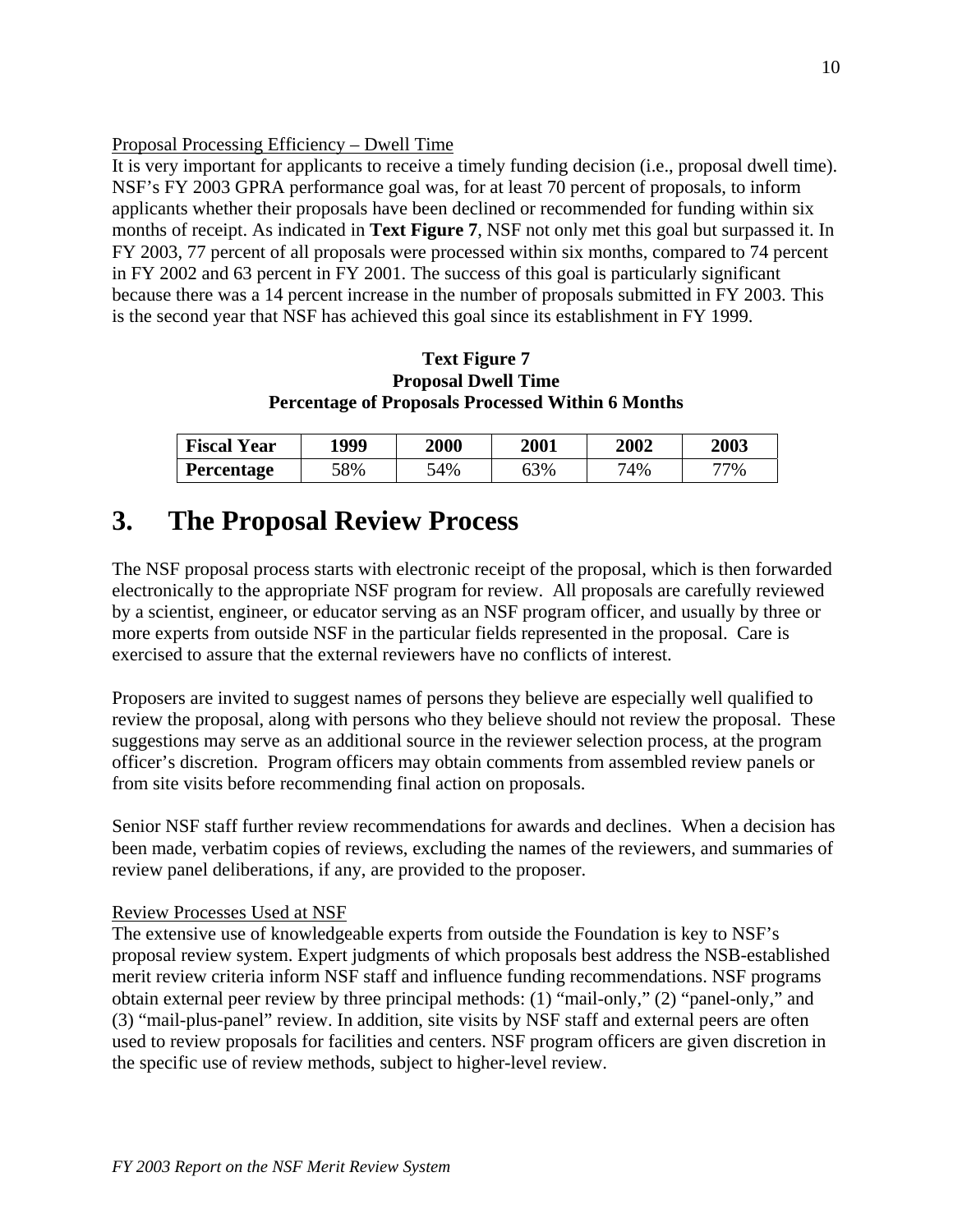In the "mail-only" review method, reviewers are sent proposals and asked to submit written comments to NSF through FastLane, NSF's Web-based system for electronic proposal submission and review. These mail reviews are then used by the NSF program officer to support a recommendation for award or decline.

"Panel-only" review refers to the process of soliciting reviews only from those who meet in a panel review setting to discuss their reviews and provide advice directly to the program officer. Most programs that use this process provide proposals to panelists and receive their reviews before the panel meeting.

Many proposals submitted to NSF are reviewed using some combination of these two processes ("mail-plus-panel" review). Those programs that employ the mail-plus-panel review process have developed several different configurations, such as:

- A reviewer is asked to submit a written mail review and also serve as a panelist; and
- A reviewer is asked to participate only as a panelist, with responsibility only for reviewing and discussing mail reviews written by others and providing verbal and/or written advice to the program officer.

The use of various review methods has changed markedly over time, as shown in **Text Figure 8**, and the corresponding data in **Appendix Table 5**. Since 1995 the percentage of NSF proposals reviewed by panel-only has increased from 39 to 53 percent of all proposals. During the same period, there has been a steady decline in the use of mail-only review from 28 to 11 percent. The use of mail-plus-panel review increased from 28 to 32 percent.

There are a number of reasons for the trend toward panel review. For example, the panel review process permits proposals to be discussed and compared to one another. For this reason, panel review is the norm in evaluating proposals in response to program solicitations and announcements with proposal submission deadlines. The panel review process also has advantages in the evaluation of multidisciplinary proposals, because, unlike mail-only review, viewpoints representing several disciplines can be openly discussed and integrated. In a similar fashion, the panel review discussion facilitates evaluation of both merit review criteria. Finally, the panel review process usually requires fewer individual reviewers per proposal than the mail-only process. For example a panel of 25 reviewers could possibly review 200 proposals, while it may require several hundred requests for mail reviewers to review the same proposals. Also, using panels in the review process tends to reduce proposal processing time (time-todecision), compared to mail-only reviews. For example, in FY 2003, 81 percent of all proposals reviewed by panel-only were processed within six months, compared to 74 percent for mail-pluspanel and 65 percent for mail-only.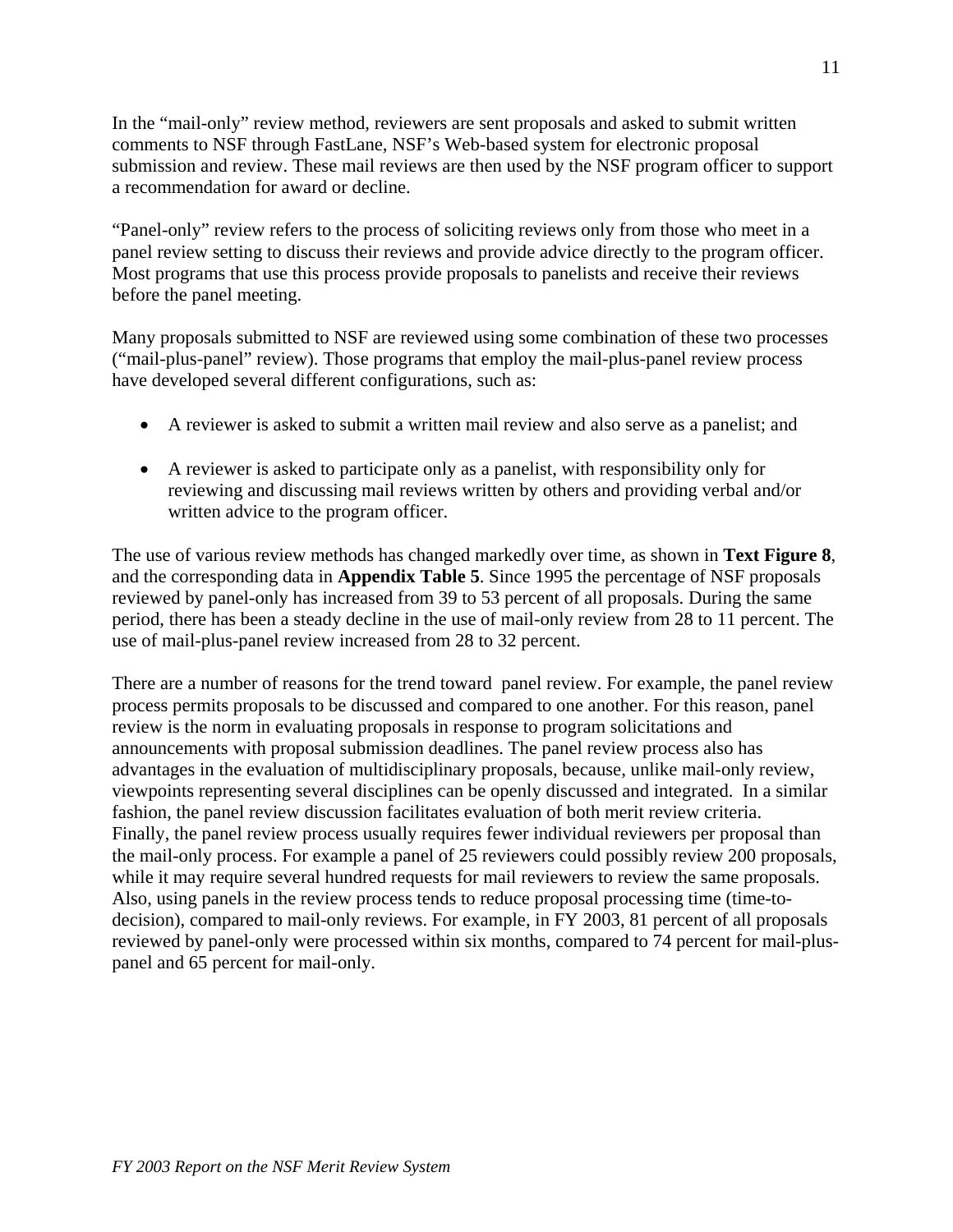

**Text Figure 8 FY 1995-2003 Trend, NSF Review Method (Percentage of Proposals)** 

Mail review often takes more time because additional reviews must be requested when some of the reviewers in the first set decline to review the proposal. The chief advantages of mail review are: (1) the expertise of the reviewers can be more precisely matched to the proposal, and (2) it is less expensive (for example, there are no travel costs). The mail-plus-panel review process is used frequently because it combines the in-depth expertise of mail review with the more comparative analysis of panel review.

Some programs are combining the virtues of mail review and panel review by experimenting with "virtual panels," in which panelists participate from their offices or homes and interact electronically using NSF's Interactive Panel System (IPS), accompanied by a teleconference. Around 84 percent of panels, whether they assemble at NSF or virtually, are using IPS. A part of Fastlane, IPS permits the viewing of proposals, reviews, basic panel discussions, collaboration on panel summaries, and approval of the draft panel summary through the web. Some programs are making use of NSF's videoconferencing facilities to enhance the participation of panelists whose schedules do not permit them to be physically present at the time of the panel. Videoconferencing is also employed in award management and oversight for large center-type project. NSF will continue its efforts to improve web-based and electronic means of communication to contribute to the quality of the merit review and award oversight processes.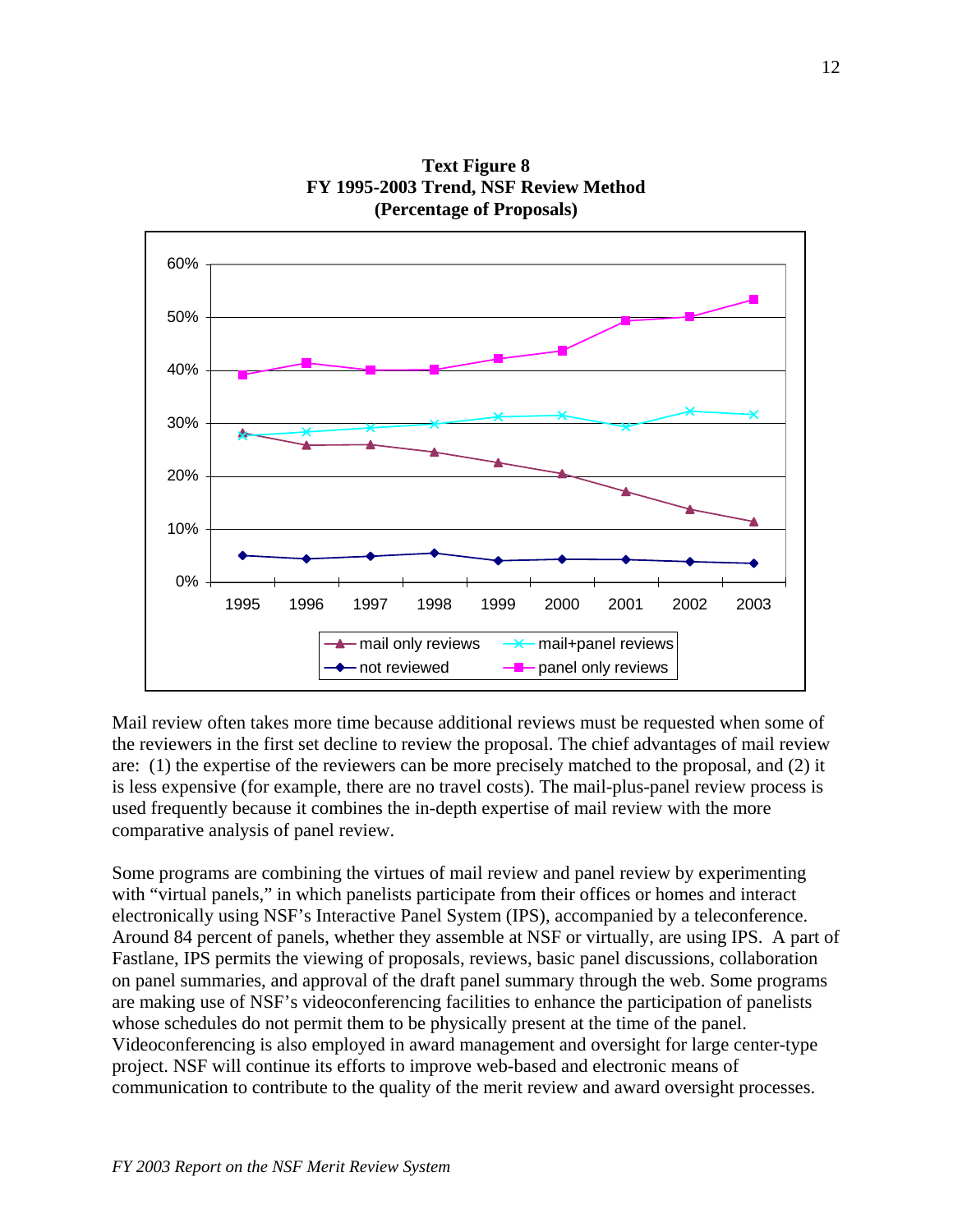Directorate-level data on the use of different review processes during FY 2003 are presented in **Appendix Table 6**. NSF Directorates vary widely in their use of proposal review methods. Mailplus-panel review was the predominant review process used in the BIO, GEO, and SBE Directorates, while panel-only review was the predominant method in CISE, EHR, ENG and MPS. Mail-only review was the most common mode of review in the Office of Polar Programs (OPP).

#### Reviews and Reviewers

NSF policy states that each recommendation for final action on a proposal must be accompanied by at least three external reviews, unless the requirement has been waived under special circumstances. The total numbers of reviews and the average numbers of reviews per proposal obtained by the three different review methods are presented in **Text Figure 9**. As expected, the mail-plus-panel method had the highest number of reviews per proposal. Directorate-level data for FY 2003 are presented in **Appendix Table 7**. The variation among directorates in the number of reviews per proposal reflects both their preferences for the different review methods, and differences in the way directorates count reviewers in the panel review process.

| <b>Reviews per Proposal, FY 2003</b> |                                                                                       |         |        |         |  |  |  |  |  |  |
|--------------------------------------|---------------------------------------------------------------------------------------|---------|--------|---------|--|--|--|--|--|--|
|                                      | <b>Mail-Only</b><br><b>Mail-plus-Panel</b><br><b>Panel-Only</b><br><b>All Methods</b> |         |        |         |  |  |  |  |  |  |
| # of Reviews                         | 247,769                                                                               | 101,782 | 19.789 | 121,198 |  |  |  |  |  |  |
| # of Proposals                       | 38,653                                                                                | 12,683  | 4,579  | 21,391  |  |  |  |  |  |  |
| <b>Reviews per Proposal</b>          | 6.3                                                                                   | 8.0     | 4.3    | 5.7     |  |  |  |  |  |  |

| <b>Text Figure 9</b>                 |  |
|--------------------------------------|--|
| <b>Reviews per Proposal, FY 2003</b> |  |

Diversity of the reviewer pool is an important feature of the merit review system. Reviewers from diverse backgrounds help ensure that a wide range of perspectives is taken into consideration in the review process. NSF emphasizes reviewer diversity through a variety of processes, including use of a large and expanding Foundation-wide reviewer database, explicit policy guidance, mandatory training for all program officers, and directorate-level initiatives.

NSF maintains a central electronic database of about 295,000 reviewers. Potential reviewers are identified from a variety of sources including applicant suggestions, references attached to proposals, published papers, scientific citation indexes and other similar databases, and input from mail reviewers, panelists, and visiting scientists. During FY 2003, 48,000 reviewers were sent one or more proposals for mail review and 11,000 reviewers served as panelists. In all, 54,000 individuals served on panels, were sent a proposal for mail review, or served in both functions. About 8,000 of these reviewers had never reviewed an NSF proposal before.

In FY 2001, NSF developed systems and policies to request demographic data electronically from all reviewers to determine the participation of underrepresented groups in the NSF reviewer pool. The goal was to establish a baseline for participation of underrepresented groups in NSF proposal review activities. In FY 2003, out of a total of 40,020 distinct reviewers who returned reviews, 5,336 provided demographic information. Out of the 5,336 who provided information, 1,818 (34%) indicated they were members of an underrepresented group. NSF cannot legally require reviewers to provide demographic information. Provision of such data is voluntary and, given the low response rate, there is not enough information to establish a baseline. In FY 2004,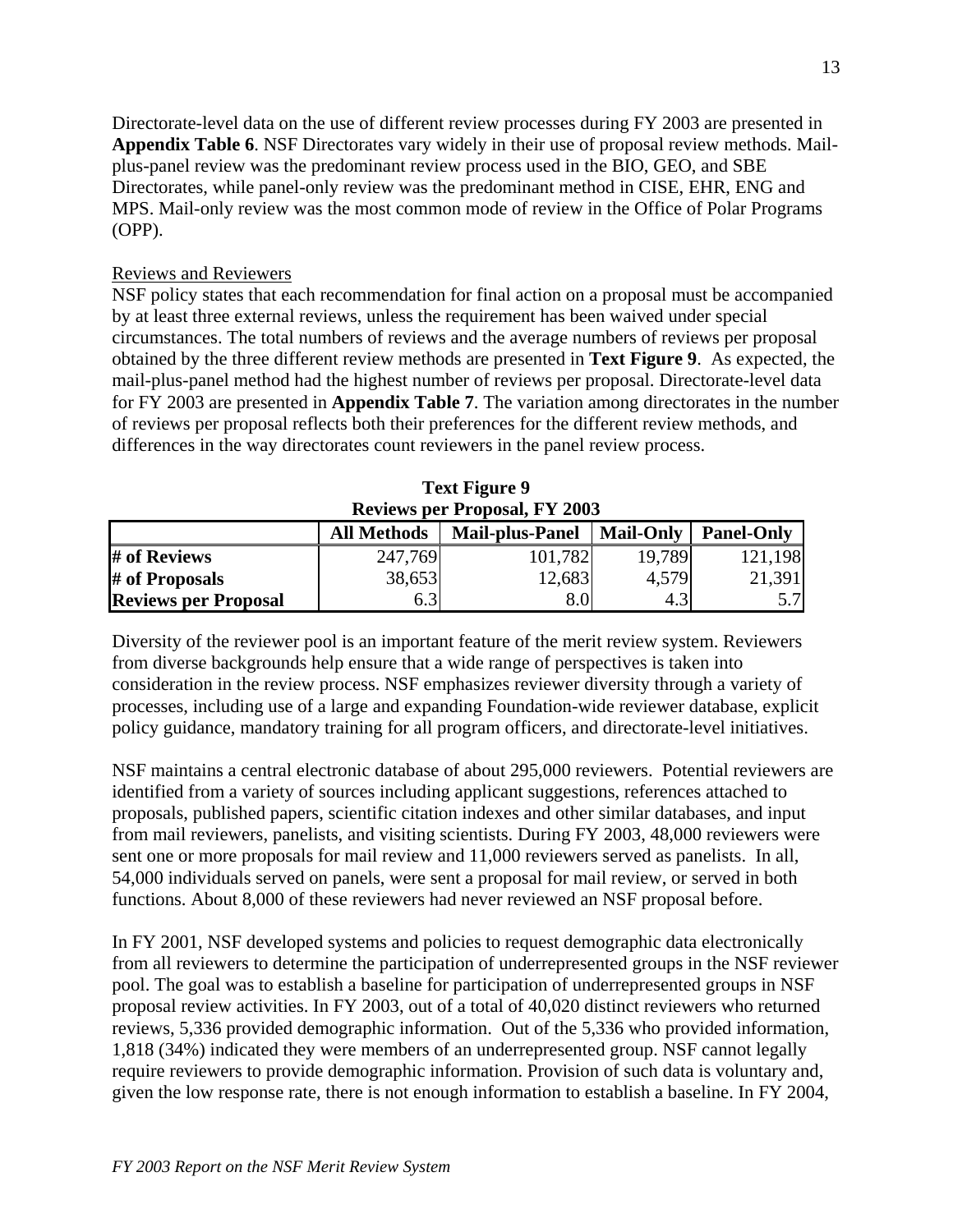NSF will continue to request demographic information and will adjust the Fastlane reviewer module to make it more convenient for reviewers to provide such information.

Meanwhile, NSF will continue efforts to identify additional reviewers from underrepresented groups through: expansion and enhancement of existing NSF Library resources; collection and sharing of potential reviewer data from associations and institutions serving groups that are underrepresented in science and engineering; and encouraging participation of members of underrepresented groups in activities such as NSF workshops or conferences.

Participation in the peer review process is voluntary. Panelists are reimbursed for expenses; mail reviewers receive no financial compensation. In FY 2003, 58 percent of requests for mail reviews elicited positive responses, the same percentage as in FY 2002. In FY 2001 the response rate was 60 percent.

#### Merit Review Criteria

In FY 1998 the NSB approved the use of the two current NSF merit review criteria now in effect:

**What is the intellectual merit of the proposed activity?** How important is the proposed activity to advancing knowledge and understanding within its own field or across different fields? How well qualified is the proposer (individual or team) to conduct the project? (If appropriate, the reviewer will comment on the quality of prior work.) To what extent does the proposed activity suggest and explore creative and original concepts? How well conceived and organized is the proposed activity? Is there sufficient access to resources?

**What are the broader impacts of the proposed activity?** How well does the activity advance discovery and understanding while promoting teaching, training, and learning? How well does the proposed activity broaden the participation of underrepresented groups (e.g., gender, ethnicity, disability, geographic, etc.)? To what extent will it enhance the infrastructure for research and education, such as facilities, instrumentation, networks and partnerships? Will the results be disseminated broadly to enhance scientific and technological understanding? What may be the benefits of the proposed activity to society?

In FY 1999 NSF established annual GPRA performance goals to increase reviewer and program officer attention to both merit review criteria. Currently NSF Committees of Visitors and NSF Staff provide an annual evaluation of the Foundation's use of the merit review criteria. In NSB meeting discussions, members expressed concern that the broader impacts criterion was not being fully integrated into the review process, and that principal investigators and reviewers are unsure how it should be addressed. They agreed that efforts to ensure that both criteria are addressed in proposals and reviews should be continued and they asked staff to periodically report on these efforts.

Since then, NSF has completed the following actions to raise awareness of the importance and use of the merit review criteria: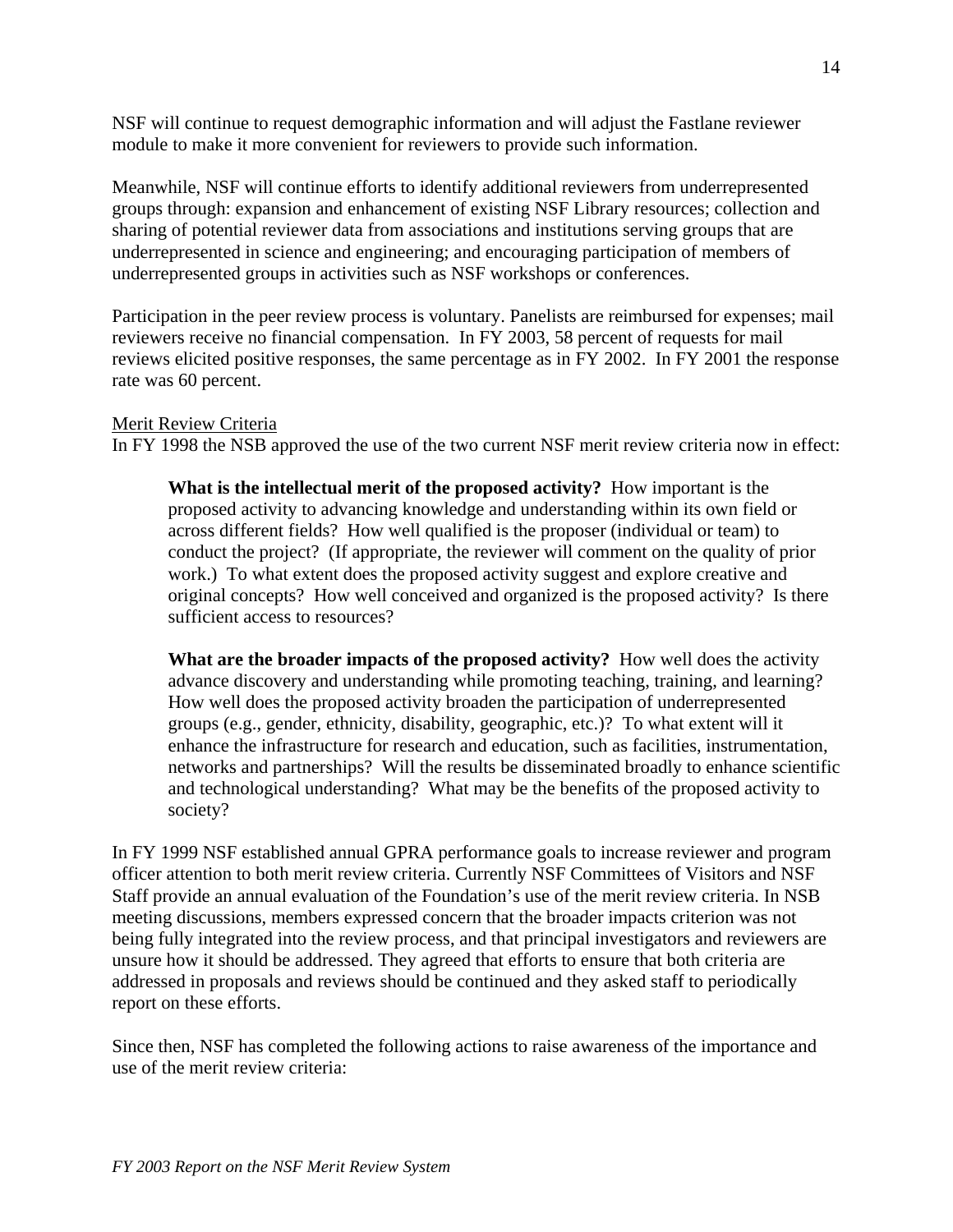- Developed a draft set of examples of activities that address the broader impacts criterion. NSF disseminates the set to proposers via a link embedded in the Grant Proposal Guide (GPG). In addition, the examples are available to proposers and reviewers via FastLane.
- Drafted revisions to the FastLane Proposal Preparation Guidelines and the standard language in the Program Information Management System (PIMS) that instructs proposers that they *must* clearly address broader impacts in the project summaries of their proposals.
- Revised its guidance to proposers in the GPG to stipulate that Principal Investigators (PIs) must address both merit review criteria in separate statements within the one page Project Summary. The GPG also reiterates that broader impacts resulting from the proposed project must be addressed in the project description and described as an integral part of the narrative. Effective October 1, 2002, NSF returned without review proposals that failed to separately address both merit review criteria within the project summary. For FY 2003, 276 proposals were returned without review due to the failure to address the merit review criteria in the summary.
- Revised guidance in the Proposal and Award Manual to require program officers to comment on both the intellectual merit and the broader impacts of the proposed activity as part of the review analysis of the proposal.
- Updated NSF's reviewer forms to provide the capability for reviewers to separately comment on both criteria in the review of a proposal.
- Evaluated reviewer utilization of the broader impacts criterion and concluded that 90 percent of sampled reviews provided evaluative comments regarding the broader impacts criterion, compared to 84 percent in FY 2002 and 69 percent in FY 2001.

#### Reviewer Proposal Ratings

 $\overline{a}$ 

The distribution of average summary ratings<sup>[9](#page-14-0)</sup> of reviews for awarded and declined proposals is provided in **Text Figure 10.** 

<span id="page-14-0"></span><sup>&</sup>lt;sup>9</sup> The NSF merit review system emphasizes reviewer narratives in addition to summary ratings. Summary ratings are but one indicator of reviewer judgment of the proposal quality. The written narratives provided by reviewers, the deliberations by panel members, and the expert opinions provided by program officers are all important components of the merit review system. No one component is allowed to dominate over the others.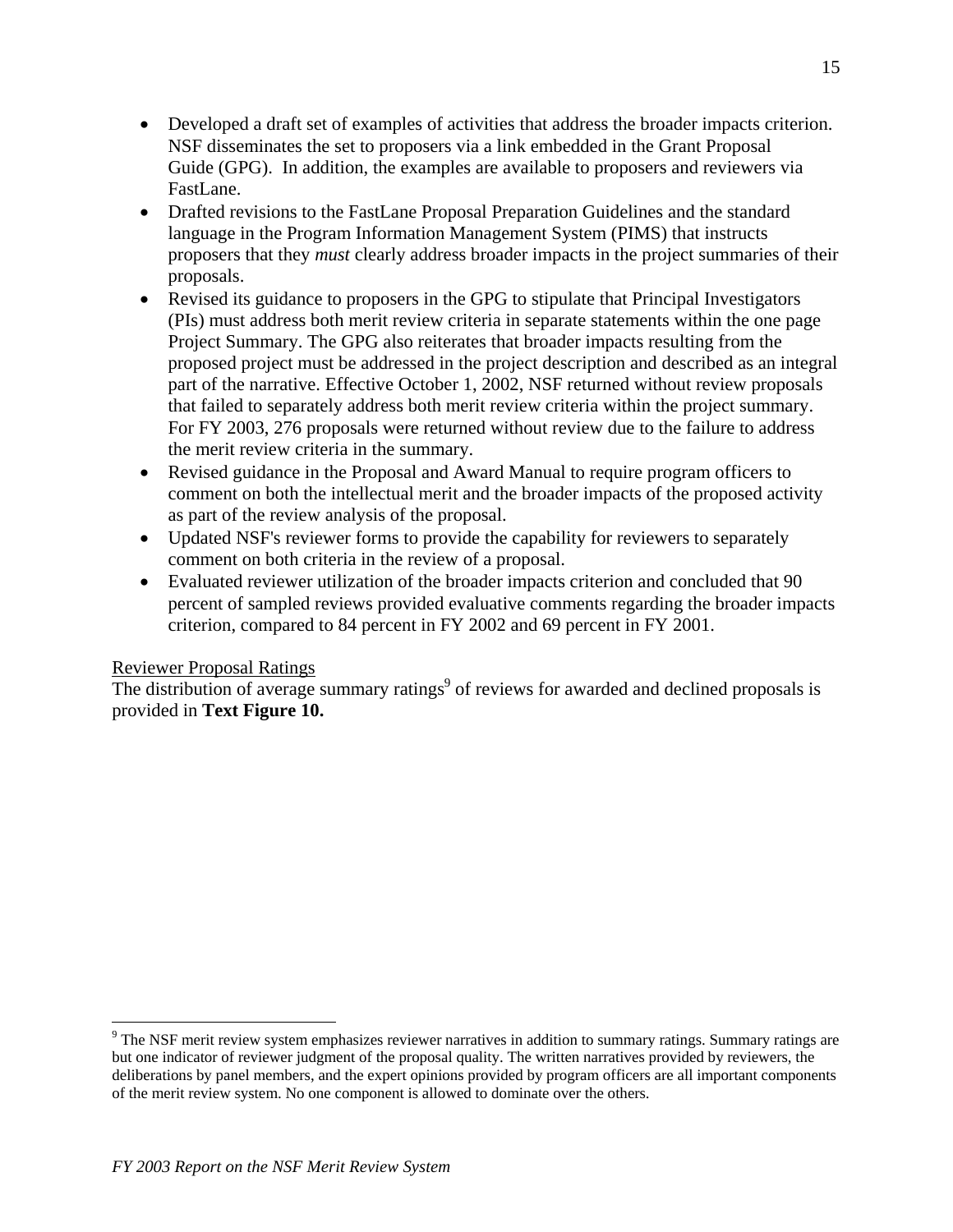

**Text Figure 10 Distribution of Average Reviewer Ratings** 

These data indicate considerable overlap among the average reviewer ratings of successful and unsuccessful proposals, most notably in the range of "very good" average ratings. **Appendix Tables 8-10** indicate that this overlap among the average reviewer ratings is present and similar in degree for each of the three proposal review methods used by NSF (panel-only, mail-only, and mail plus panel).

These data also indicate that a large number of potentially fundable proposals are declined each year. **Text Figure 11** indicates that in FY 2003, \$1.44 billion was requested for declined proposals that had received ratings at least as high as the average rating (4.1) for an awarded proposal. These declined proposals represent a rich portfolio of unfunded opportunities – fertile ground for learning and discovery that lies fallow. A comparison of **Text Figure 10** and **Text**  Figure 11 indicates that there may be a large number of proposals in the declined Good to Very Good range of proposals that, if supported, could produce substantial research and education benefits.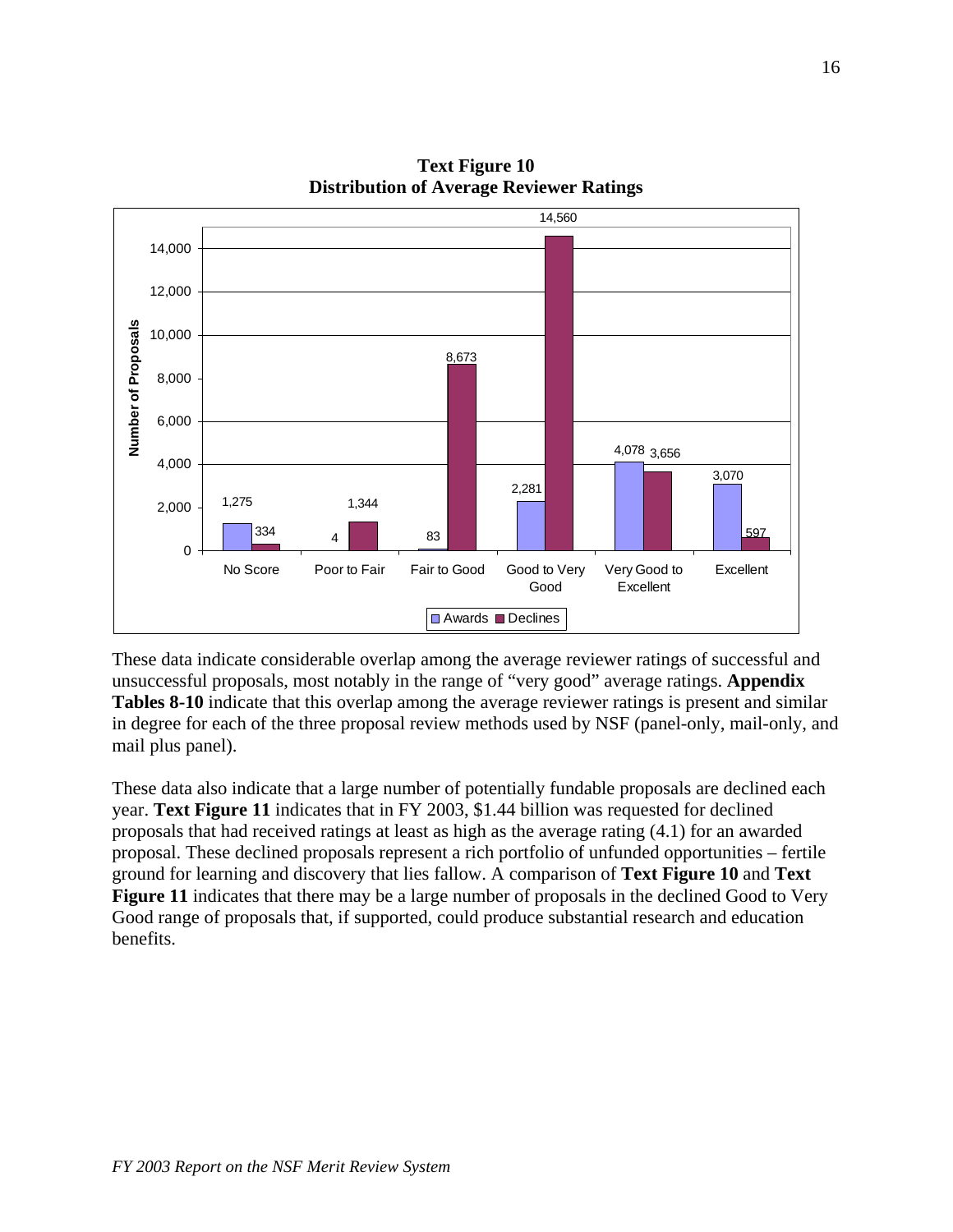

**Text Figure 11 Cumulative Requested Amounts of Declined Proposals By Average Reviewer Score for FY 2003** 

#### NSF Program Officer Recommendations

As noted above, the narrative comments and summary ratings provided by external reviewers are essential inputs that inform the judgment of the program officers who formulate award and decline recommendations to NSF's senior management.

NSF program officers produce and manage a portfolio of awards, which must be appropriately balanced among various issues and objectives. For example, in addition to information contained in the external proposal reviews, NSF program officers must consider issues such as:

- Potential impact on S&E human resources and infrastructure;
- Balance of research approaches to significant research questions;
- Support for "risky" proposals with potential for significant advances in a field;
- NSF core strategies, such as the integration of research and education;
- Achievement of special program objectives and initiatives, and
- Balance of the overall program portfolio
- Geographic distribution.

These issues are especially important in making difficult award/decline recommendations among proposals that are in the middle reviewer rating range (i.e. proposals with "very good" average ratings). Each program officer must use sound judgment in arriving at a well-balanced portfolio of research and education awards within a given program.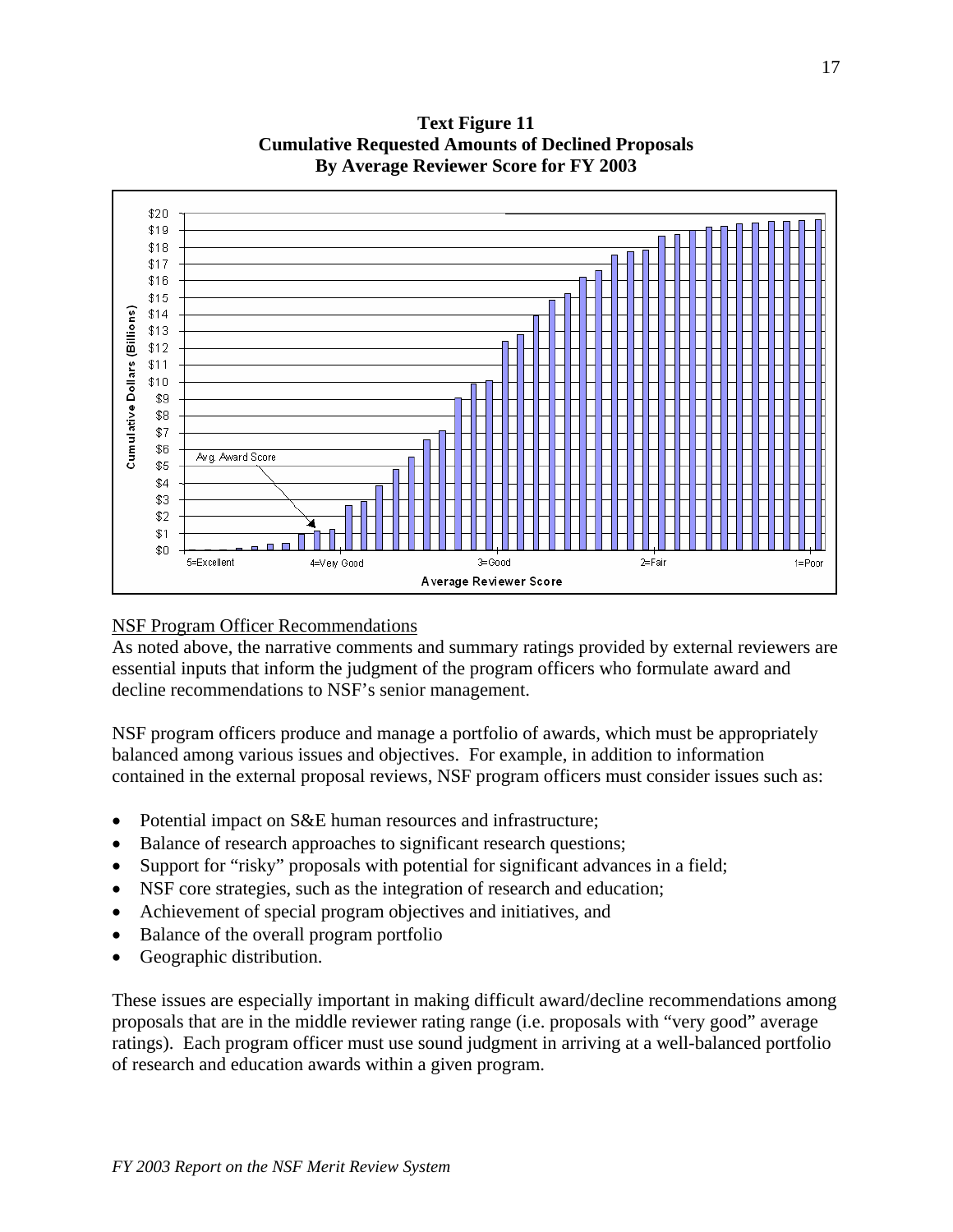Program Officer Characteristics and Workload

Both the number of proposals (40,075) and the number of program officers (380) increased in FY 2003 compared to the previous fiscal year, so the average number of proposals processed per program officer remained the same as in FY 2002, approximately 105 proposals per year. The distribution of these program officers by characteristics is presented in **Text Figure 12**.

| <b>Program Officers</b>                                                                                                                                                                                                                     | <b>Total</b> | <b>Percent</b> |
|---------------------------------------------------------------------------------------------------------------------------------------------------------------------------------------------------------------------------------------------|--------------|----------------|
| <b>Total</b>                                                                                                                                                                                                                                | 380          | 100%           |
| Gender                                                                                                                                                                                                                                      |              |                |
| <b>Male</b>                                                                                                                                                                                                                                 | 220          | 66%            |
| <b>Female</b>                                                                                                                                                                                                                               | 114          | 34%            |
| Race                                                                                                                                                                                                                                        |              |                |
| <b>Minority</b>                                                                                                                                                                                                                             | 85           | 22%            |
| <b>White, Non-Hispanic</b>                                                                                                                                                                                                                  | 295          | 78%            |
| Employment                                                                                                                                                                                                                                  |              |                |
| <b>Permanent</b>                                                                                                                                                                                                                            | 183          | 48%            |
| Visiting Scientists, Engineers & Educators (VSEE)                                                                                                                                                                                           | 33           | 9%             |
| <b>Temporary</b>                                                                                                                                                                                                                            | 47           | 12%            |
| <b>Intergovernmental Personnel Act (IPA)</b>                                                                                                                                                                                                | 117          | 31%            |
| Source: NSF Division of Human Resource Management<br>Notes: VSEE: Individual employed as a Visiting Scientist, Engineer, or<br>Educator (formerly termed "Rotator"). IPA: Individual employed under the<br>Intergovernmental Personnel Act. |              |                |

| <b>Text Figure 12</b>                                          |
|----------------------------------------------------------------|
| <b>Distribution of NSF Program Officers by Characteristics</b> |
| As of October 1, 2003                                          |

Program Officers can be permanent NSF employees or non-permanent (includes VSEE, Temporary, and IPA categories) employees. About 52 percent of program officers fall into the non-permanent category. Some non-permanent program officers are "on loan" as visiting scientists, engineers, and educators (VSEEs) for up to three years from their host institutions. Others are employed through grants to the home institutions under the terms of the Intergovernmental Personnel Act (IPA). The number of IPA Program Officer positions has increased in recent years. Non-permanent employees provide NSF with new ideas and fresh science and engineering perspectives. They bring transformative knowledge of the most recent disciplinary and interdisciplinary developments to enhance NSF's responsiveness and agility.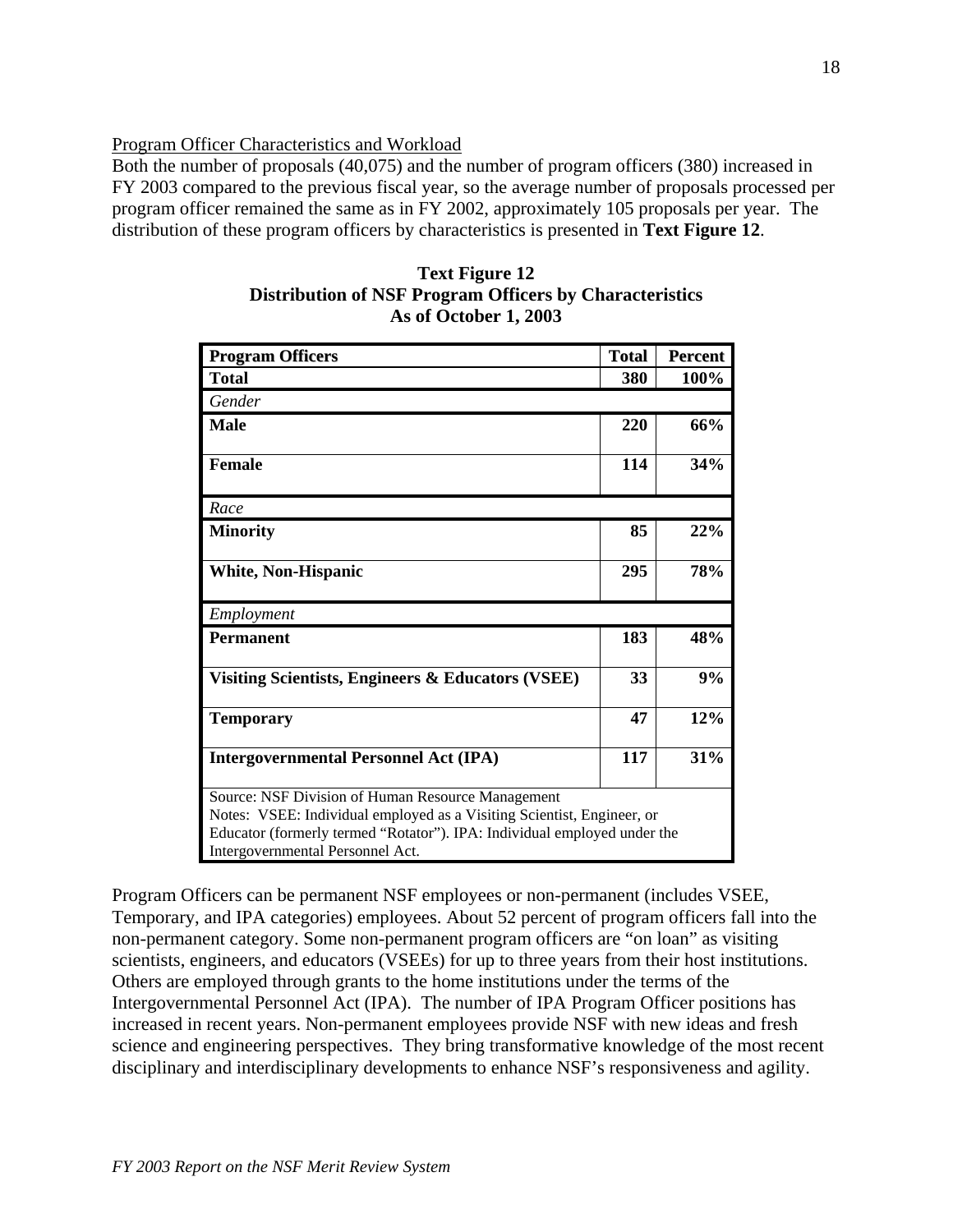In the last ten years, NSF's budget has nearly doubled, but the agency's staffing level has only increased by about four percent. To examine the needs and opportunities created by growth in workload and workload complexity, NSF is undertaking a major, multi-year business analysis, using an outside contractor (Booz Allen Hamilton). The results of the business analysis will enable NSF to respond to challenges such as merit review of proposals and management of awards involving increasingly multi-disciplinary and collaborative research and education.

Preliminary data from the contractor's ongoing analysis indicate that the increasing volume and complexity of proposals has had an impact on the effectiveness of program officers in performing their merit review and award management responsibilities. Currently a program officer manages an average of 90 competitive proposal actions, 82 active awards, and 67 postaward actions per year. Program officers spend approximately 55 percent of their time on merit review, yet they also are responsible for award management and oversight, program planning, staff oversight, and other tasks. For FY2003, NSF did not meet its GPRA goal of ensuring that, for at least 80 percent of decisions to fund or decline proposals, program officers will comment on aspects of both merit review criteria. NSF examined a sample of program officers' review analyses from FY 2003 and found that approximately 53 percent of the analyses contained elements of both criteria.

Through the business analysis, NSF will continue to monitor and respond to workload issues that have an impact on the merit review process. NSF has developed an overall human capital management plan as a result. In the meantime, NSF is taking steps to address the program officer workload issue. The addition of Science Assistant positions along with more program officers, for example, has helped to alleviate rising workloads. NSF had 37 Science Assistant positions in FY 2003, up from 20 Science Assistant positions last fiscal year. These staff members assist program officers in the proposal review and award process. Another step toward increased efficiency is the electronic jacket, or "eJacket." Currently under development, eJacket provides a single, web-based interface to process proposals electronically from receipt in Fastlane to Division Director concurrence in award or decline recommendations. NSF is developing eJacket in phases to allow for its experimental use and feedback by program staff.

#### Assuring Objectivity in the Merit Review Process

NSF program officers carefully check all proposals for potential conflict of interest and select expert outside reviewers with no apparent potential conflicts. All reviewers are provided guidance and instructed to declare potential conflicts. All program officers receive conflict-ofinterest training annually.

Each program officer's recommendation to award or decline a proposal is subject to a programmatic review by a higher level reviewing official (usually the division director), and an administrative review by a grants officer in the Office of Budget, Finance, and Award Management (BFA). The Director's Review Board (DRB) reviews all award recommendations with an average annual award amount of 2.5 percent or more of a Division's annual budget. The National Science Board reviews and approves all recommended awards where the average annual award amount is 1 percent or more of the awarding Directorate's annual budget.<sup>10</sup>

1

<span id="page-18-0"></span><sup>&</sup>lt;sup>10</sup> Other items requiring NSB prior approval are new programs and major construction projects that meet certain specifications. In FY 2003, the Board reviewed and approved nine recommended awards.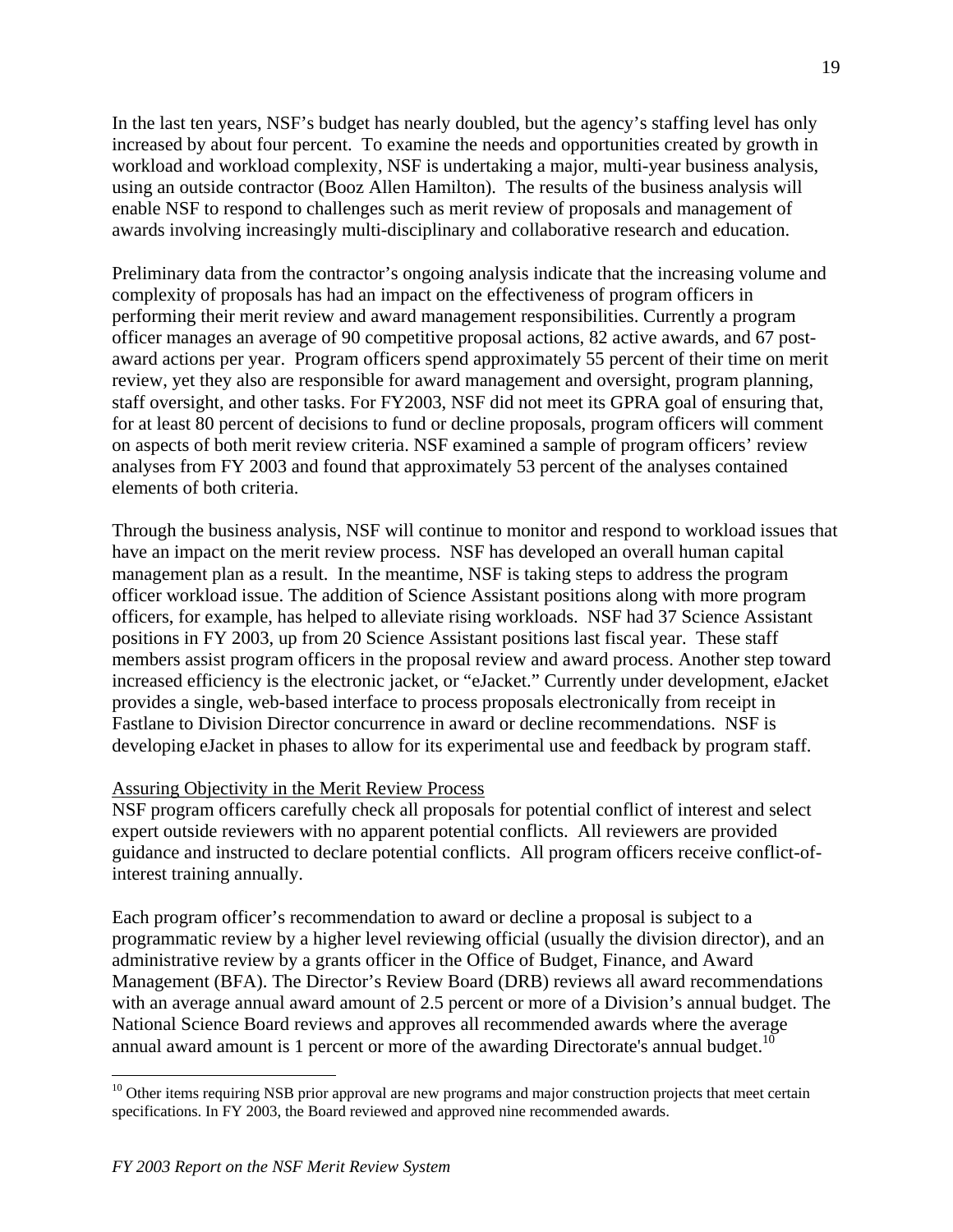Every applicant whose proposal undergoes merit review receives a letter stating the results, a panel summary explaining the rationale for the decision (if panel review was used), along with an anonymous verbatim copy of each review that was considered in the review process. An unsuccessful applicant may ask the program officer for additional clarification of the decision. If after considering this additional information the applicant is not satisfied that the proposal was fairly handled and reasonably reviewed, he or she may request formal reconsideration from the Assistant Director (AD). This request can be based on the applicant's perception of procedural errors or on disagreements over the substantive issues dealt with by reviewers. If the AD upholds the original action, the applicant's institution may request a second reconsideration from the Foundation's Deputy Director.

On average, NSF declines over 20,000 proposals a year but receives only 30-50 requests for formal reconsideration. Most program-level decisions are upheld in the reconsideration process. The number of requests for formal reconsideration and resulting decisions at both the AD and O/DD levels from FY 1999 through FY 2003 are displayed in **Appendix Table 11**. Out of the 177 requests for formal reconsideration of declined proposals during the past five years, 11 decisions have been reversed.

# **4. Other Issues Related to Merit Review**

Doing Business Efficiently and Effectively

NSF recently developed a strategic plan specifically for its investments in administration and management.<sup>11</sup> This increased emphasis on administration and management also speaks directly to NSF's efforts under the President's Management Agenda (PMA). The PMA launched a government-wide effort to improve the management, performance, and accountability of federal agencies. An Executive Management Scorecard is now issued quarterly by the Office of Management and Budget (OMB) to track the progress of agencies in meeting specific criteria under the initiatives that constitute the PMA. At year-end, NSF maintained its "green" successful status for both Financial Performance and E-Government. For FY 2003 NSF was the only federal agency to receive two green ratings for the PMA initiatives.<sup>[12](#page-19-1)</sup>

In FY 2001, NSF established the Business and Operations Advisory Committee. The committee is composed of 12-15 members selected from the research administration, education management and business communities, including business professionals and academics in the field. The Committee is charged with providing advice on issues related to NSF's business practices and operations, including innovative approaches to the achievement of NSF's strategic goals.

In FY 2003 technological and business practices implemented in recent years continued to yield cost efficiencies for the agency. For example, in FY 2003, cost efficiencies realized from electronic dissemination of publications, decreasing postage costs, and the use of videoconferencing totaled nearly \$250,000.

 $\overline{a}$ 

<span id="page-19-0"></span><sup>&</sup>lt;sup>11</sup> The Administration and Management Strategic Plan is available at: www.nsf.gov/od/gpra/start.htm.<br><sup>12</sup> For the current "Management Scorecard Update," please see www.results.gov/agenda/scorecard.html.

<span id="page-19-1"></span>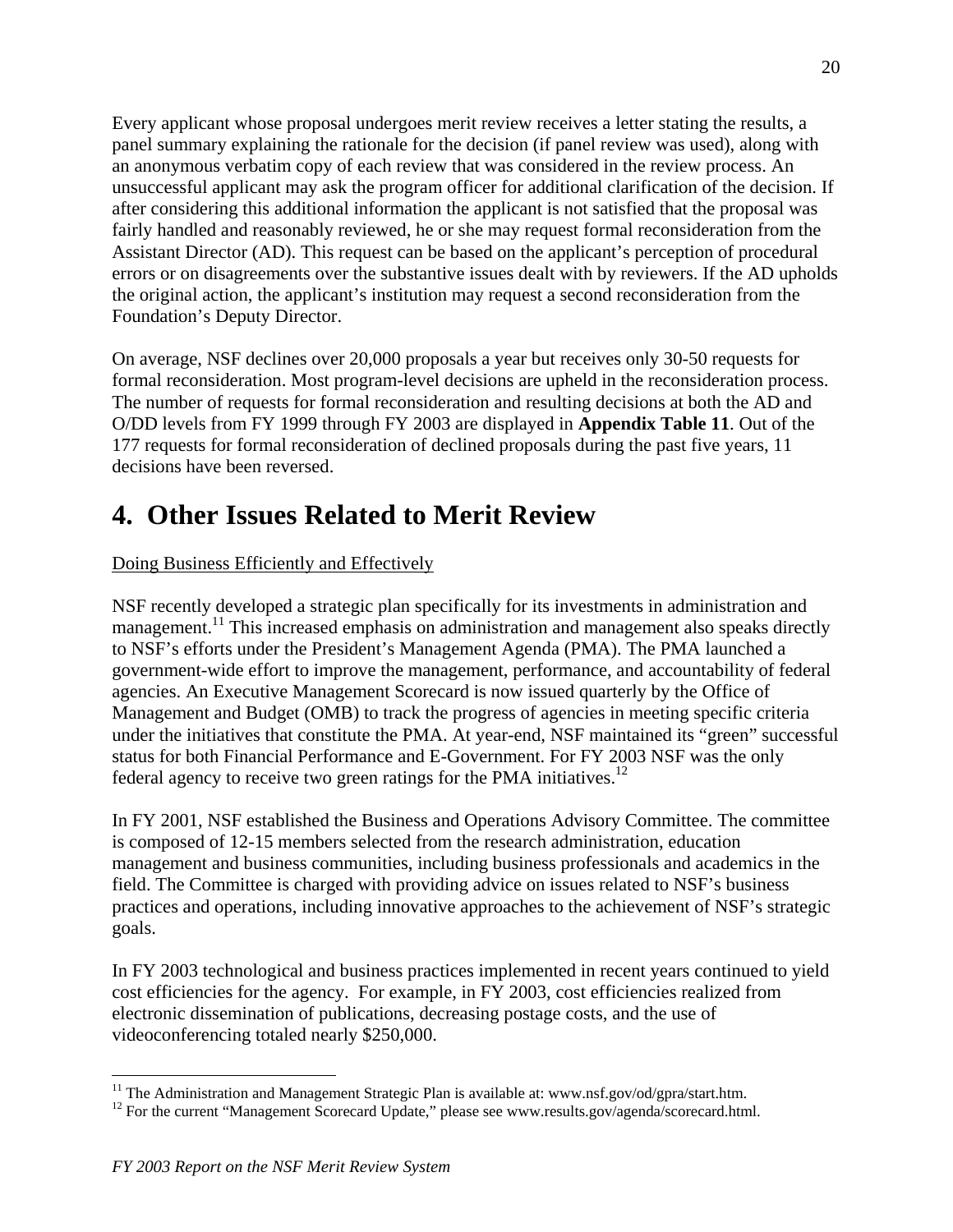NSF also focuses on enhancing customer service. In FY 2003, 99 percent of all NSF program announcements were available at least three months before the proposal due date and 77 percent of proposals were processed within six months of submission. Both results were significant accomplishments that represented multi-year efforts focused across the Foundation.

In recognition of NSF's innovative electronic capabilities to solicit, receive, review, select, award, manage, and report on the results of its research and education investments, NSF received the President's Award for Management Excellence in December 2003. The Presidential Award for Management Excellence is presented to organizations that have shown exemplary performance in strategic management of human capital, competitive sourcing, improved financial performance, expanded electronic government, and budget and performance integration.

#### Performance Evaluation

Operating a credible, efficient merit review system is one of the four critical objectives in NSF's FY 2003-2008 Strategic Plan[.13](#page-20-0) Performance evaluation, with respect to the operation of the merit review system, is currently supported with information obtained from the following activities:

- **Applicant and Grantee Information/Merit Review.** All applicants and grantees provide results from previous NSF support, information about existing facilities and equipment available to conduct the proposed research, biographical information on the primary investigators, other sources of support, and certifications specific to NSF. Such information is required at the time of application, at the time of an award, and in annual and final project reports. It is reviewed by NSF staff, used during merit review and included in the package of information available to external committees conducting performance assessment.
- **Program Evaluation by Committees of Visitors (COVs).** To ensure the highest quality in processing and recommending proposals for awards, NSF convenes Committees of Visitors (COVs), composed of qualified external evaluators, to review each program approximately every three years. This includes disciplinary programs in the various directorates and offices, and the cross-disciplinary programs managed across directorates. The COVs are comprised of independent, external experts from academia, industry, government, and nonprofit sectors. These experts assess the integrity and efficiency of the processes for proposal review and program decision-making and provide a retrospective assessment of the quality of results of NSF's programmatic investments. COV reports are submitted for review through Advisory Committees to the directorates and the NSF Director. The recommendations of COVs are reviewed by management and taken into consideration by NSF when evaluating existing programs and future directions for the Foundation.<sup>14</sup> In FY 2003, COVs evaluated about a third of NSF's programs. See **Appendix Table 12** for a schedule of future COV program evaluations.

<sup>1</sup> 

<span id="page-20-1"></span><span id="page-20-0"></span><sup>&</sup>lt;sup>13</sup> The NSF Strategic Plan, FY 2003 –2008, is available at www.nsf.gov/od/gpra/start.htm.<br><sup>14</sup> The COV reports and directorate responses are available electronically as a link from the NSF GPRA web page, www.nsf.gov/od/gpra/start.htm.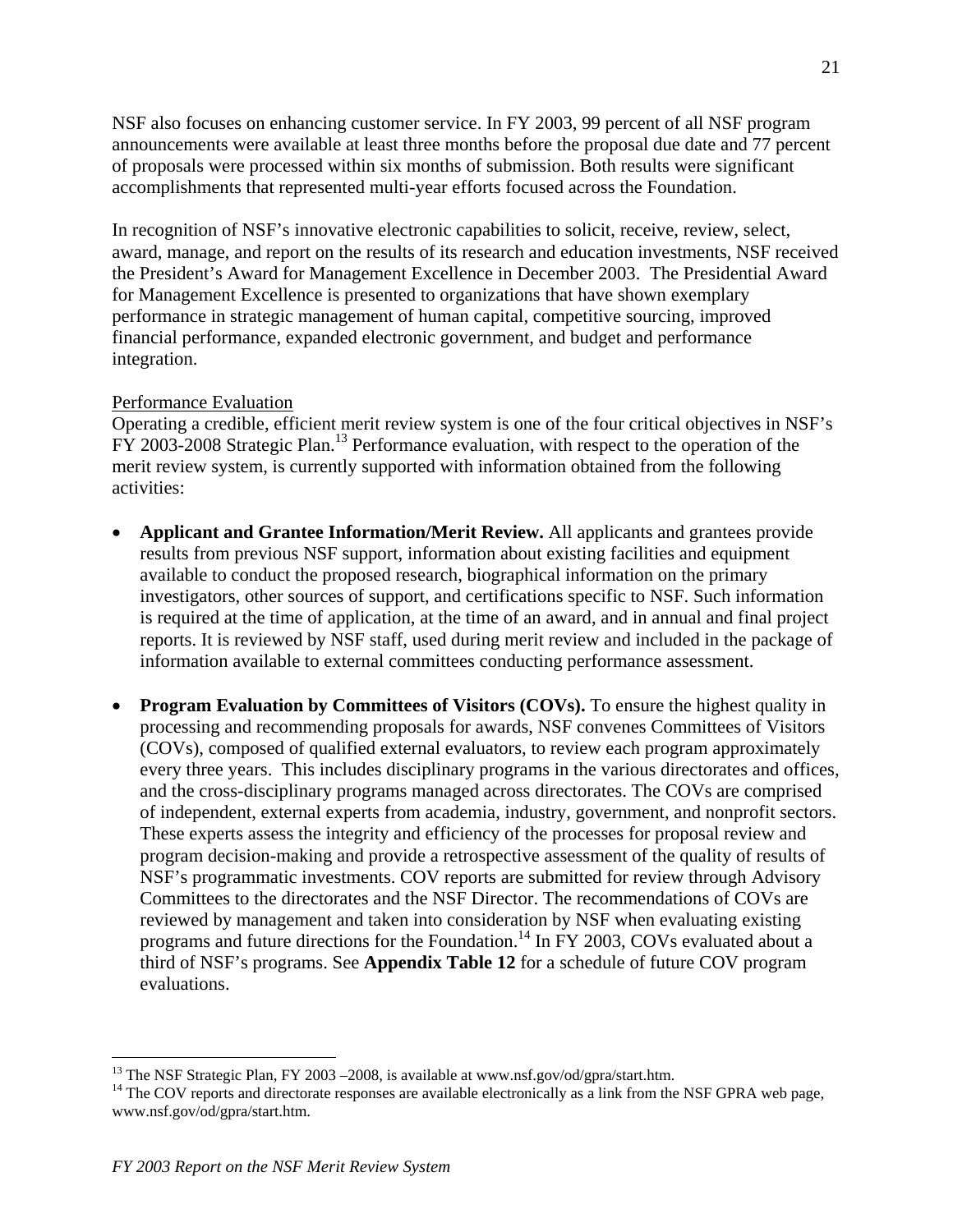The U.S. General Accounting Office (GAO) examined NSF's COV process in early 2003 and found that it demonstrated a high capacity for evaluation, the elements of which included an evaluation culture, data quality, analytic expertise, and collaborative partnerships.<sup>15</sup> Later in the year NSF's Office of Inspector General (OIG) reported on its audit of the COV process. The OIG found that NSF makes good use of the COV reports to better manage its science, engineering, and education programs. In addition, The OIG concluded that NSF relies on the COV reports as an important source of information in determining its performance to meet strategic goals under GPRA.<sup>16</sup> As a result of OIG recommendations to improve the COV process, NSF will require Directorates and Offices to document the implementation of accepted COV recommendations with a written record and provide COVs, prior to their meeting, with the written record of actions taken to implement or address the recommendations made by the previous COV.

- **Advisory Committee (AC) Reporting on Directorate/Office Performance.** Advisory committees advise the seven directorates and the Office of Polar Programs. They are typically composed of 18-25 experts who have broad experience in academia, industry and government. The role of the ACs is to provide advice on priorities, address program effectiveness, review COV reports, and examine directorate/office responses to COV recommendations. In FY 2001 and previous years, directorate/office advisory committees assessed directorate/office progress in achieving NSF-wide GPRA goals. With the advent of the AC/GPA (see below), advisory committees no longer assess directorate progress toward these goals.
- **Advisory Committee for GPRA Performance Assessment (AC/GPA)** During FY 2002, NSF determined that a more efficient and effective process for the assessment of agency performance with respect to GPRA strategic goals was to charge a single external committee of experts with review of all Foundation accomplishments. That decision resulted in the chartering of a new advisory committee on July 15, 2002. The committee's first meeting was held in September 2002, and a second meeting was convened in June 2003. The AC/GPA is comprised of about 18-25 independent external experts representing academia, industry, and government. The AC/GPA looks at Foundation-wide portfolios linked to the agency's strategic goals.
- **Government Performance and Results Act (GPRA).** Several of the investment process goals in the FY 2003 Performance and Accountability Report are focused on various aspects of the award selection process, such as the use of the merit review criteria, the need to keep the awards system open to new people and new ideas, and the time it takes to process a proposal. Some of these goals have been discussed in previous sections of this report. These goals and NSF's progress in meeting them are more fully described in **Appendix Table 13.**

 $\overline{a}$ 

<span id="page-21-0"></span><sup>15</sup> U.S. General Accounting Office, *Program Evaluation: An Evaluation Culture and Collaborative Partnerships Help Build Agency Capacity*, GAO-03-454 (Washington, D.C.: May 2003), available at www.gao.gov/cgi-

<span id="page-21-1"></span><sup>&</sup>lt;sup>16</sup> Audit of NSF's Committees of Visitors, OIG 03-2-013, September 25, 2003. Available at www.oig.nsf.gov/finalcov2003.pdf.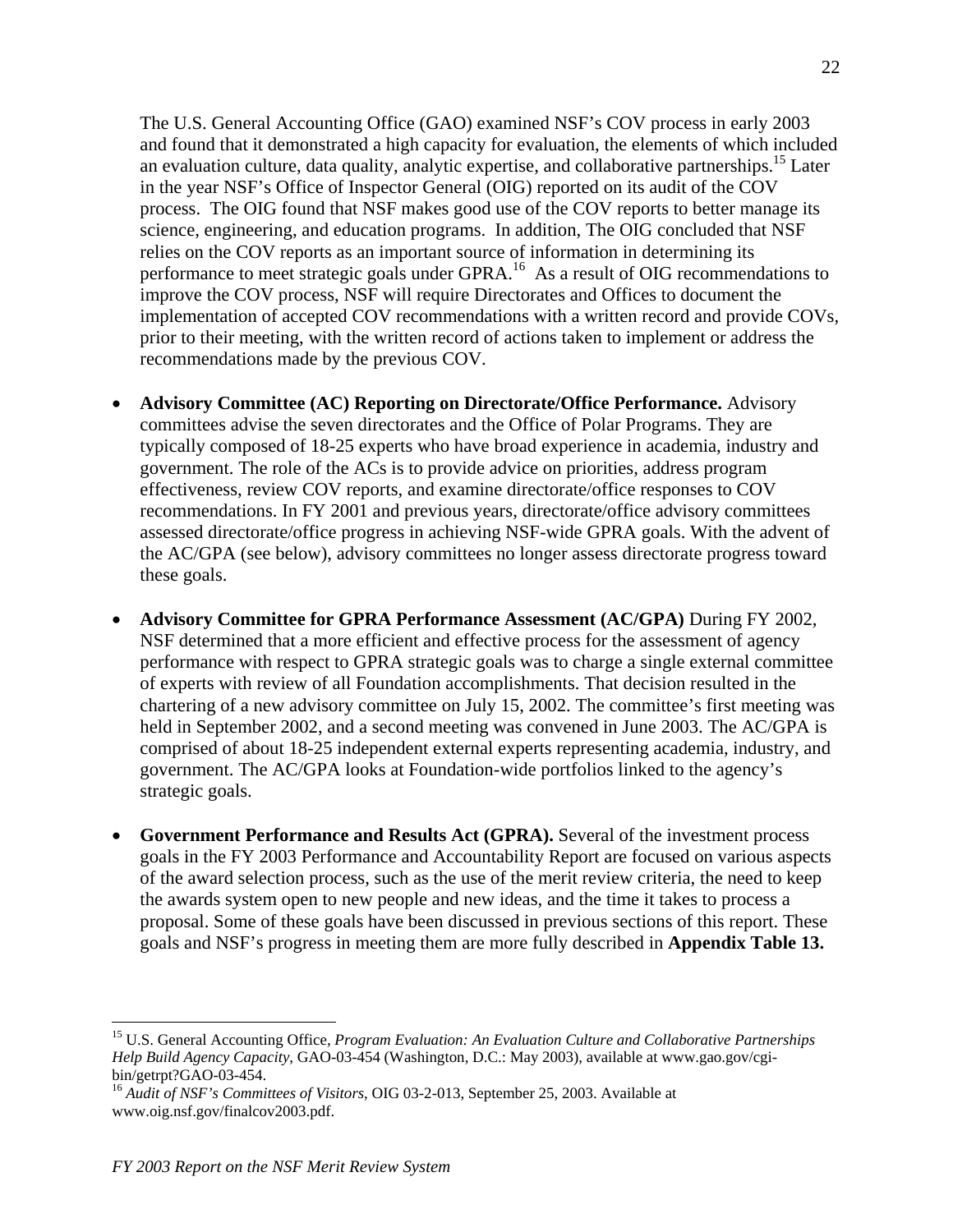• **Assessment Utilizing the Program Assessment Rating Tool (PART).** The Program Assessment Rating Tool was developed by the Office of Management and Budget to assess program performance in four areas: Program Purpose and Design, Strategic Planning, Program Management, and Program Results / Accountability. For the purposes of PART assessment, each of the investment categories under the People, Ideas and Tools Strategic Goals is considered a "program." The PART instrument also is being used to assess the performance of each of the priority areas. In FY 2003, assessments were completed on the "Individuals" and "Facilities" programs and on the Information Technology Research and Nanoscale Science and Engineering priority areas. All four areas were rated "effective," the highest possible rating for the PART. NSF received the top three scores of all research and development programs assessed, and all four of the NSF programs were ranked in the top 20 out of the total 399 programs assessed across the government in FY 2003. Each year, additional programs will be assessed for the first time and previous assessments will be updated to reflect new information and actions taken to enhance program management and results. All NSF programs and current priority areas will be assessed by the end of FY 2006.

#### Special Proposal and Grant Mechanisms

#### *Preliminary Proposals*

1

Some NSF programs invite the submission of preliminary proposals. The intent of preliminary proposals is to limit the burden imposed on proposers, reviewers and NSF staff. Normally, preliminary proposals require only enough information to make fair and reasonable decisions regarding encouragement/discouragement of a full proposal. Review practices for preliminary proposals vary widely, ranging from non-binding advice from program officers to proposers to formal recommendations from external reviewers or panels.<sup>17</sup> In FY 2003, NSF acted on 2,469 preliminary proposals, compared to 1,747 proposals in FY 2002, and 2,183 in FY 2001. For those proposals subject to non-binding advice, NSF encouraged the submission of full proposals in 669 cases and discouraged submission of a full proposal in 1,255 cases. For the proposals subject to binding advice through formal recommendations, NSF invited the submission of a full proposal in 152 cases, and did not invite the submission of a full proposal in 382 cases. A total of 11 preliminary proposals were withdrawn.

#### *Small Grants for Exploratory Research (SGER)*

Since the beginning of FY 1990, the Small Grants for Exploratory Research (SGER) option has permitted program officers throughout the Foundation to make small-scale grants *without formal external review*. Characteristics of activities that can be supported by an SGER award include: preliminary work on untested and novel ideas; ventures into emerging research and potentially transformative ideas; quick-response research on unanticipated events, such as natural disasters and infrequent phenomena; and similar efforts likely to catalyze rapid and innovative advances. For example, an engineering team received an SGER award to conduct post-disaster reconnaissance and collection of perishable data, particularly samples of steel structures,

<span id="page-22-0"></span> $17$  A binding (invite/non-invite) decision is the type of mechanism used when the NSF decision made on the preliminary proposal is final, affecting the PI's eligibility to submit a full proposal. A non-binding (encourage/discourage) decision is the type of mechanism used when the NSF decision made on the preliminary proposal is advisory only. This means that submitters of both favorably and unfavorably reviewed proposals are eligible to submit full proposals (Source: NSF Proposal and Award Manual).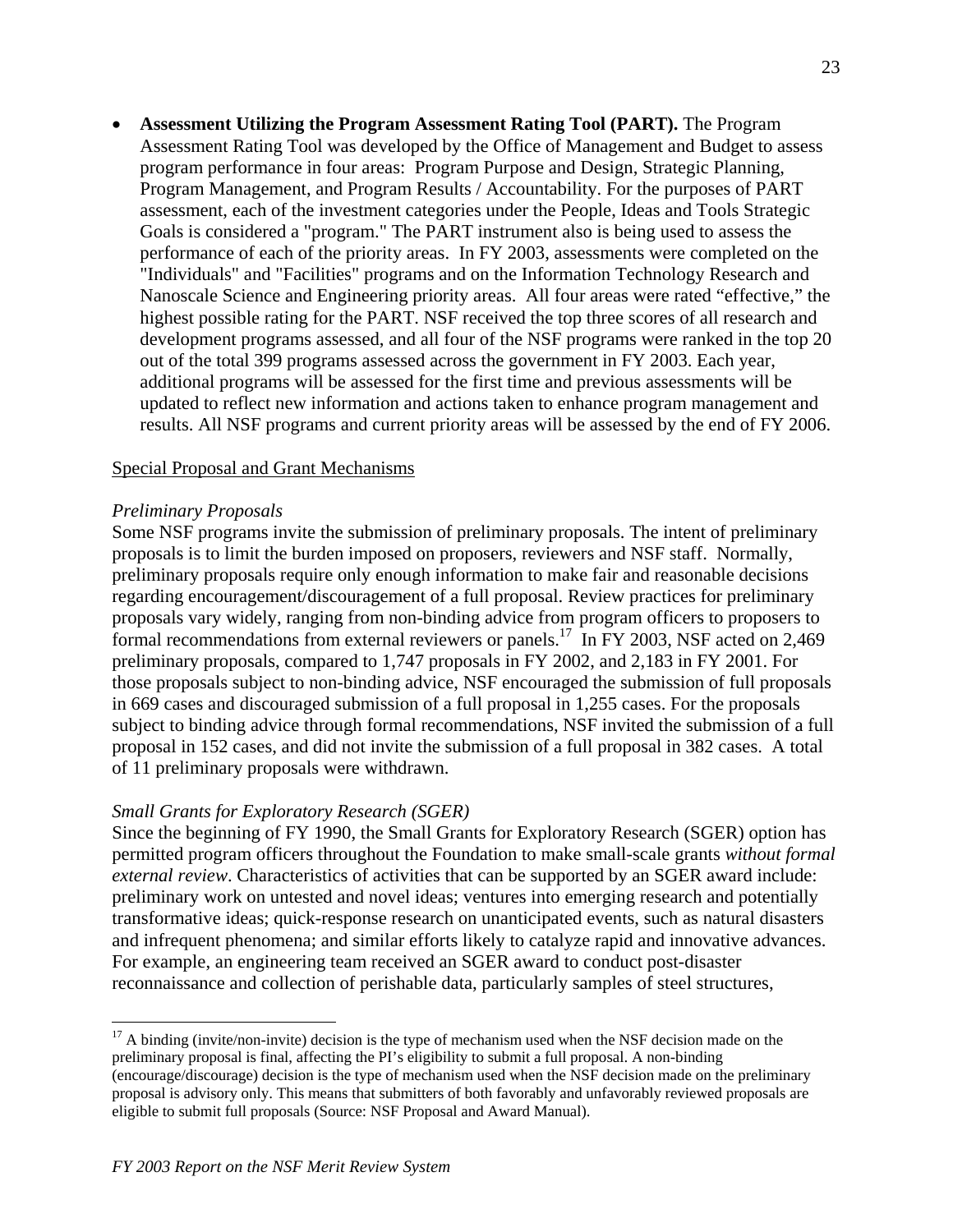immediately after the September 11 terrorist attack. Following a wildfire that ravaged a biological field station, an ecology team used SGER support to quantify the fire's effects on ecosystem function, reestablishment, and erosion, and determine the impacts of fire on carbon transport and carbon fate.

Potential SGER applicants are encouraged to contact an NSF program officer before submitting an SGER proposal to determine its appropriateness for funding. Directorate-level data on SGER proposals and awards are presented in **Appendix Table 14**. In FY 2003, NSF made 344 SGER awards, compared to 228 awards in the previous year. The total amount awarded to SGERs in FY 2003 was \$23,424,191, about 0.4 percent of the operating budget for research and education. Last fiscal year the total amount awarded to SGERs was \$16,694,405, also representing about 0.4 percent of the operating budget for research and education.

The average size of SGER award in FY 2003 was around \$68,000, compared to \$60,000 in FY 2002. In September 2003 NSF raised the maximum SGER award threshold from \$100,000 to \$200,000. Program officers may obligate no more than five percent of their program budget per fiscal year for SGER awards.

#### *Accomplishment Based Renewals*

In an accomplishment-based renewal, the project description is replaced by copies of no more than six reprints of publications resulting from the research supported by NSF (or research supported by other sources that is closely related to the NSF-supported research) during the preceding three- to five-year period. In addition, a brief (not to exceed four pages) summary of plans for the proposed support period must be submitted. All other information required for NSF proposal submission remains the same. In 2003 there were 74 requests for accomplishmentbased renewals, 40 of which were awarded.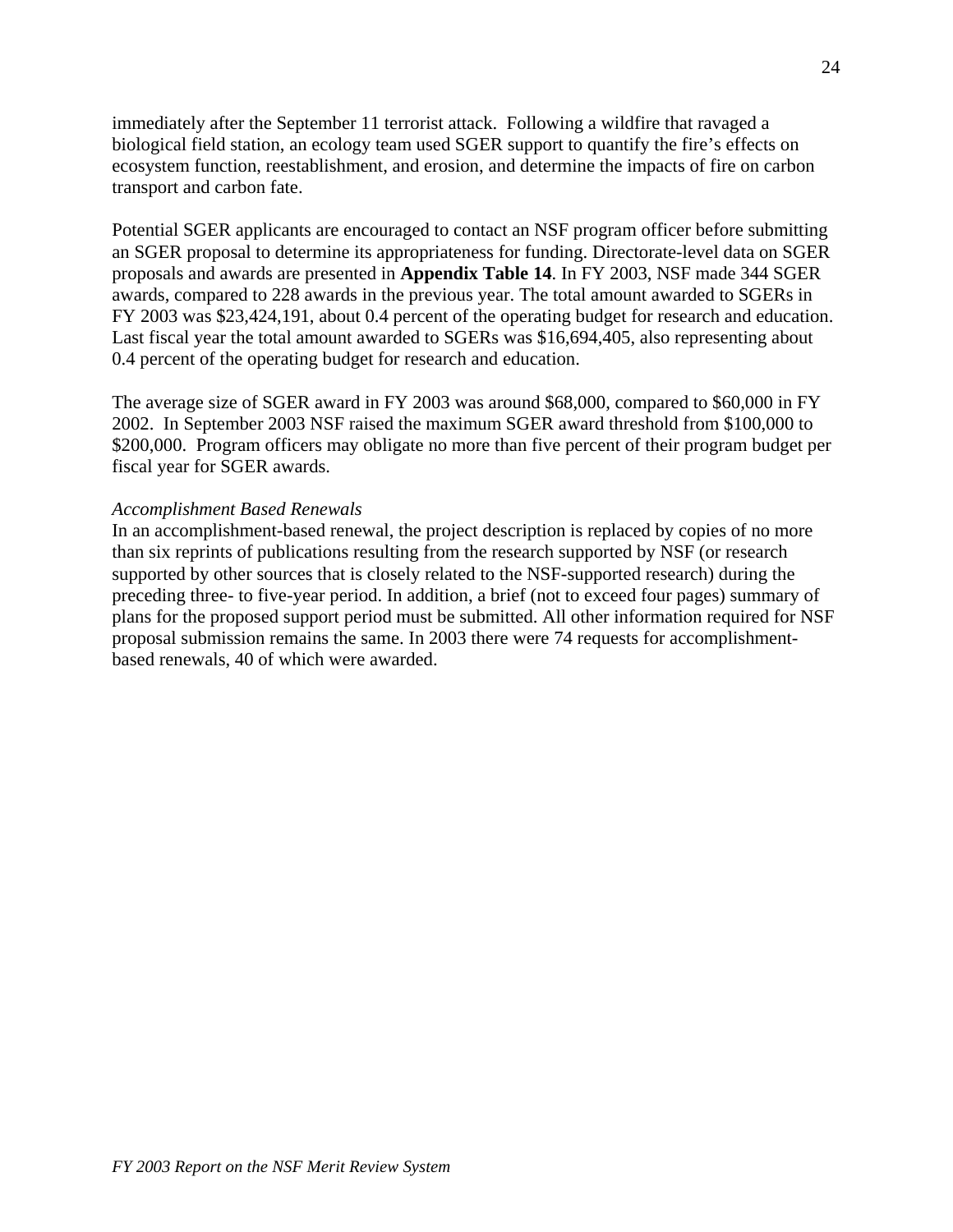|            |                     | <b>Fiscal Year</b> |        |                    |        |                    |  |
|------------|---------------------|--------------------|--------|--------------------|--------|--------------------|--|
|            |                     | 1999               | 2000   | 2001               | 2002   | 2003               |  |
| <b>NSF</b> | Proposals           | 28,578             | 29,508 | 31,942             | 35,165 | 40,075             |  |
|            | Awards              | 9,189              | 9,850  | 9,925              | 10,406 | 10,844             |  |
|            | <b>Funding Rate</b> | 32%                | 33%    | 31%                | 30%    | 27%                |  |
| <b>BIO</b> | Proposals           | 4,568              | 4,868  | 5,131              | 5,143  | 5,591              |  |
|            | Awards              | 1,347              | 1,430  | 1,431              | 1,400  | 1,448              |  |
|            | <b>Funding Rate</b> | 29%                | 29%    | 28%                | 27%    | 26%                |  |
| <b>CSE</b> | Proposals           | 2,314              | 3,022  | 3,866              | 4,540  | $\overline{5,612}$ |  |
|            | Awards              | 782                | 931    | 923                | 1,093  | 1,231              |  |
|            | <b>Funding Rate</b> | 34%                | 31%    | 24%                | 24%    | 22%                |  |
| <b>EHR</b> | Proposals           | 2,848              | 2,725  | $\overline{3,}449$ | 3,966  | 4,111              |  |
|            | Awards              | 819                | 950    | 1,157              | 1,044  | 890                |  |
|            | <b>Funding Rate</b> | 29%                | 35%    | 34%                | 26%    | 22%                |  |
| <b>ENG</b> | Proposals           | 5,424              | 6,022  | 5,983              | 6,883  | 9,076              |  |
|            | Awards              | 1,476              | 1,540  | 1,426              | 1,726  | 1,945              |  |
|            | <b>Funding Rate</b> | 27%                | 26%    | 24%                | 25%    | 21%                |  |
| <b>GEO</b> | Proposals           | 3,453              | 3,485  | 3,580              | 4,114  | 4,230              |  |
|            | Awards              | 1,321              | 1,367  | 1,417              | 1,450  | 1,515              |  |
|            | <b>Funding Rate</b> | 38%                | 39%    | 40%                | 35%    | 36%                |  |
| <b>MPS</b> | Proposals           | 5,207              | 5,287  | 5,692              | 5,996  | 6,694              |  |
|            | Awards              | 1,903              | 2,045  | 1,996              | 2,105  | 2,268              |  |
|            | <b>Funding Rate</b> | 37%                | 39%    | 35%                | 35%    | 34%                |  |
| <b>SBE</b> | Proposals           | 4,026              | 3,356  | 3,510              | 3,887  | 4,161              |  |
|            | Awards              | 1,221              | 1,268  | 1,300              | 1,265  | 1,267              |  |
|            | <b>Funding Rate</b> | 30%                | 38%    | 37%                | 33%    | 30%                |  |
| OPP        | Proposals           | 639                | 675    | 634                | 572    | 557                |  |
|            | Awards              | 259                | 251    | 201                | 264    | 241                |  |
|            | <b>Funding Rate</b> | 41%                | 37%    | 32%                | 46%    | 43%                |  |
| Other      | Proposals           | 99                 | 68     | 97                 | 64     | 12                 |  |
|            | Awards              | 61                 | 68     | 74                 | 59     | 12                 |  |
|            | <b>Funding Rate</b> | 62%                | 100%   | 76%                | 92%    | 100%               |  |

**Appendix Table 1 Competitively Reviewed Proposals, Awards and Funding Rates By Directorate, FY 1999 - 2003**

Notes:

"Competitively reviewed" proposals and awards refer to proposal actions for research, education, and training which are processed through NSF's external merit review system each year.

These figures do not include 7,640 second-year and later incremental awards during FY 2003 for "continuing grants" which are competitively reviewed in the first year of the award.

Also excluded are 3,718 supplements (not subject to external merit review), and 288 contracts which are reviewed with special criteria.

"Other" organizational units include Office of Integrative Activities.

Source: NSF Enterprise Information System, as of December 20, 2003.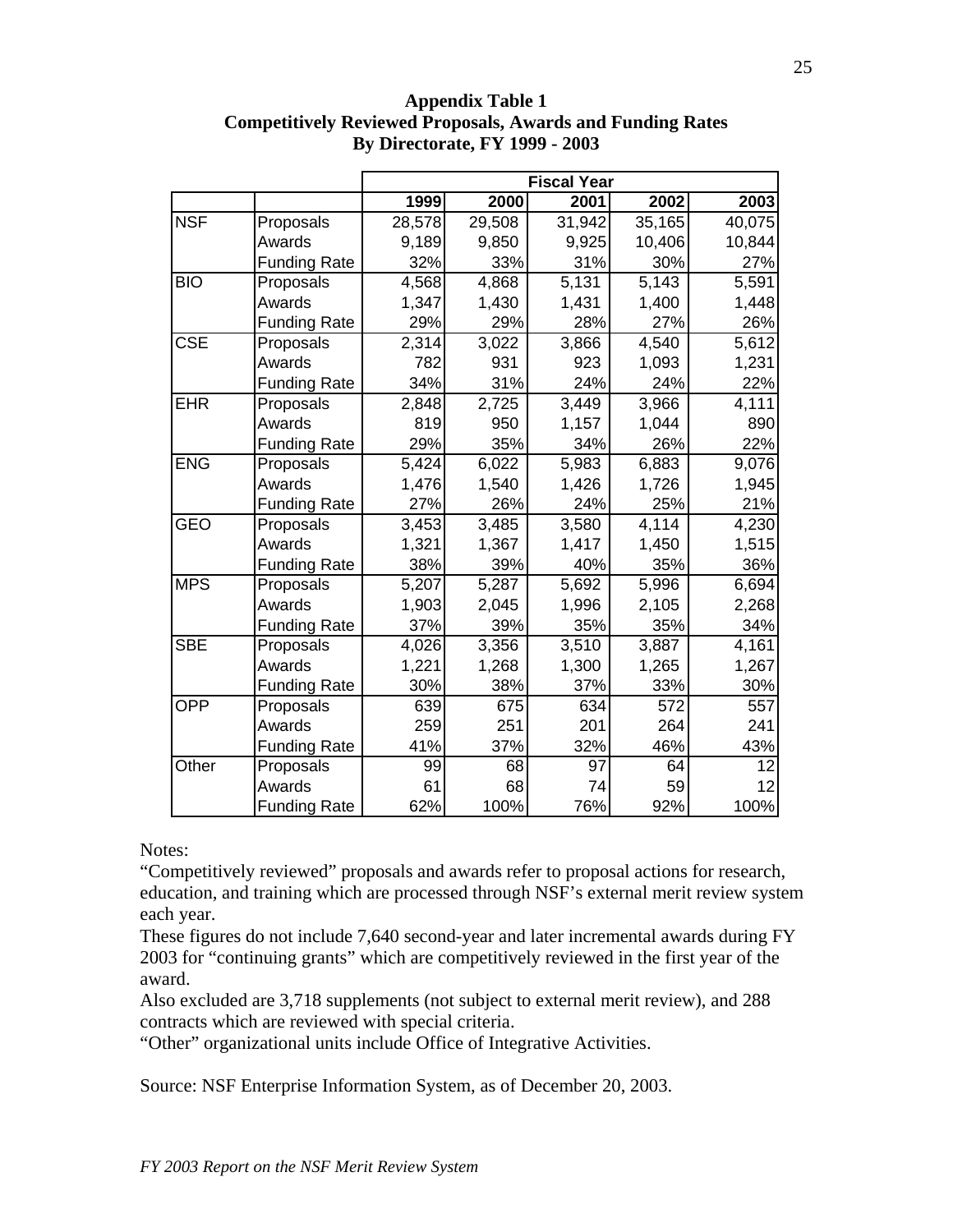#### **Appendix Table 2 Competitively Reviewed Proposals, Awards and Funding Rates By PI Characteristics, FY 1996 - 2003**

|                     |                     |        | <b>Fiscal Year</b> |        |        |        |        |        |        |
|---------------------|---------------------|--------|--------------------|--------|--------|--------|--------|--------|--------|
|                     |                     | 1996   | 1997               | 1998   | 1999   | 2000   | 2001   | 2002   | 2003   |
| <b>All Pls</b>      | Proposals           | 30,200 | 30,258             | 28,422 | 28,578 | 29,508 | 31,942 | 35,165 | 40,075 |
|                     | Awards              | 9,116  | 9,936              | 9,381  | 9,189  | 9,850  | 9,925  | 10,406 | 10,844 |
|                     | <b>Funding Rate</b> | 30%    | 33%                | 33%    | 32%    | 33%    | 31%    | 30%    | 27%    |
| <b>Female PIs</b>   | Proposals           | 5,173  | 5,396              | 5,627  | 5,315  | 5,509  | 5,839  | 6,704  | 7,335  |
|                     | Awards              | 1,676  | 1,950              | 1,938  | 1,682  | 1,949  | 1,894  | 2,012  | 2,090  |
|                     | <b>Funding Rate</b> | 32%    | 36%                | 34%    | 32%    | 35%    | 32%    | 30%    | 28%    |
| Male Pls            | Proposals           | 24,694 | 24,532             | 22,513 | 23,022 | 23,671 | 25,510 | 27,500 | 31,238 |
|                     | Awards              | 7,324  | 7,859              | 7,323  | 7,428  | 7,778  | 7,867  | 8,203  | 8,495  |
|                     | <b>Funding Rate</b> | 30%    | 32%                | 33%    | 32%    | 33%    | 31%    | 30%    | 27%    |
| <b>Minority PIs</b> | Proposals           | 1,525  | 1,452              | 1,410  | 1,434  | 1,480  | 1,728  | 1,906  | 2,141  |
|                     | Awards              | 473    | 448                | 403    | 424    | 472    | 509    | 548    | 569    |
|                     | <b>Funding Rate</b> | 31%    | 31%                | 29%    | 30%    | 32%    | 29%    | 29%    | 27%    |
| <b>New PIs</b>      | Proposals           | 13,571 | 13,276             | 12,255 | 11,803 | 12,327 | 13,280 | 15,085 | 17,584 |
|                     | Awards              | 3,033  | 3,314              | 3,117  | 2,689  | 3,024  | 3,136  | 3,329  | 3,390  |
|                     | <b>Funding Rate</b> | 22%    | 25%                | 25%    | 23%    | 25%    | 24%    | 22%    | 19%    |
| <b>Prior PIs</b>    | Proposals           | 16,629 | 16,982             | 16,167 | 16,775 | 17,181 | 18,662 | 20,080 | 22,511 |
|                     | Awards              | 6,083  | 6,622              | 6,264  | 6,500  | 6,826  | 6,789  | 7,077  | 7,478  |
|                     | <b>Funding Rate</b> | 37%    | 39%                | 39%    | 39%    | 40%    | 36%    | 35%    | 33%    |

Notes:

"Competitively reviewed" proposals and awards refer to proposal actions for research, education, and training with are processed through NSF's external merit review system each year.

"Gender" is based on self-reported information from the PI's most recent proposal. "Minority" is based on the PI's ethnic/racial status as reported to NSF on the most recent proposal.

PIs can decline to report their ethnic/racial status. Includes American Indian, Alaska Native, Black, Hispanic, and Pacific Islander and excludes Asian and White-Not of Hispanic Origin.

Source: NSF Enterprise Information System, December 20, 2003.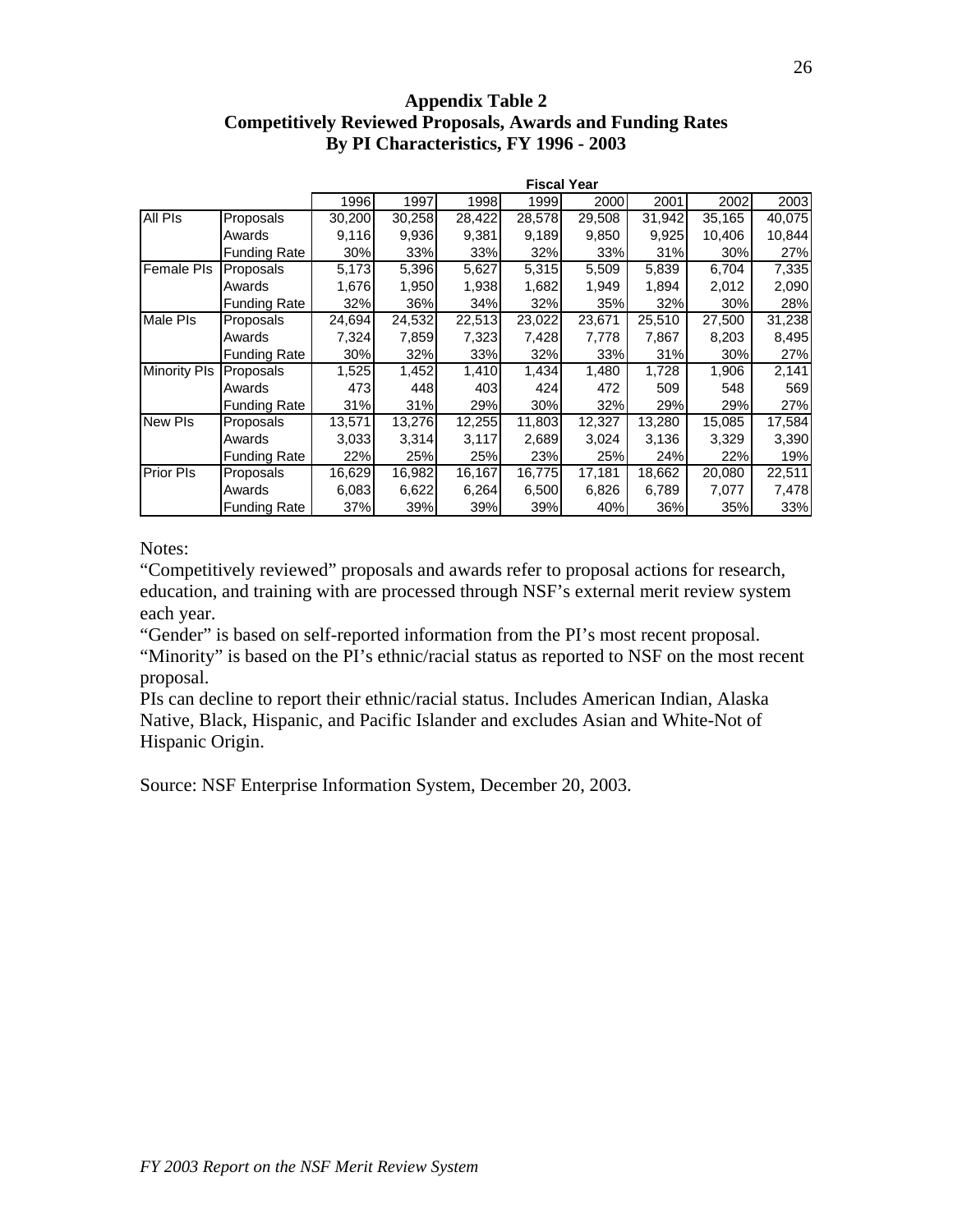#### **Appendix Table 3 Competitively Reviewed Proposals, Awards and Funding Rates By Minority PI Ethnic/Racial Status, FY 1996 – 2003**

|                |                     |      |      |      | <b>Fiscal Year</b> |      |      |       |       |
|----------------|---------------------|------|------|------|--------------------|------|------|-------|-------|
|                |                     | 1996 | 1997 | 1998 | 1999               | 2000 | 2001 | 2002  | 2003  |
| American       | Proposals           | 64   | 74   | 61   | 58I                | 90   | 118  | 100   | 112   |
| Indian/Alaska  | Awards              | 13   | 17   | 17I  | 19                 | 34   | 52   | 30    | 28    |
| <b>Native</b>  | <b>Funding Rate</b> | 20%  | 23%  | 28%  | 33%                | 38%  | 44%  | 30%   | 25%   |
| Black/         | Proposals           | 614  | 581  | 541  | 539                | 522  | 668  | 748   | 822   |
| African        | Awards              | 184  | 190  | 144  | 146                | 169  | 180  | 207   | 192   |
| IAmerican      | <b>Funding Rate</b> | 30%  | 33%  | 27%  | 27%                | 32%  | 27%  | 28%   | 23%   |
| Hispanic       | Proposals           | 820  | 762  | 779  | 807                | 854  | 955  | 1,041 | 1,191 |
| lor            | Awards              | 267  | 230  | 234  | 245                | 258  | 285  | 300   | 342   |
| Latino         | <b>Funding Rate</b> | 33%  | 30%  | 30%  | 30%                | 30%  | 30%  | 29%   | 29%   |
| <b>Native</b>  | Proposals           | 41   | 46   | 461  | 37I                | 41   | 23   | 32    | 37    |
| Hawaian/       | Awards              |      | 14   | 14   | 13 <sub>l</sub>    | 19   | 6    | 7     | 12    |
| Pacific Island | <b>Funding Rate</b> | 17%  | 30%  | 30%  | 35%                | 46%  | 26%  | 22%   | 32%   |

Source: NSF Enterprise Information System, as of February 28, 2004

#### **Appendix Table 4 Median and Average Award Amounts by Directorate, Research Awards FY 1998 – 2003**

|            |         |               |               | <b>Fiscal Year</b> |    |         |    |         |     |         |
|------------|---------|---------------|---------------|--------------------|----|---------|----|---------|-----|---------|
|            |         | 1998          | 1999          | 2000               |    | 2001    |    | 2002    |     | 2003    |
| <b>NSF</b> | Median  | \$<br>66,667  | \$<br>70,254  | \$<br>75,810       | \$ | 84,387  | \$ | 85,839  | \$  | 100,000 |
|            | Average | \$<br>84,361  | \$<br>89,776  | \$<br>104,905      | \$ | 113,833 | \$ | 115,656 | S   | 135,609 |
| <b>BIO</b> | Median  | \$<br>83,333  | \$<br>89,333  | \$<br>99,854       | \$ | 108,333 | S  | 110,000 | S.  | 126,000 |
|            | Average | \$<br>97,824  | \$<br>111,208 | \$<br>117,378      | \$ | 143,512 | \$ | 136,509 | S.  | 177,305 |
| <b>CSE</b> | Median  | \$<br>71,100  | \$<br>78,284  | \$<br>100,000      | \$ | 95,330  | \$ | 97,828  | \$. | 116,193 |
|            | Average | \$<br>92,068  | \$<br>106,367 | \$<br>153,840      | \$ | 133,250 | \$ | 141,018 | \$  | 160,156 |
| <b>ENG</b> | Median  | \$<br>70,306  | \$<br>74,250  | \$<br>75,000       | \$ | 80,946  | \$ | 83,965  | \$  | 99,997  |
|            | Average | \$<br>80,703  | \$<br>83,881  | \$<br>87,601       | \$ | 99,506  | \$ | 102,060 | \$  | 119,470 |
| <b>GEO</b> | Median  | \$<br>66,666  | \$<br>65,000  | \$<br>72,828       | \$ | 76,667  | \$ | 80,168  | \$  | 102,667 |
|            | Average | \$<br>82,320  | \$<br>82,120  | \$<br>94,920       | \$ | 98,917  | \$ | 103,439 | S.  | 146,475 |
| <b>MPS</b> | Median  | \$<br>67,749  | \$<br>74,960  | \$<br>75,100       | \$ | 86,243  | \$ | 83,319  | \$. | 100,000 |
|            | Average | \$<br>90,429  | \$<br>94,832  | \$<br>108,804      | \$ | 114,421 | \$ | 111,617 | S   | 128,585 |
| <b>SBE</b> | Median  | \$<br>33,778  | \$<br>36,338  | \$<br>41,632       | \$ | 50,000  | \$ | 50,130  | \$  | 52,547  |
|            | Average | \$<br>49,241  | \$<br>50,295  | \$<br>49,456       | S  | 65,992  | \$ | 63,770  | \$  | 67,072  |
| <b>OPP</b> | Median  | \$<br>68,071  | \$<br>80,000  | \$<br>72,729       | \$ | 77,789  | \$ | 81.517  | S   | 126,143 |
|            | Average | \$<br>103,235 | \$<br>115,209 | \$<br>141,221      | \$ | 113,164 | \$ | 30,343  | S   | 144,392 |

Source: NSF Enterprise Information System, as of December 20, 2003.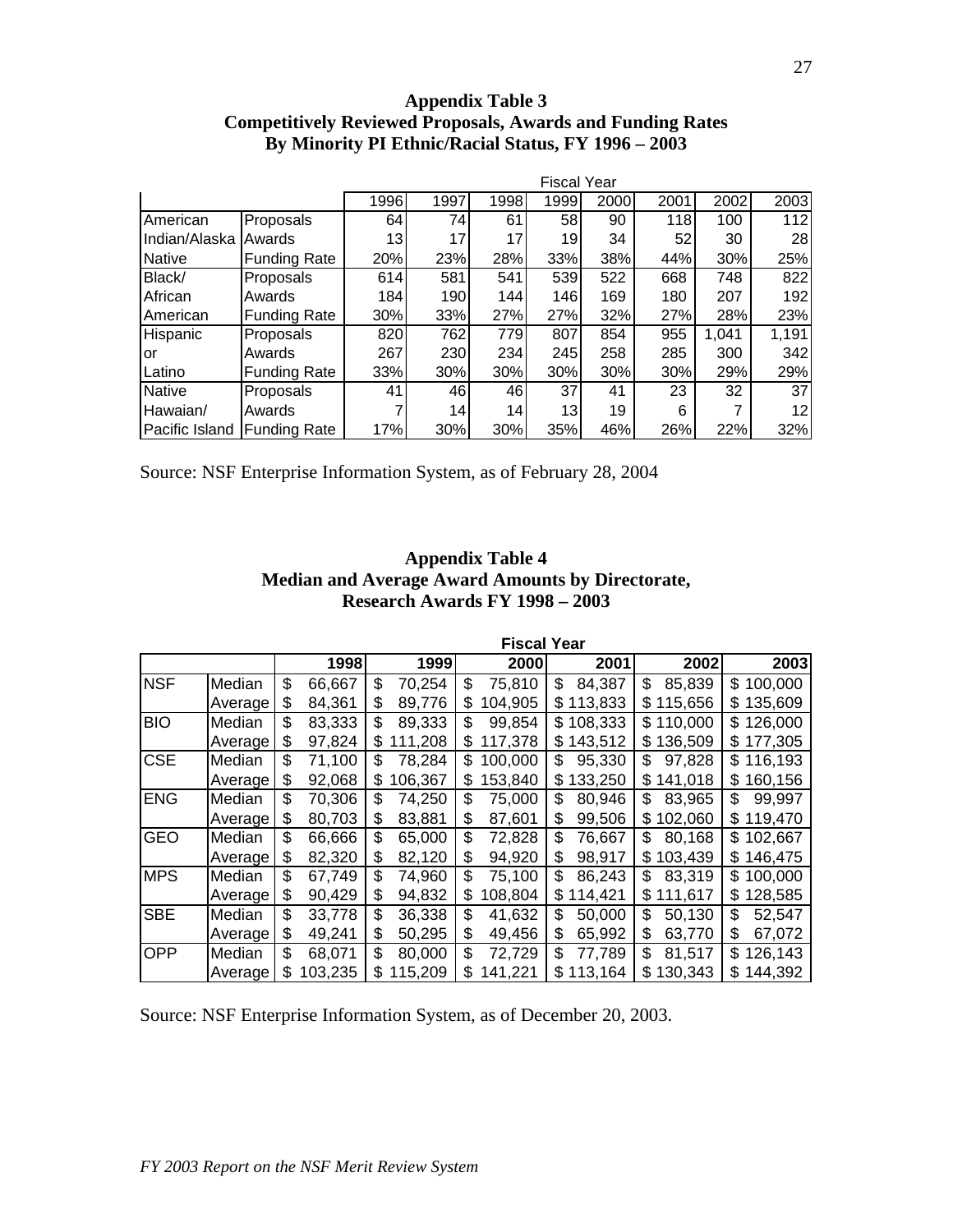# **Appendix Table 5 Methods of NSF Proposal Review FY 1993 - 2003**

|      | Total     | Mail + Panel |         | Mail-Only |                      | Panel-Only |         | Not Reviewed |         |
|------|-----------|--------------|---------|-----------|----------------------|------------|---------|--------------|---------|
| FY   | Proposals | Proposals    | Percent | Proposals | Percent <sup>®</sup> | Proposals  | Percent | Proposals    | Percent |
| 2003 | 40,075    | 12,683       | 32%     | 4,579     | 11%                  | 21,391     | 53%     | 1,388        | 3%      |
| 2002 | 35.164    | 11.346       | 32%     | 4,838     | 14%                  | 17.616     | 50%     | 1,364        | 4%      |
| 2001 | 31,942    | 9.367        | 29%     | 5.460     | 17%                  | 15.751     | 49%     | 1,364        | 4%      |
| 2000 | 29,507    | 9.296        | 32%     | 6,048     | 20%                  | 12,886     | 44%     | 1.277        | 4%      |
| 1999 | 28.579    | 8.918        | 31%     | 6,452     | 23%                  | 12.046     | 42%     | 1.163        | 4%      |
| 1998 | 28,422    | 8,486        | 30%     | 6.974     | 25%                  | 11.396     | 40%     | 1,566        | 6%      |
| 1997 | 30,258    | 8,812        | 29%     | 7,855     | 26%                  | 12,109     | 40%     | 1,482        | 5%      |
| 1996 | 30.199    | 8,562        | 28%     | 7.812     | 26%                  | 12.490     | 41%     | 1,335        | 4%      |
| 1995 | 30,432    | 8.400        | 28%     | 8,581     | 28%                  | 11.912     | 39%     | 1,539        | 5%      |
| 1994 | 30,336    | 7.059        | 23%     | 8.687     | 29%                  | 12.986     | 43%     | 1.604        | 5%      |
| 1993 | 30,038    | 7.032        | 23%     | 8,886     | 30%                  | 12,338     | 41%     | 1,782        | 6%      |

Note:

Panel-Only includes cases where panel was mailed proposal for review prior to panel.

Source: NSF Enterprise Information System, as of December 20, 2003.

|             | Total     | Mail + Panel |                      | Mail-Only |         | Panel-Only |         | Not Reviewed |         |
|-------------|-----------|--------------|----------------------|-----------|---------|------------|---------|--------------|---------|
| Directorate | Proposals | Proposals    | Percent <sup>1</sup> | Proposals | Percent | Proposals  | Percent | Proposals    | Percent |
| <b>NSF</b>  | 40,075    | 12,683       | 32%                  | 4,579     | 11%     | 21,391     | 53%     | 1,388        | 3%      |
| <b>BIO</b>  | 5,591     | 4,314        | 77%                  | 80        | 1%      | 1,000      | 18%l    | 197          | 4%      |
| <b>CSE</b>  | 5,610     | 407          | 7%                   | 44        | $1\%$   | 4,982      | 89%     | 177          | 3%      |
| <b>EHR</b>  | 4.111     | 96           | 2%                   | 163       | 4%      | 3,814      | 93%     | 38           | $1\%$   |
| <b>ENG</b>  | 9,075     | 494          | 5%                   | 432       | 5%      | 7,828      | 86%     | 321          | 4%      |
| <b>GEO</b>  | 4,230     | 3,025        | 72%                  | 819       | 19%     | 217        | 5%      | 169          | 4%      |
| <b>MPS</b>  | 6,694     | 1,823        | 27%                  | 2,000     | 30%     | 2,613      | 39%     | 258          | 4%      |
| <b>SBE</b>  | 4,161     | 2,356        | 57%                  | 733       | 18%     | 887        | 21%     | 185          | 4%      |
| <b>OPP</b>  | 569       | 168          | 30%                  | 308       | 54%     | 50         | 9%      | 43           | 8%      |

#### **Appendix Table 6 Methods of NSF Proposal Review, By Directorates FY 2003**

Note:

Panel-Only includes cases where panelist was mailed proposal for review prior to panel.

Source: NSF Enterprise Information System, as of December 20, 2003.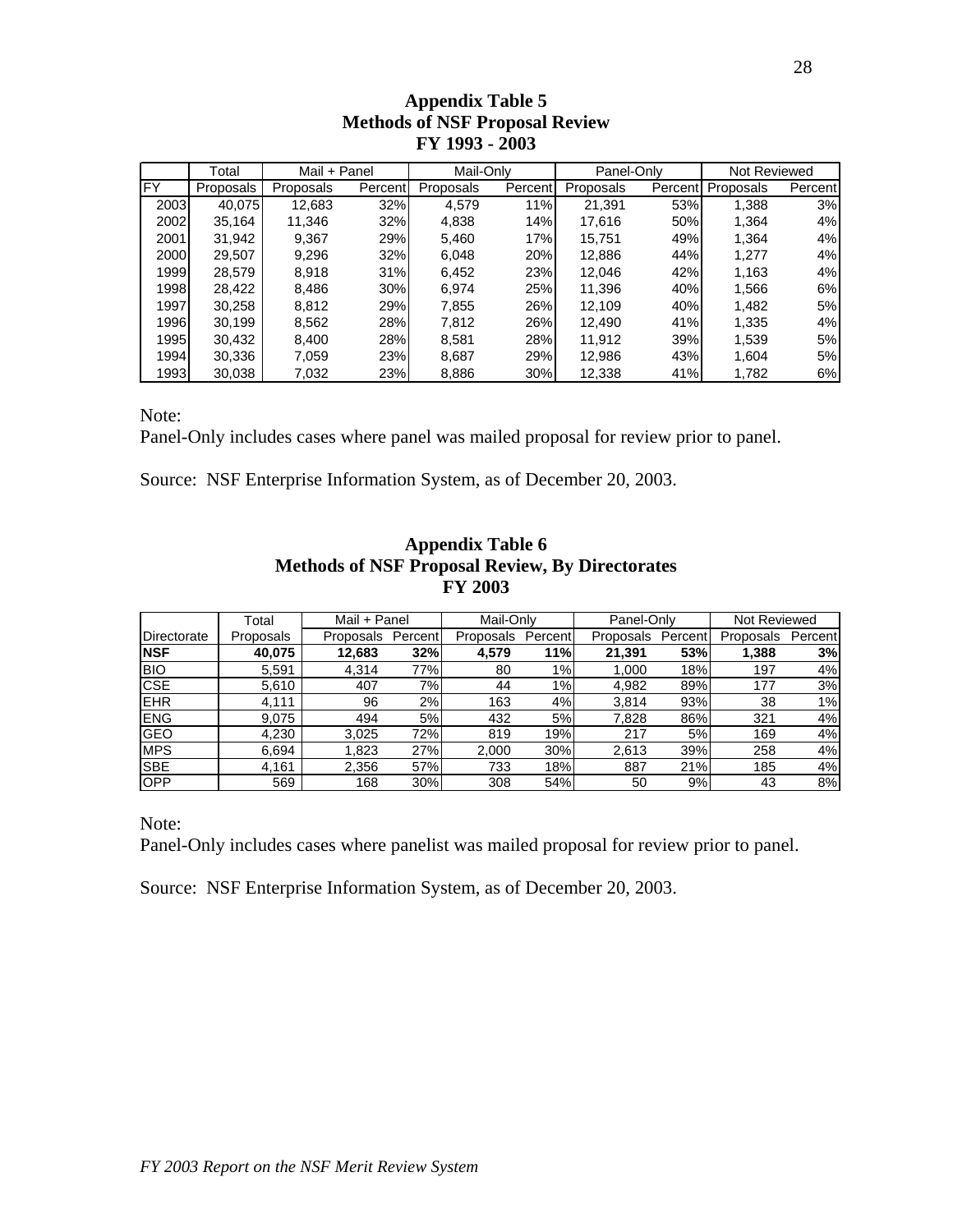|            |                |                    | <b>Methods of Review</b> |           |            |            |
|------------|----------------|--------------------|--------------------------|-----------|------------|------------|
|            |                |                    |                          |           |            | <b>Not</b> |
|            |                | <b>All Methods</b> | Mail + Panel             | Mail-Only | Panel-Only | Reviewed * |
| <b>NSF</b> | <b>Reviews</b> | 242,769            | 101,782                  | 19,789    | 121,198    |            |
|            | Proposals      | 38,653             | 12,683                   | 4,579     | 21,391     | 1,388      |
|            | Rev/Prop       | 6.3                | 8.0                      | 4.3       | 5.7        |            |
| <b>BIO</b> | <b>Reviews</b> | 34,427             | 29,697                   | 382       | 4,348      |            |
|            | Proposals      | 5,394              | 4,314                    | 80        | 1,000      | 197        |
|            | Rev/Prop       | 6.4                | 6.9                      | 4.8       | 4.3        |            |
| <b>CSE</b> | <b>Reviews</b> | 31,979             | 3,112                    | 157       | 28,710     |            |
|            | Proposals      | 5,433              | 407                      | 44        | 4,982      | 177        |
|            | Rev/Prop       | 5.9                | 7.6                      | 3.6       | 5.8        |            |
| <b>EHR</b> | <b>Reviews</b> | 25,955             | 580                      | 513       | 24,862     |            |
|            | Proposals      | 4,073              | 96                       | 163       | 3,814      | 38         |
|            | Rev/Prop       | 6.4                | 6.0                      | 3.1       | 6.5        |            |
| <b>ENG</b> | <b>Reviews</b> | 45,200             | 3,133                    | 1,974     | 40,093     |            |
|            | Proposals      | 8,754              | 494                      | 432       | 7,828      | 321        |
|            | Rev/Prop       | 5.2                | 6.3                      | 4.6       | 5.1        |            |
| <b>GEO</b> | <b>Reviews</b> | 38,798             | 33,380                   | 4,205     | 1,213      |            |
|            | Proposals      | 4,061              | 3,025                    | 819       | 217        | 169        |
|            | Rev/Prop       | 9.6                | 11.0                     | 5.1       | 5.6        |            |
| <b>MPS</b> | <b>Reviews</b> | 41,863             | 15,355                   | 8,708     | 17,800     |            |
|            | Proposals      | 6,436              | 1,823                    | 2,000     | 2,613      | 258        |
|            | Rev/Prop       | 6.5                | 8.4                      | 4.4       | 6.8        |            |
| <b>SBE</b> | <b>Reviews</b> | 21,758             | 15,207                   | 2,614     | 3,937      |            |
|            | Proposals      | 3,976              | 2,356                    | 733       | 887        | 185        |
|            | Rev/Prop       | 5.5                | 6.5                      | 3.6       | 4.4        |            |
| <b>OPP</b> | <b>Reviews</b> | 2,789              | 1,318                    | 1,236     | 235        |            |
|            | Proposals      | 526                | 168                      | 308       | 50         | 43         |
|            | Rev/Prop       | 5.3                | 7.8                      | 4.0       | 4.7        |            |

#### **Appendix Table 7 Average Number of Reviews per Proposal By Method & Directorate, FY 2003**

Notes:

\* The proposal totals shown in the "All Methods" category do not include the proposals shown in the "Not Reviewed" category. Proposals which are not reviewed include SGERs and grants for travel and symposia.

Panel reviews include panel summaries. There were 35,255 panel summaries in FY 2003.

Peers participating as both a mail and a panel reviewer for the same proposal are counted as one review in this table.

Source: NSF Enterprise Information System, as of February 16, 2004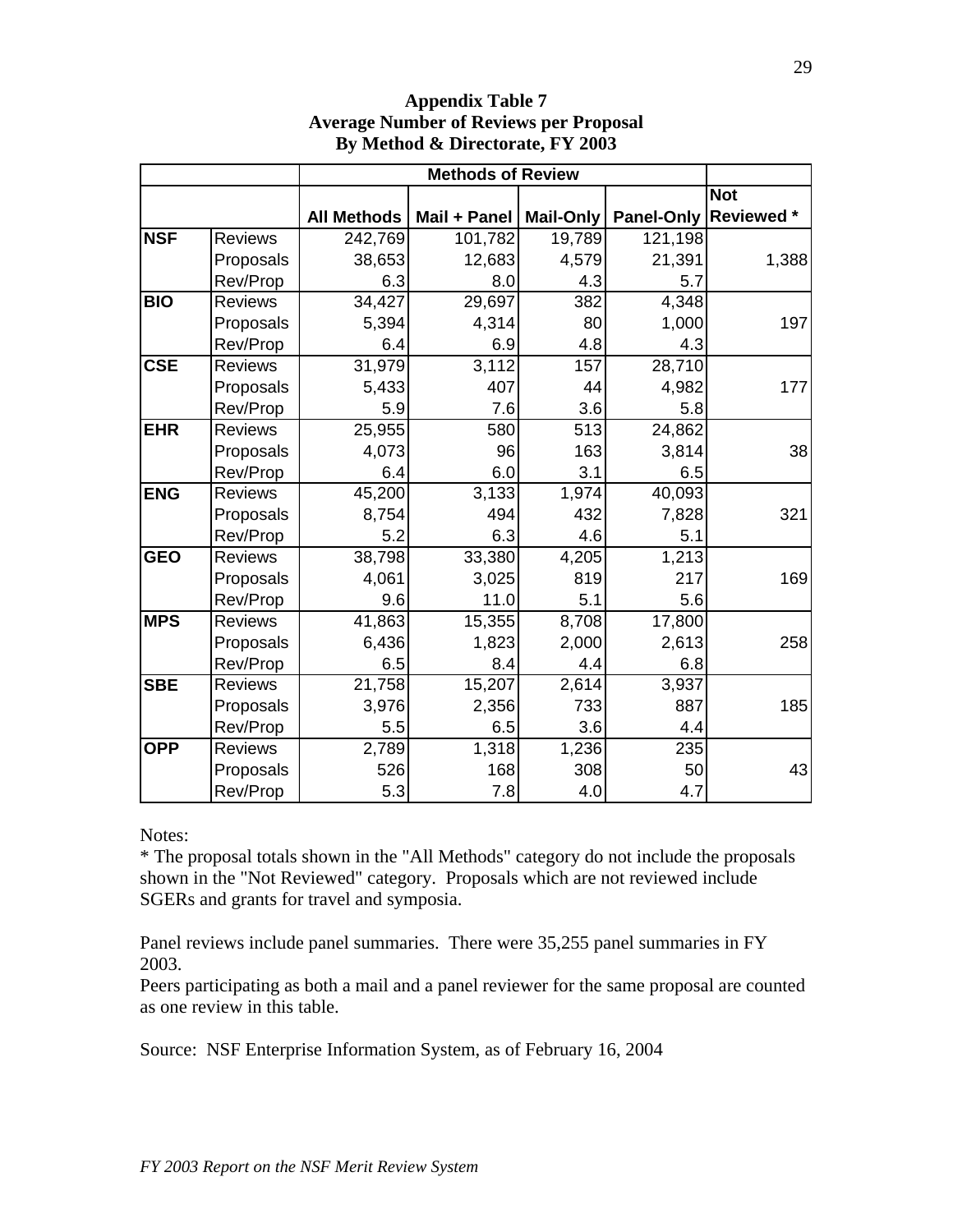

### **Appendix Table 8 Distribution of Average Reviewer Ratings Panel-Only Reviewed**

Note: Number of FY 2003 Proposals – 16,883 Declines, 4,508 Awards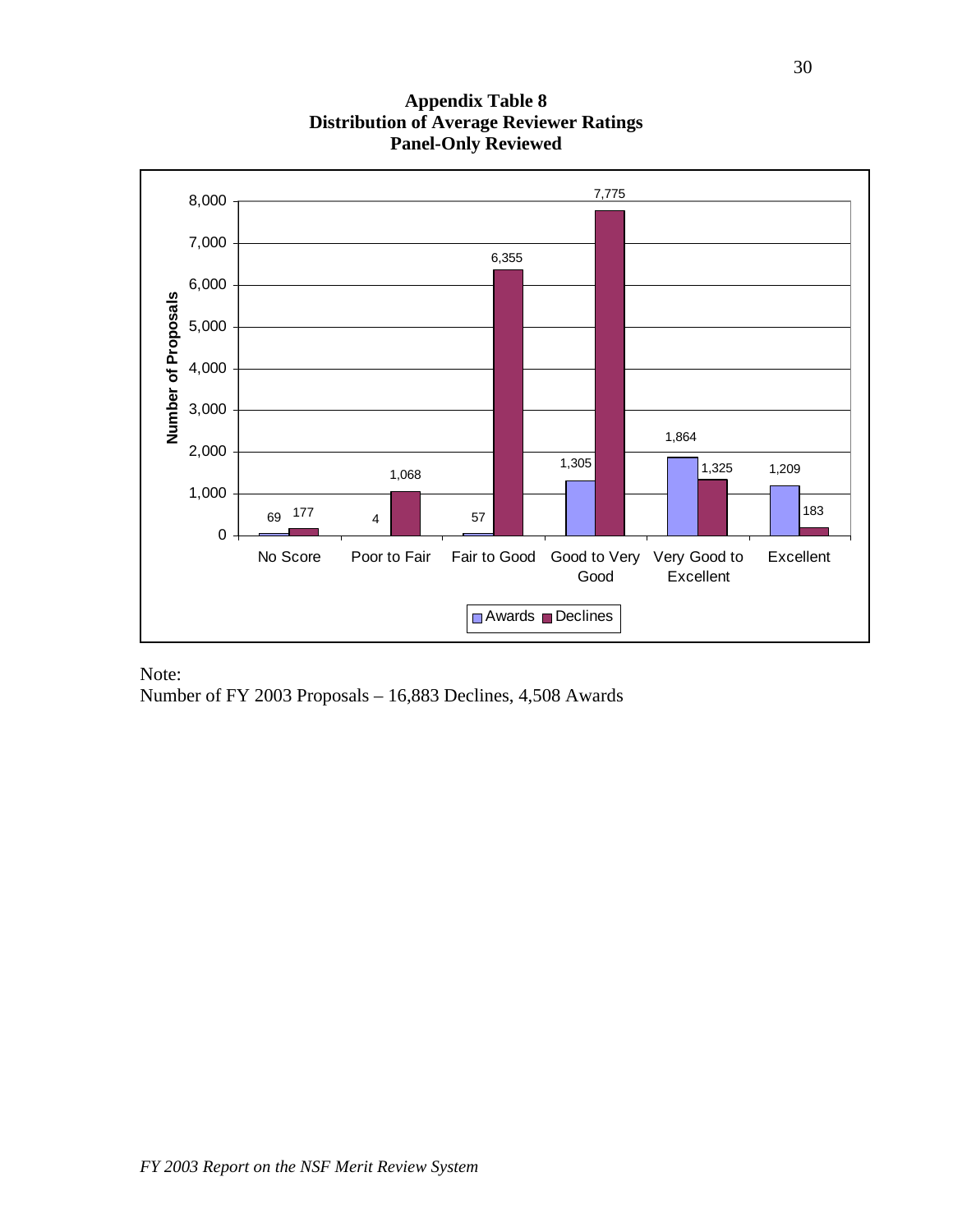#### **Appendix Table 9 Distribution of Average Reviewer Ratings, Mail-Only Reviewed**



Note: Number of FY 2003 Proposals – 2,705 Declines, 1,874 Awards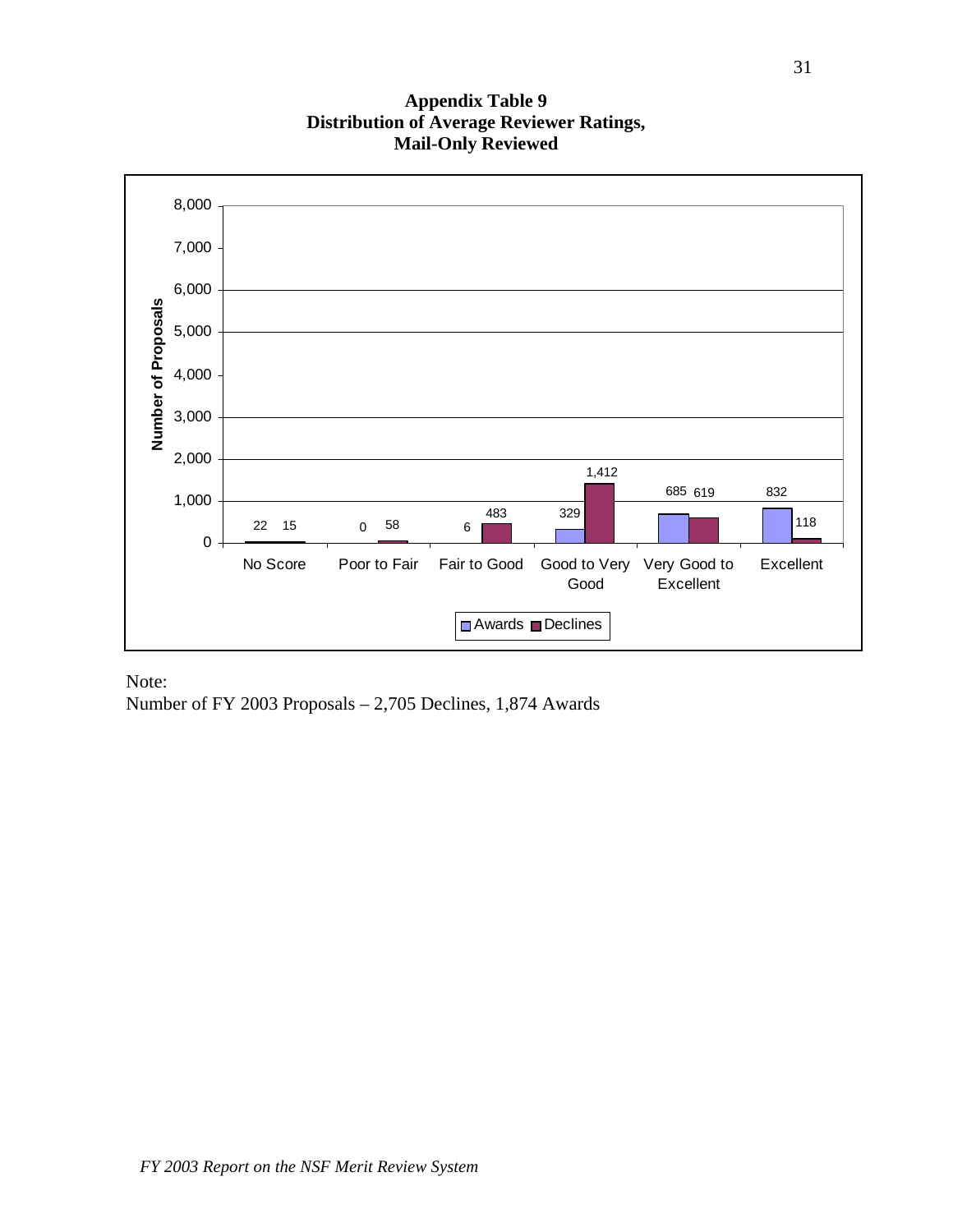

#### **Appendix Table 10 Distribution of Average Reviewer Ratings Mail and Panel Reviewed**

Note: Number of FY 2003 Proposals – 9,458 Declines, 3,225 Awards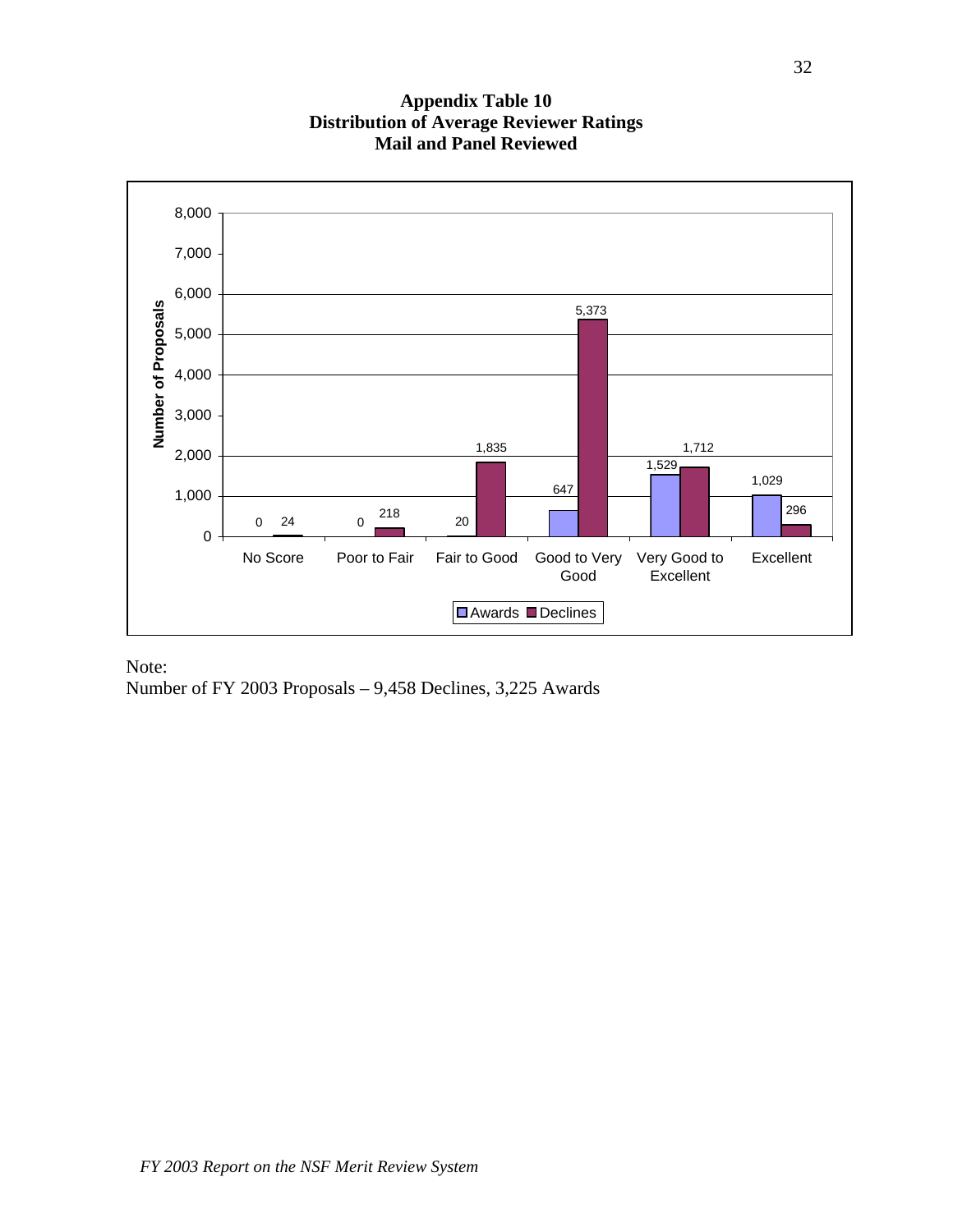|             |                                               |                  |                          | <b>Fiscal Year</b> |                  |                  |
|-------------|-----------------------------------------------|------------------|--------------------------|--------------------|------------------|------------------|
|             |                                               | 1999             | 2000                     | 2001               | 2002             | 2003             |
|             | First Level Reviews (by Assistant Directors): |                  |                          |                    |                  |                  |
| <b>BIO</b>  | Request                                       | $\overline{4}$   | $\boldsymbol{0}$         | $8\,$              | $\overline{4}$   | $\overline{4}$   |
|             | - Upheld                                      | $\overline{4}$   | $\overline{0}$           | 6                  | $\overline{4}$   | 4                |
|             | - Reversed                                    | $\mathbf{0}$     | $\boldsymbol{0}$         | $\overline{c}$     | $\mathbf{0}$     | $\mathbf{0}$     |
| <b>CISE</b> | Request                                       | $\mathbf{1}$     | $\overline{2}$           | $\mathbf{1}$       | $\mathbf{1}$     | 1                |
|             | - Upheld                                      | 1                | 1                        | 1                  | $\boldsymbol{0}$ | $\boldsymbol{0}$ |
|             | - Reversed                                    | 0                | $\boldsymbol{0}$         | 0                  | $\mathbf{0}$     | 1                |
| <b>EHR</b>  | Request                                       | 3                | $\overline{\mathcal{L}}$ | $\overline{4}$     | $\overline{2}$   | 3                |
|             | - Upheld                                      | 3                | 4                        | 3                  | $\overline{c}$   | 3                |
|             | - Reversed                                    | $\mathbf{0}$     | $\boldsymbol{0}$         | 1                  | $\overline{0}$   | $\mathbf{0}$     |
| <b>ENG</b>  | Request                                       | $\overline{4}$   | 6                        | $\mathbf{1}$       | $\overline{2}$   | $\overline{2}$   |
|             | - Upheld                                      | $\overline{4}$   | 6                        | 1                  | $\overline{2}$   | $\overline{c}$   |
|             | - Reversed                                    | $\boldsymbol{0}$ | $\boldsymbol{0}$         | $\boldsymbol{0}$   | $\boldsymbol{0}$ | $\overline{0}$   |
| <b>GEO</b>  | Request                                       | $\overline{2}$   | $\overline{2}$           | $\overline{c}$     | $\mathbf{1}$     | $\overline{4}$   |
|             | - Upheld                                      | 1                | $\overline{c}$           | $\overline{2}$     | 1                | 4                |
|             | - Reversed                                    | $\mathbf{0}$     | $\boldsymbol{0}$         | $\theta$           | $\theta$         | $\mathbf{0}$     |
| <b>MPS</b>  | Request                                       | 20               | 18                       | 24                 | 15               | $\overline{4}$   |
|             | - Upheld                                      | 19               | 17                       | 22                 | 15               | $\overline{4}$   |
|             | - Reversed                                    | $\overline{0}$   | 1                        | $\overline{2}$     | $\overline{0}$   | $\mathbf{0}$     |
| <b>SBE</b>  | Request                                       | $\overline{0}$   | $\mathbf{1}$             | $\overline{2}$     | $\mathbf{1}$     | $\overline{2}$   |
|             | - Upheld                                      | 1                | 1                        | 1                  | 0                | $\overline{2}$   |
|             | - Reversed                                    | 0                | $\boldsymbol{0}$         | 1                  | 1                | $\boldsymbol{0}$ |
| Other       | Request                                       | $\overline{0}$   | $\overline{0}$           | $\overline{0}$     | $\overline{0}$   | $\mathbf{1}$     |
|             | - Upheld                                      | $\theta$         | $\boldsymbol{0}$         | $\mathbf{0}$       | $\overline{0}$   | $\overline{0}$   |
|             | - Reversed                                    | 0                | 0                        | $\theta$           | 0                | 1                |
|             | Second Level Reviews (by Deputy Director):    |                  |                          |                    |                  |                  |
| O/DD        | Request                                       | 2                | 6                        | $\overline{2}$     | $\overline{4}$   | 5                |
|             | - Upheld                                      | 1                | 5                        | 1                  | $\overline{4}$   | $\overline{4}$   |
|             | - Reversed                                    | 0                | 1                        | 0                  | 0                | 1                |
|             | <b>Total Reviews First &amp; Second Level</b> |                  |                          |                    |                  |                  |
| <b>NSF</b>  | <b>Request</b>                                | 36               | 41                       | 44                 | 30               | 26               |
|             | - Upheld                                      | 34               | 38                       | 37                 | 29               | 24               |
|             | - Reversed                                    | $\bf{0}$         | $\overline{2}$           | 6                  | $\mathbf{1}$     | $\overline{2}$   |

### **Appendix Table 11 Requests for Formal Reconsideration of Declined Proposals By Directorate, FY 1999-2003**

Note:

The number of decisions (upheld or reversed) may not equal the number of requests in each year due to carryover of pending reconsideration request.

Source: Office of the Director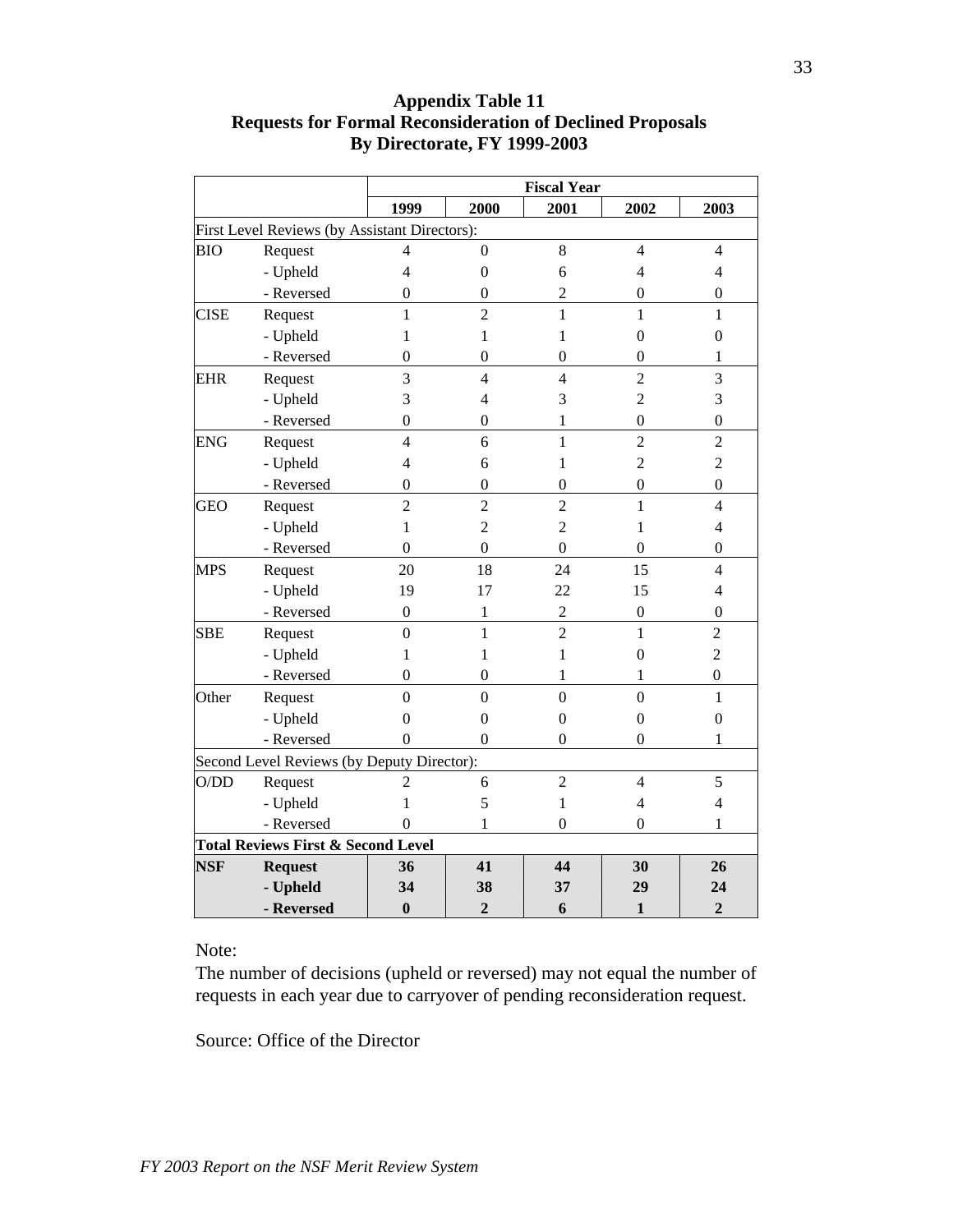#### **Appendix Table 12 Committee of Visitors Meetings By Directorate**

| <b>DIRECTORATE</b>                                                       | Fiscal  | Fiscal      |
|--------------------------------------------------------------------------|---------|-------------|
| <b>Division</b>                                                          | Year of | Year of     |
| Program                                                                  | Most    | <b>Next</b> |
|                                                                          | Recent  | <b>COV</b>  |
|                                                                          | COV     |             |
| <b>BIOLOGICAL SCIENCES</b>                                               |         |             |
|                                                                          | 2000    | 2004        |
| <b>Biological Infrastructure</b><br><b>Instrument Related Activities</b> |         |             |
|                                                                          | 2002    | 2004        |
| <b>Research Resources</b>                                                | 2003    | 2004        |
| <b>Training</b>                                                          | 2003    | 2004        |
| <b>Plant Genome</b>                                                      | 2001    | 2004        |
| <b>Environmental Biology</b>                                             | 2003    | 2006        |
| <b>Ecological Studies</b>                                                | 2002    | 2006        |
| <b>Thematic Review</b>                                                   | 2001    | 2006        |
| <b>Systematic and Population Biology</b>                                 | 2000    | 2006        |
|                                                                          |         |             |
| <b>Integrative Biology and Neuroscience</b>                              | 2001    | 2005        |
| <b>Neuroscience</b>                                                      | 2003    | 2005        |
| <b>Developmental Mechanisms</b>                                          | 2000    | 2005        |
| Physiology and Ethnology                                                 | 2002    | 2005        |
|                                                                          |         |             |
| <b>Molecular and Cellular Biosciences</b>                                | 2002    | 2005        |
| <b>Biomolecular Structure and Function</b>                               | 2000    | 2005        |
| <b>Biomolecular Processes</b>                                            | 2000    | 2005        |
| Cell Biology                                                             | 2001    | 2005        |
| <b>Genetics</b>                                                          | 2003    | 2005        |
|                                                                          |         |             |
| <i>Emerging Frontiers (new in '03)</i>                                   | N/A     | 2006        |

#### **(COV meetings held during FY 2003 are highlighted in bold font)**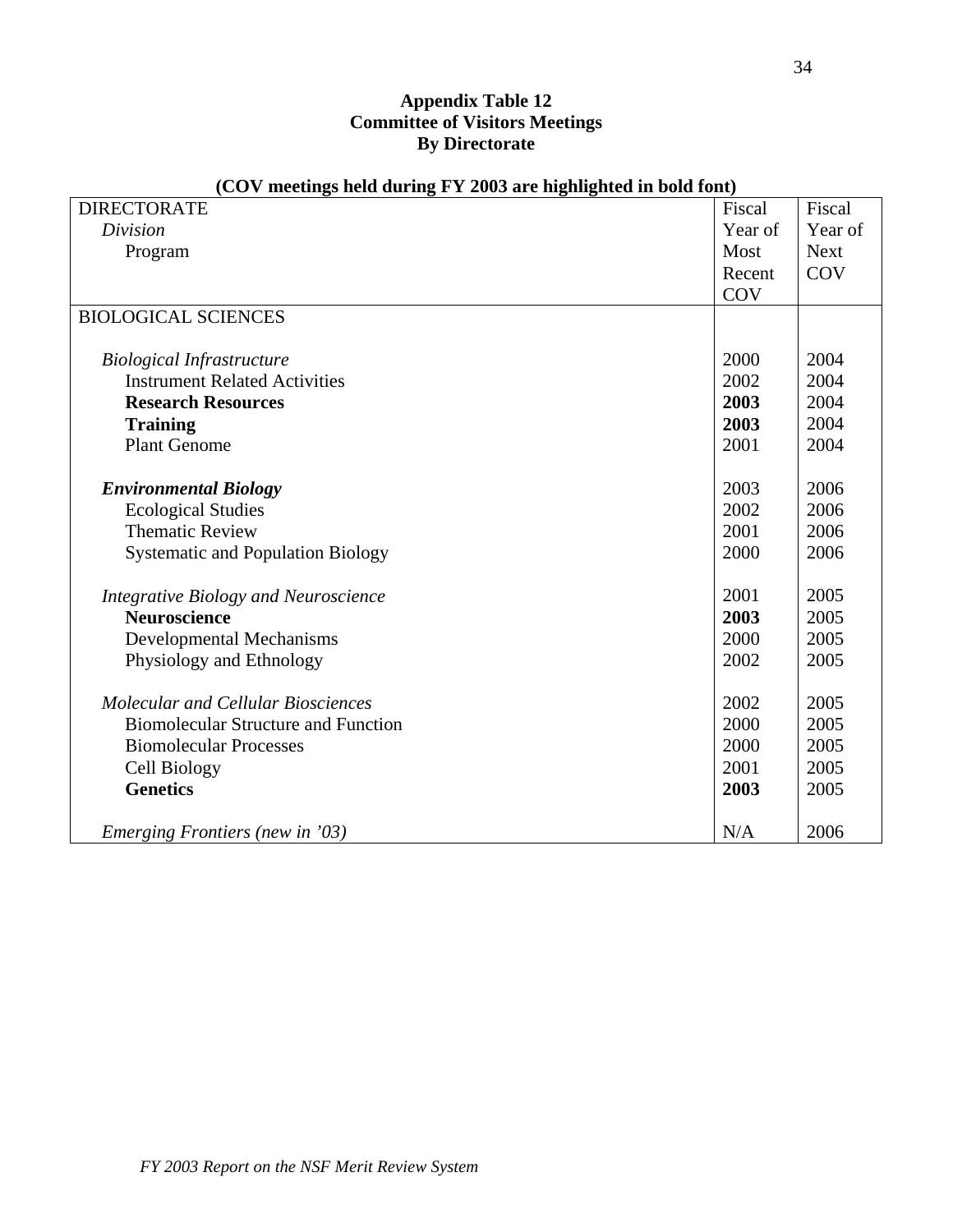| COMPUTER AND INFORMATION SCIENCE AND ENGINEERING                          |      |      |
|---------------------------------------------------------------------------|------|------|
| Please note that CISE programs and divisions were reorganized in FY 2003. |      |      |
| Computing & Communication Foundations (CCF)                               | 2003 | 2006 |
| Emerging Models & Technologies for Computation                            |      | 2006 |
| Formal & Mathematical Foundations                                         |      | 2006 |
| Foundations of Computing Processes & Artifacts                            |      | 2006 |
| Computer & Network Systems (CNS)                                          |      | 2006 |
| Emerging Models & Technologies for Computation                            |      | 2006 |
| Formal & Mathematical Foundations                                         |      | 2006 |
| Foundations of Computing Processes & Artifacts                            |      | 2006 |
| Information & Intelligent Systems (IIS)                                   | 2003 | 2006 |
| Data, Inference & Understanding                                           |      | 2006 |
| Science & Engineering Informatics                                         |      | 2006 |
| Information Technology Research (ITR) (new in '00)                        |      | 2004 |
| Shared Cyberinfrastructure (SCI)                                          |      | 2006 |
| High-Performance Computational Infrastructure                             |      | 2006 |
| Advanced Networking Technologies & Infrastructure                         | 2003 | 2006 |
| <b>Advanced Services and Cybertools</b>                                   |      | 2006 |
|                                                                           |      |      |
| <b>EDUCATION AND HUMAN RESOURCES</b>                                      |      |      |

| <b>Educational Systemic Reform</b>                        |      |      |
|-----------------------------------------------------------|------|------|
| <b>Statewide Systemic Initiatives</b>                     | 2001 | 2004 |
| Urban Systemic Initiatives                                | 2001 | 2004 |
| <b>Rural Systemic Initiatives</b>                         | 2001 | 2004 |
|                                                           |      |      |
| <b>Office of Innovation Partnerships</b>                  |      |      |
| <b>EPSCoR</b>                                             | 2000 | 2005 |
| Elementary, Secondary and Informal Education              |      |      |
| <b>Informal Science Education</b>                         |      |      |
|                                                           | 2001 | 2005 |
| <b>Teacher Enhancement</b>                                | 2003 | 2006 |
| <b>Instructional Materials Development</b>                | 2002 | 2005 |
| Centers for Learning and Teaching (new in '01)            | N/A  | 2004 |
| <b>Undergraduate Education</b>                            |      |      |
| <b>Teacher Preparation</b>                                | 2000 | 2004 |
| <b>Advanced Technological Education</b>                   | 2003 | 2006 |
| <b>NSF Computer, Science, Engineering and Mathematics</b> | 2003 | 2006 |
|                                                           |      |      |
| Scholarships (new in '01)                                 |      |      |
|                                                           |      |      |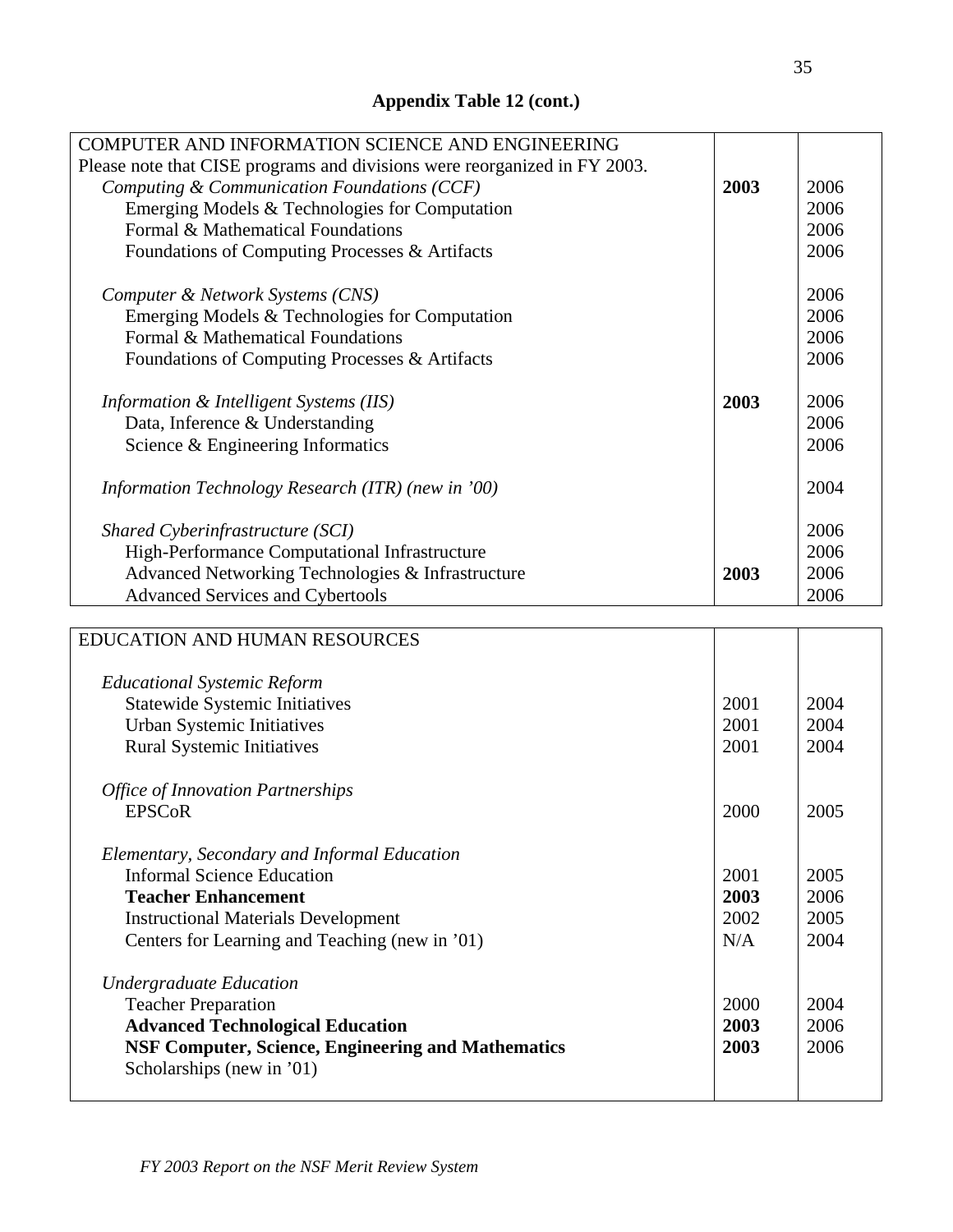| Distinguished Teaching Scholars (new in '02)                      | N/A  | 2004 |
|-------------------------------------------------------------------|------|------|
| Scholarship for Service (new in '01)                              | N/A  | 2005 |
| National SMETE Digital Library (new in '01)                       | 2002 | 2005 |
| <b>Course, Curriculum, and Laboratory Improvement</b>             | 2003 | 2006 |
| Undergraduate Assessment (new in '02)                             | N/A  | 2004 |
| The STEM Talent Expansion Program (STEP)                          | N/A  | 2005 |
|                                                                   |      |      |
| <b>Graduate Education</b>                                         |      |      |
| <b>Graduate Research Fellowships</b>                              | 2003 | 2006 |
| NATO Post doctorate Fellowships                                   | 2001 | 2004 |
| IGERT (new in '97)                                                | 2002 | 2005 |
| GK-12 Fellows (new in '99)                                        | 2002 | 2005 |
| Human Resource Development                                        |      |      |
| The Louis Stokes Alliances for Minority Participation             | 2001 | 2005 |
| Centers for Research Excellence in Science and Technology (CREST) | 2001 | 2005 |
| <b>Programs for Gender Equity (PGE)</b>                           | 2003 | 2006 |
| <b>Programs for Persons with Disabilities (PPD)</b>               | 2003 | 2006 |
| Alliances for Graduate Education and the Professoriate (AGEP)     | 2001 | 2005 |
| Tribal Colleges Program (TCP) (new in '01)                        | N/A  | 2005 |
| Historically Black Colleges and Universities (HBCU)               | 2001 | 2005 |
|                                                                   | N/A  | 2004 |
| Distinguished Teaching Scholars (new in '02)                      | N/A  |      |
| Scholarship for Service (new in '01)                              |      | 2005 |
| National SMETE Digital Library (new in '01)                       | 2002 | 2005 |
| <b>Course, Curriculum, and Laboratory Improvement</b>             | 2003 | 2006 |
| Undergraduate Assessment (new in '02)                             | N/A  | 2004 |
| The STEM Talent Expansion Program (STEP)                          | N/A  | 2005 |
| Research, Evaluation & Communications                             |      |      |
| REPP/ROLE (new in '96)                                            | 2002 | 2005 |
| <b>Evaluation</b>                                                 | 2003 | 2006 |
| Interagency Education Research Initiative (IERI) (new in '01)     | 2002 | 2005 |
| <b>Other</b>                                                      |      |      |
| H-IB VISA K-12                                                    | N/A  | 2004 |
| Math and Science Partnership (MSP) (new in '02)                   | N/A  | 2005 |
|                                                                   |      |      |
|                                                                   |      |      |
|                                                                   |      |      |
|                                                                   |      |      |
|                                                                   |      |      |
|                                                                   |      |      |
|                                                                   |      |      |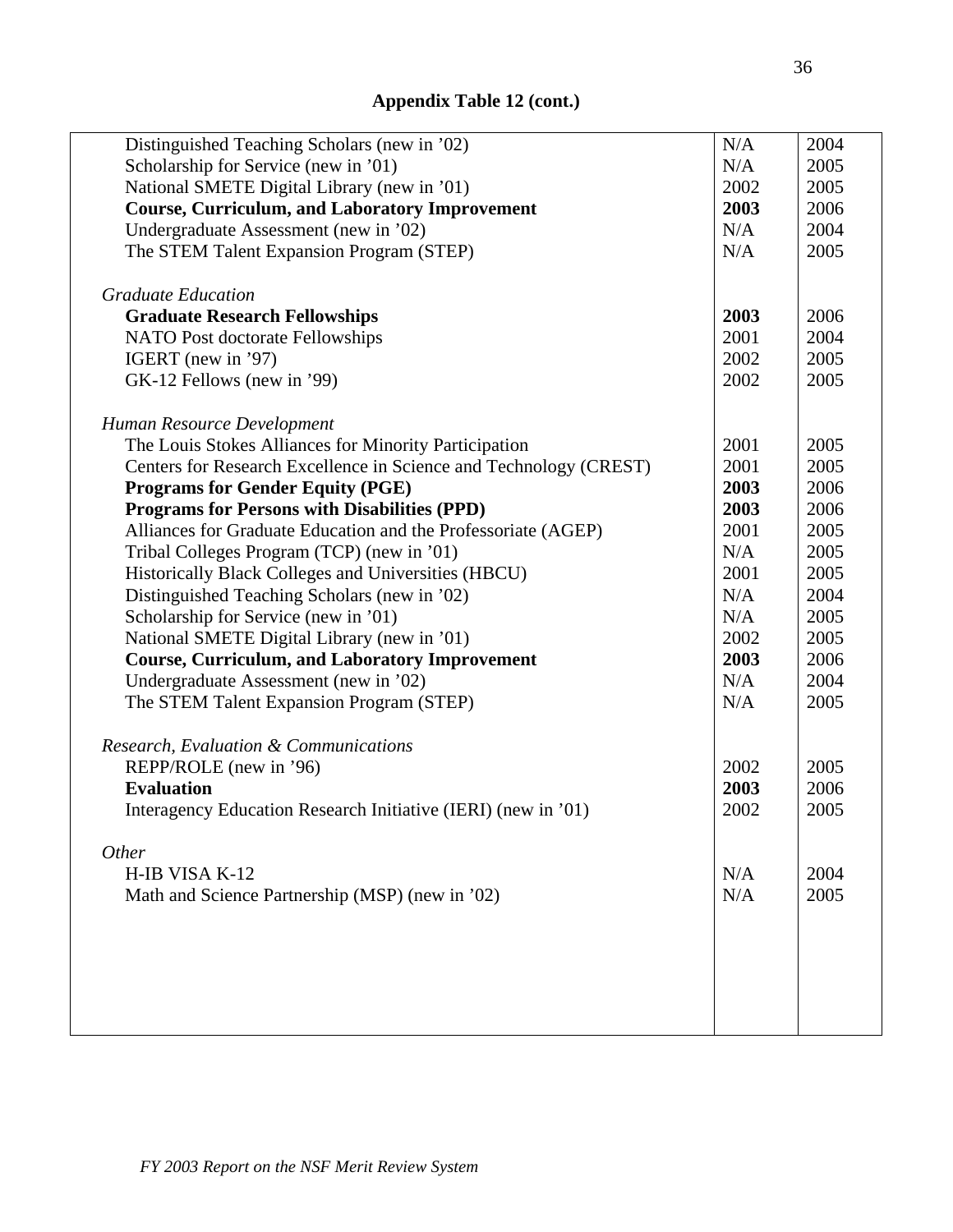| <b>ENGINEERING</b>                                            |      |      |
|---------------------------------------------------------------|------|------|
|                                                               |      |      |
| Bioengineering and Environmental Systems                      | 2002 | 2005 |
| <b>Biochemical Engineering</b>                                | 2002 | 2005 |
| Biotechnology                                                 | 2002 | 2005 |
| <b>Biomedical Engineering</b>                                 | 2002 | 2005 |
| Research to Aid the Disabled                                  | 2002 | 2005 |
| <b>Environmental Engineering</b>                              | 2002 | 2005 |
| <b>Environmental Technology</b>                               | 2002 | 2005 |
|                                                               |      |      |
| Civil and Mechanical Systems                                  | 2001 | 2004 |
| Dynamic System Modeling, Sensing and Control                  | 2001 | 2004 |
| Geotechnical and GeoHazard Systems                            | 2001 | 2004 |
| <b>Infrastructure and Information Systems</b>                 | 2001 | 2004 |
| Solid Mechanics and Materials Engineering                     | 2001 | 2004 |
| <b>Structural Systems and Engineering</b>                     | 2001 | 2004 |
| Network for Earthquake Engineering Simulation                 | 2001 | 2004 |
|                                                               |      |      |
| <b>Chemical and Transport Systems</b>                         |      | 2006 |
| <b>Chemical Reaction Processes</b>                            | 2003 | 2006 |
| <b>Interfacial, Transport and Separation Processes</b>        | 2003 | 2006 |
| <b>Fluid and Particle Processes</b>                           | 2003 | 2006 |
| <b>Thermal Systems</b>                                        | 2003 | 2006 |
|                                                               |      |      |
| Design, Manufacture and Industrial Innovation                 |      |      |
| -Engineering Decision Systems Programs (new in '02)           | 2003 | 2006 |
| <b>Engineering Design</b>                                     | 2003 | 2006 |
| <b>Manufacturing Enterprise Systems (new in '02)</b>          | 2003 | 2006 |
| Service Enterprise Systems (new in '02)                       | 2003 | 2006 |
| <b>Operations Research</b>                                    | 2003 | 2006 |
|                                                               |      |      |
| -Manufacturing Processes and Equipment Systems                | 2003 | 2006 |
| <b>Materials Processing and Manufacturing</b>                 | 2003 | 2006 |
| <b>Manufacturing Machines and Equipment</b>                   | 2003 | 2006 |
| Nanomanufacturing (new in '02)                                | 2003 | 2006 |
|                                                               |      |      |
| -Industrial Innovation Programs Cluster                       |      |      |
| <b>Small Business Innovation Research (SBIR)</b>              | 2001 | 2004 |
| <b>Innovation and Organizational Change</b>                   | 2003 | 2006 |
| <b>Grant Opportunities for Academic Liaison with Industry</b> | 2003 | 2006 |
| <b>Small Business Technology Transfer</b>                     | 2001 | 2004 |
|                                                               |      |      |
| <b>Electrical and Communications Systems</b>                  |      |      |
| Electronics, Photonics and Device Technologies                | 2002 | 2005 |
| Control, Networks, and Computational Intelligence             | 2002 | 2005 |
| Integrative Systems (new in '02)                              | 2002 | 2005 |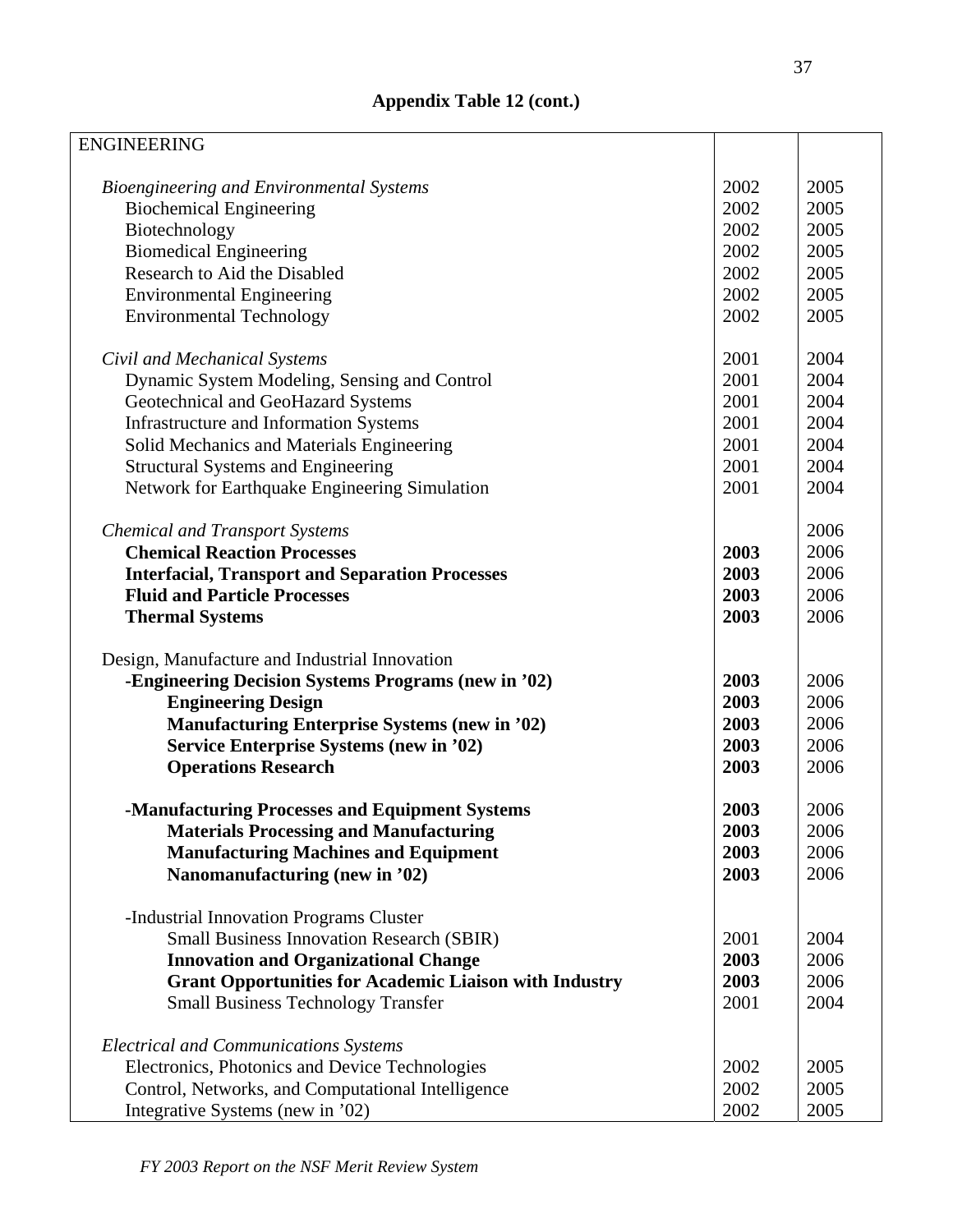| Engineering, Education and Centers                            | 2001 | 2004 |
|---------------------------------------------------------------|------|------|
| <b>Engineering Education</b>                                  | 2001 | 2004 |
| <b>Engineering Research Centers</b>                           | 2001 | 2004 |
| <b>Earthquake Engineering Research Centers</b>                | 2001 | 2004 |
| Human Resource Development                                    | 2001 | 2004 |
| <b>State/Industry/University Cooperative Research Centers</b> | 2001 | 2004 |
| <b>Industry/University Cooperative Research Centers</b>       | 2001 | 2004 |
| Innovation Partnership Activities (new in '01)                | N/A  | 2004 |

| <b>GEOSCIENCES</b>                                       |      |      |
|----------------------------------------------------------|------|------|
| <b>Atmospheric Sciences</b>                              |      |      |
| -Lower Atmosphere Research Section                       |      |      |
| Atmospheric Chemistry                                    | 2001 | 2004 |
| <b>Climate Dynamics</b>                                  | 2001 | 2004 |
| <b>Mesoscale Dynamic Meteorology</b>                     | 2001 | 2004 |
| Large-scale Dynamic Meteorology                          | 2001 | 2004 |
| Physical Meteorology                                     | 2001 | 2004 |
| Paleoclimate                                             | 2001 | 2004 |
| -Upper Atmosphere Research Section                       |      |      |
| <b>Magnetospheric Physics</b>                            | 2002 | 2005 |
| Aeronomy                                                 | 2002 | 2005 |
| <b>Upper Atmospheric Research Facilities</b><br>2002     |      | 2005 |
| <b>Solar Terrestrial Research</b><br>2002                |      | 2005 |
| -UCAR and Lower Atmospheric Facilities Oversight Section |      |      |
| Lower Atmospheric Observing Facilities                   | 2003 | 2006 |
| <b>UNIDATA</b>                                           | 2003 | 2006 |
| <b>NCAR/UCAR</b><br>2003                                 |      | 2006 |
| <b>Earth Sciences</b>                                    |      |      |
| <b>Instrumentation and Facilities</b>                    | 2001 | 2004 |
| -Research Support                                        |      |      |
| Tectonics                                                |      | 2005 |
| Geology and Paleontology                                 |      | 2005 |
| <b>Hydrological Sciences</b>                             |      | 2005 |
| Petrology and Geochemistry                               |      | 2005 |
| Geophysics                                               |      | 2005 |
| <b>Continental Dynamics</b>                              |      | 2005 |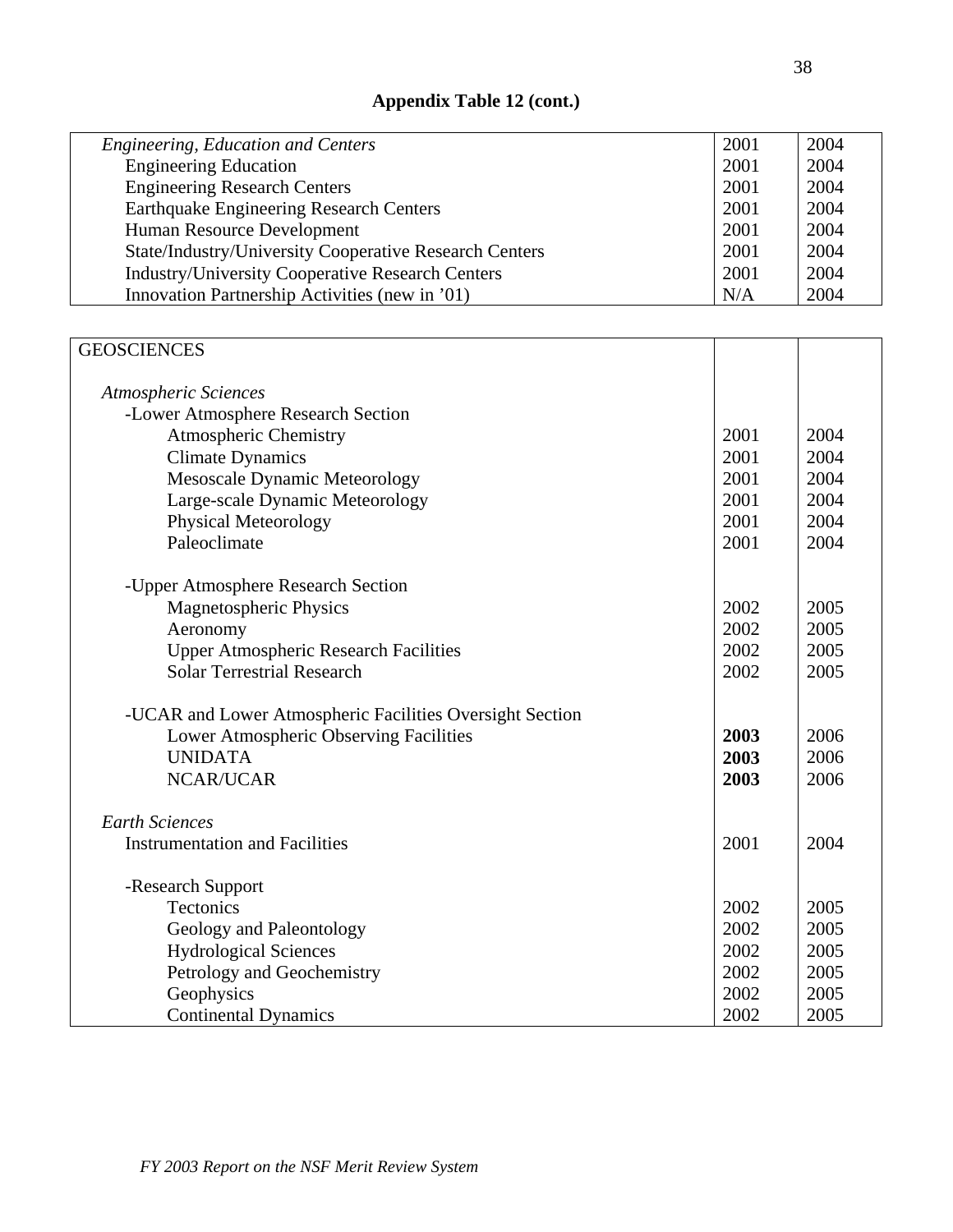| Ocean Sciences                                                    |              |      |
|-------------------------------------------------------------------|--------------|------|
| -Integrative Programs Section                                     |              |      |
| Oceanographic Technical Services                                  | 2002         | 2005 |
| <b>Ship Operations</b>                                            | 2002         | 2005 |
| Oceanographic Instrumentation                                     | 2002         | 2005 |
| Ship Acquisitions and Upgrades (new in '02)                       | 2002         | 2005 |
| Shipboard Scientific Support Equipment (new in '02)               | 2002         | 2005 |
| <b>Oceanographic Tech and Interdisciplinary Coordination</b>      | 2003         | 2006 |
| <b>Ocean Science Education and Human Resources</b>                | 2003         | 2006 |
| -Marine Geosciences Section                                       |              |      |
| <b>Marine Geology and Geophysics</b>                              | 2003         | 2006 |
| <b>Ocean Drilling</b>                                             |              | 2006 |
|                                                                   |              |      |
| -Ocean Section                                                    |              |      |
| <b>Chemical Oceanography</b>                                      | 2003<br>2003 | 2006 |
| <b>Physical Oceanography</b>                                      |              | 2006 |
| <b>Biological Oceanography</b>                                    | 2003         | 2006 |
| Other Programs                                                    |              |      |
| <b>Global Learning and Observation to Benefit the Environment</b> | 2003         | 2006 |
| <b>Opportunities to Enhance Diversity in the Geosciences</b>      |              | 2006 |
| <b>Geoscience Education</b>                                       | 2003         | 2006 |

| MATHEMATICAL AND PHYSICAL SCIENCES                     |      |      |
|--------------------------------------------------------|------|------|
|                                                        |      |      |
| <b>Astronomical Sciences</b>                           | 2002 | 2005 |
| <b>Planetary Astronomy</b>                             | 2002 | 2005 |
| <b>Stellar Astronomy and Astrophysics</b>              | 2002 | 2005 |
| <b>Galactic Astronomy</b>                              | 2002 | 2005 |
| <b>Education, Human Resources and Special Programs</b> | 2002 | 2005 |
| Advanced Technologies and Instrumentation              | 2002 | 2005 |
| Electromagnetic Spectrum Management                    | 2002 | 2005 |
| <b>Extragalactic Astronomy and Cosmology</b>           |      | 2005 |
|                                                        |      |      |
| -Facilities Cluster                                    |      |      |
| Gemini Observatory                                     | 2002 | 2005 |
| National Radio Astronomy Observatory (NRAO)            | 2002 | 2005 |
| National Optical Astronomy Observatories (NOAO)        | 2002 | 2005 |
| National Solar Observatory (NSO)                       | 2002 | 2005 |
| National Astronomy and Ionosphere Center (NAIC)        |      | 2005 |
| Atacama Large Millimeter Array (ALMA)                  | N/A  | 2005 |
|                                                        |      |      |
|                                                        |      |      |
|                                                        |      |      |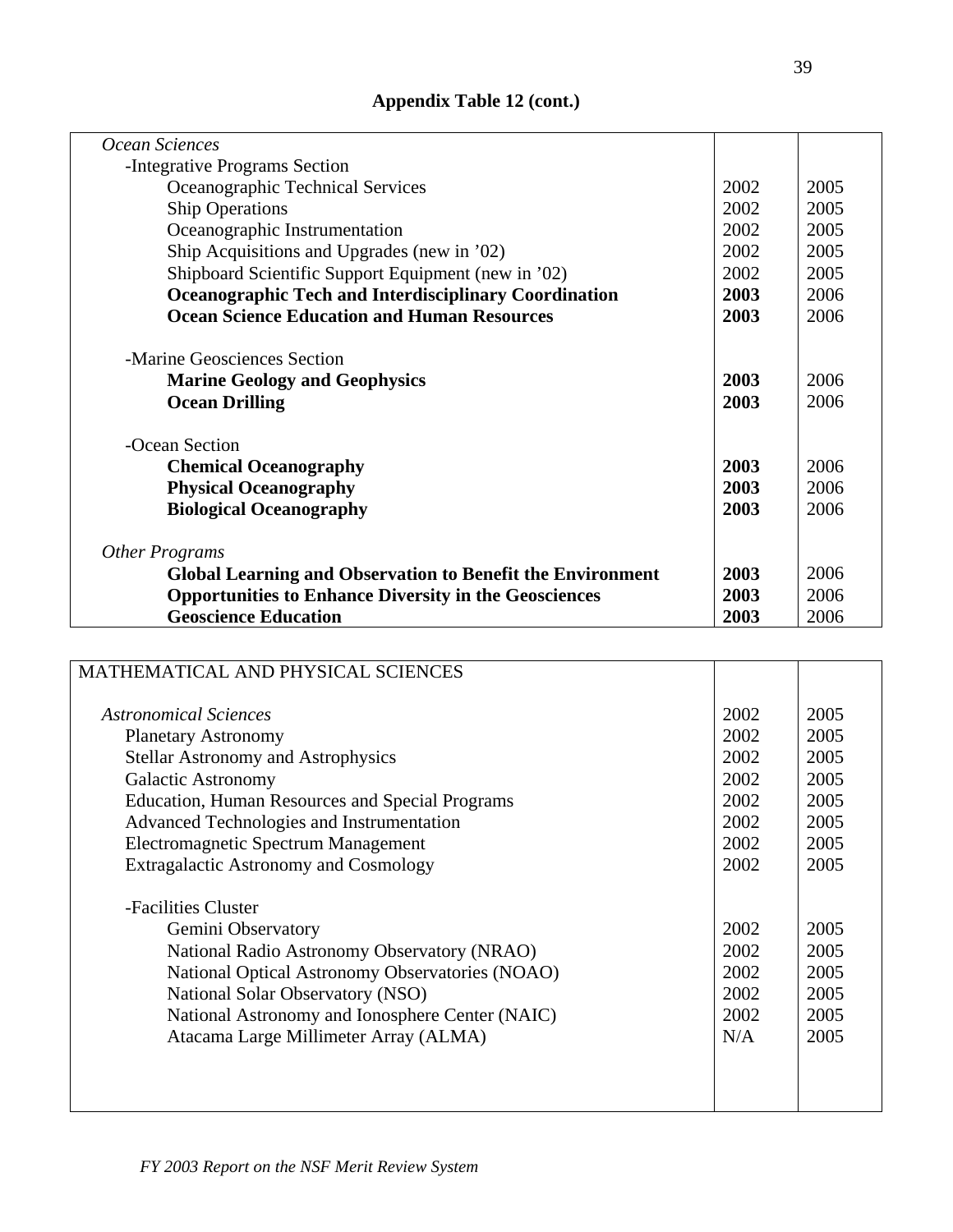| Chemistry                                                | 2001         | 2004 |
|----------------------------------------------------------|--------------|------|
| Office of Special Projects                               | 2001         | 2004 |
| Chemistry Research Instrumentation and Facilities (CRIF) |              | 2004 |
| <b>Organic Chemical Dynamics</b>                         | 2001<br>2001 | 2004 |
| Organic Synthesis                                        | 2001         | 2004 |
| <b>Chemistry of Materials</b>                            | 2001         | 2004 |
|                                                          |              |      |
| Theoretical and Computational Chemistry                  | 2001         | 2004 |
| <b>Experimental Physical Chemistry</b>                   | 2001         | 2004 |
| Inorganic, Bioinorganic and Organometallic Chemistry     | 2001         | 2004 |
| Analytical and Surface Chemistry                         | 2001         | 2004 |
| <b>Materials Research</b>                                | 2002         | 2005 |
| -Base Science Cluster                                    |              |      |
| <b>Condensed Matter Physics</b>                          | 2002         | 2005 |
| Solid-State Chemistry                                    | 2002         | 2005 |
| Polymers                                                 | 2002         | 2005 |
|                                                          |              |      |
| -Advanced Materials and Processing Cluster               |              |      |
| Metals                                                   | 2002         | 2005 |
| Ceramics                                                 | 2002         | 2005 |
| <b>Electronic Materials</b>                              | 2002         | 2005 |
|                                                          |              |      |
| -Materials Research and Technology Enabling Cluster      |              |      |
| <b>Materials Theory</b>                                  | 2002         | 2005 |
| <b>Instrumentation for Materials Research</b>            | 2002         | 2005 |
| <b>National Facilities</b>                               | 2002         | 2005 |
| Materials Research Science and Engineering Centers       | 2002         | 2005 |
| -Office of Special Programs (new in '03)                 | N/A          | 2005 |
| <b>Mathematical Sciences</b>                             | 2001         | 2004 |
| <b>Applied Mathematics</b>                               | 2001         | 2004 |
| Topology and Foundations                                 | 2001         | 2004 |
| <b>Computational Mathematics</b>                         | 2001         | 2004 |
| Infrastructure                                           | 2001         | 2004 |
| Geometric Analysis                                       | 2001         | 2004 |
| Analysis                                                 | 2001         | 2004 |
| Algebra, Number Theory, and Combinatorics                | 2001         | 2004 |
| <b>Statistics and Probability</b>                        | 2001         | 2004 |
|                                                          |              |      |
| <b>Physics</b>                                           | 2003         |      |
| <b>Atomic, Molecular, Optical and Plasma Physics</b>     | 2003         | 2006 |
| <b>Elementary Particle Physics</b>                       | 2003         | 2006 |
| <b>Theoretical Physics</b>                               | 2003         | 2006 |
| Particle and Nuclear Astrophysics (new in '00)           | 2003         | 2006 |
| <b>Nuclear Physics</b>                                   | 2003         | 2006 |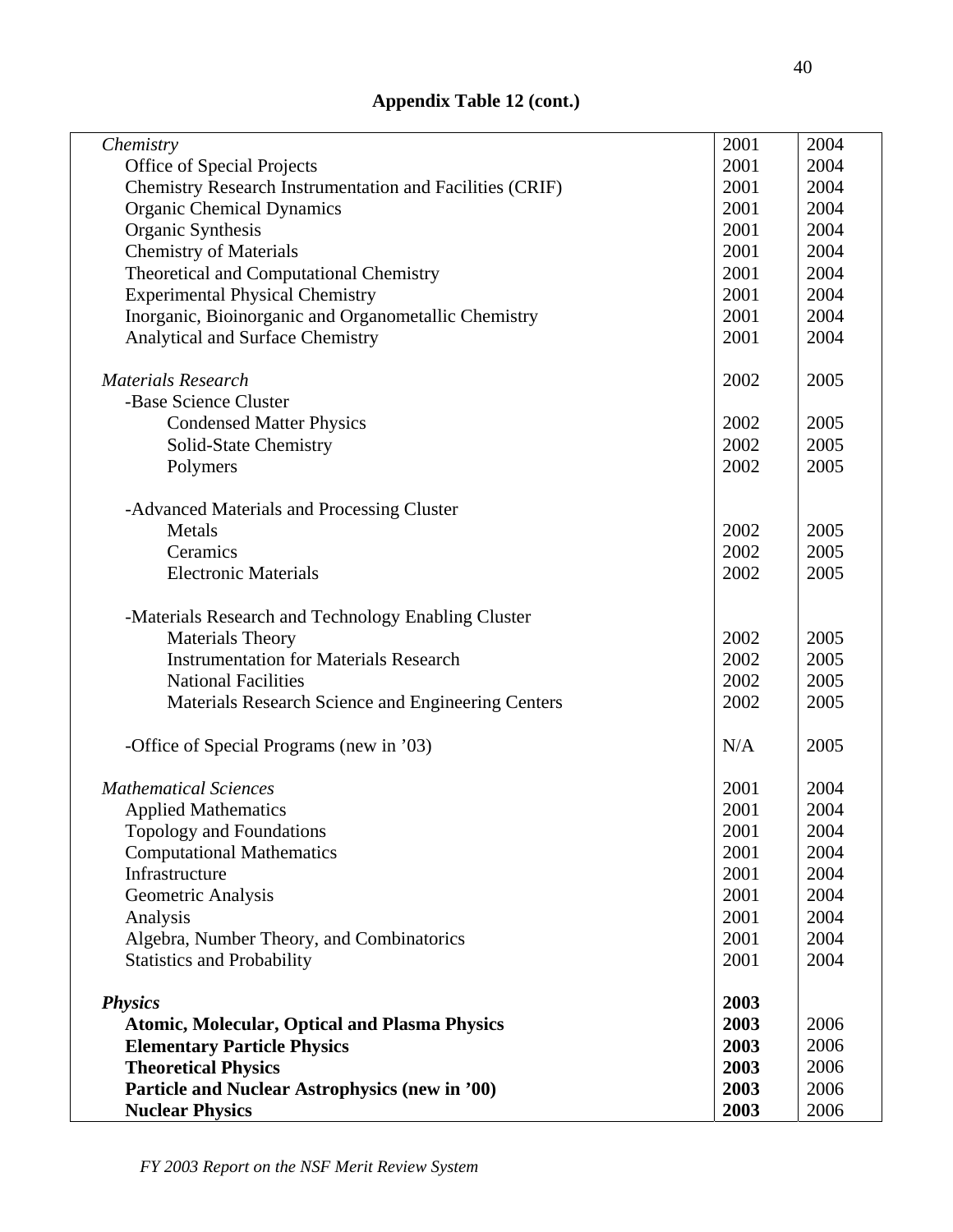| <b>Education and Interdisciplinary Research (new in '00)</b>                  | 2003         | 2006 |
|-------------------------------------------------------------------------------|--------------|------|
| <b>Gravitational Physics</b>                                                  | 2003         | 2006 |
| <b>Office of MultidisciplinaryResearch</b>                                    | 2003         | 2006 |
|                                                                               |              |      |
| SOCIAL, BEHAVIORAL, AND ECONOMIC SCIENCES                                     |              |      |
| Office of International Science and Engineering (INT)                         | 2002         | 2005 |
| Science Resource Statistics (SRS)                                             | 2000         |      |
| <b>Human Resources Statistics</b>                                             | 2002         |      |
| <b>Research and Development Statistics</b>                                    | 2000         | 2004 |
| <b>Behavioral and Cognitive Sciences (BCS)</b>                                |              |      |
| <b>Cultural Anthropology</b>                                                  | 2003         | 2006 |
| <b>Linguistics</b>                                                            | 2003         | 2006 |
| <b>Social Psychology</b>                                                      | 2003         | 2006 |
| <b>Physical Anthropology</b>                                                  | 2003         | 2006 |
| <b>Geography and Regional Sciences</b>                                        | 2003         | 2006 |
| <b>Cognitive Neuroscience (new in '01)</b>                                    | 2003         | 2006 |
| Developmental and Learning Sciences (formally Child Learning &                | 2003         | 2006 |
| Development)<br>Perception, Action, and Cognition (formally Human Cognition & | 2003         | 2006 |
| Perception)                                                                   |              |      |
| <b>Archaeology</b>                                                            | 2003         | 2006 |
| <b>Archaeometry (formally part of Archaeology)</b>                            | 2003         | 2006 |
| <b>Environmental Social and Behavioral Science (new in '99)</b>               | 2003         | 2006 |
| Social and Economic Sciences (SES)                                            |              |      |
| Decision, Risk, and Management Sciences                                       | 2000         | 2004 |
| <b>Political Science</b>                                                      | 2000         | 2004 |
| Law and Social Science                                                        | 2000         | 2004 |
| Innovation and Organizational Change                                          | 2000         | 2004 |
| Methodology, Measurement and Statistics                                       | 2000<br>2000 | 2004 |
| <b>Science and Technology Studies</b>                                         |              | 2004 |
| Societal Dimensions of Engineering, Science, and Technology                   | 2000         | 2004 |
| Economics                                                                     | 2000         | 2004 |
| Sociology                                                                     | 2000         | 2004 |
| ADVANCE (Cross-Directorate Program, new in FY01/FY02)                         |              | 2005 |
| Science of Learning Centers (new in FY03/FY04)                                |              | 2007 |
|                                                                               |              |      |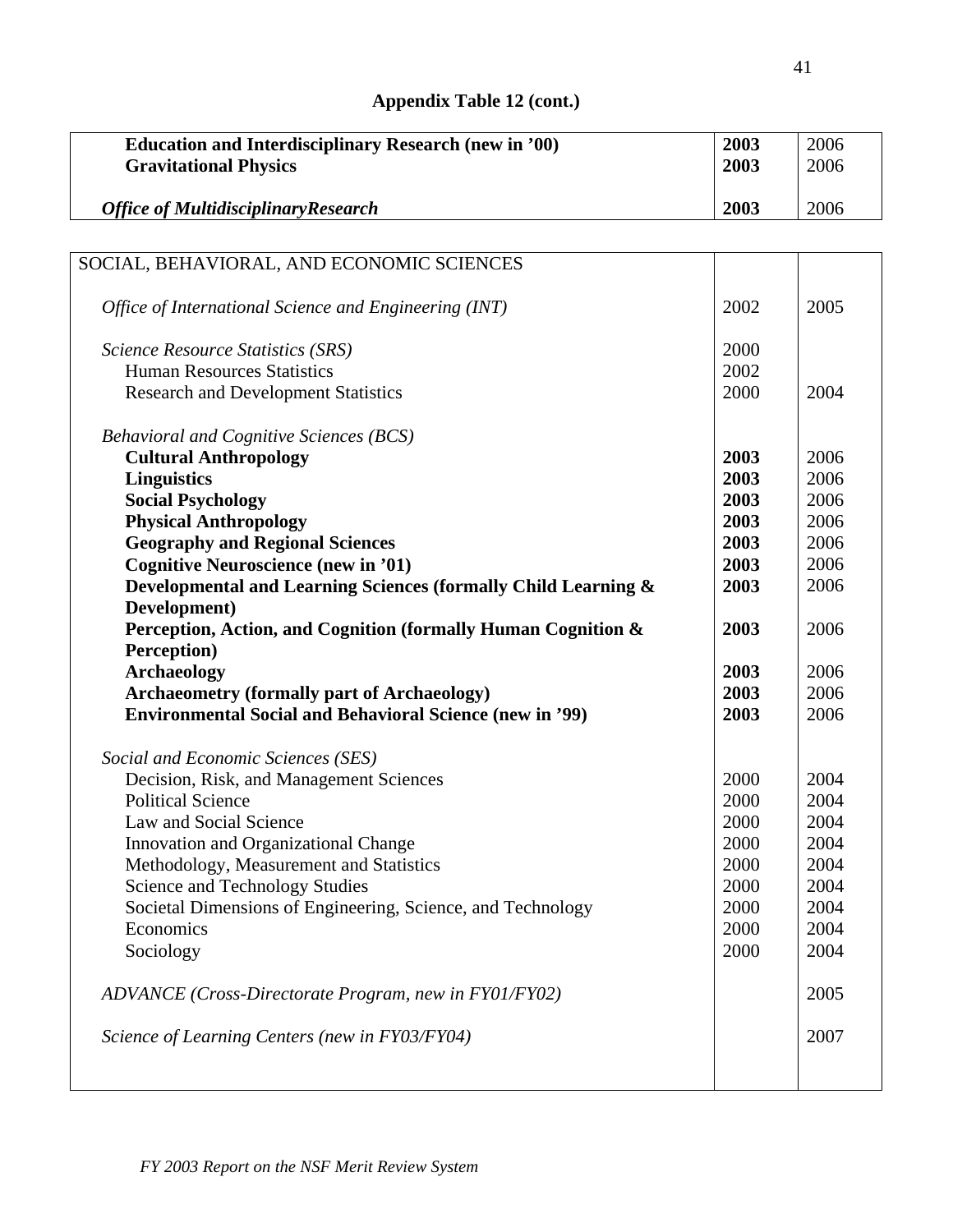| OFFICE OF POLAR PROGRAMS                   |      |      |
|--------------------------------------------|------|------|
| <b>Polar Research Support</b>              | 2001 | 2004 |
| <b>Antarctic Sciences</b>                  | 2003 | 2006 |
| <b>Antarctic Aeronomy and Astrophysics</b> | 2003 | 2006 |
| <b>Antarctic Biology and Medicine</b>      | 2003 | 2006 |
| <b>Antarctic Geology and Geophysics</b>    | 2003 | 2006 |
| <b>Antarctic Glaciology</b>                | 2003 | 2006 |
| <b>Antarctic Ocean and Climate Systems</b> | 2003 | 2006 |
| <b>Artic Sciences</b>                      |      |      |
| <b>Arctic Sciences</b>                     | 2003 | 2006 |
| <b>Arctic Research Opportunities</b>       | 2003 | 2006 |
| <b>Arctic Research and Policy</b>          | 2003 | 2006 |
| <b>Arctic System Sciences</b>              | 2003 | 2006 |
| <b>Arctic Natural Sciences</b>             | 2003 | 2006 |
| <b>Arctic Social Sciences</b>              | 2003 | 2006 |
|                                            |      |      |
| OFFICE OF INTEGRATIVE ACTIVITIES           |      |      |

| <b>OFFICE OF INTEGRATIVE ACTIVITIES</b>                                      |                |      |
|------------------------------------------------------------------------------|----------------|------|
| Major Research Instrumentation (MRI)<br>Science and Technology Centers (STC) | 2000*<br>1996* | 2007 |
| NSF PRIORITY AREAS                                                           |                |      |
| NSF Nanoscale Science and Engineering Priority Area                          | N/A            | 2004 |
| *External Evaluations                                                        |                |      |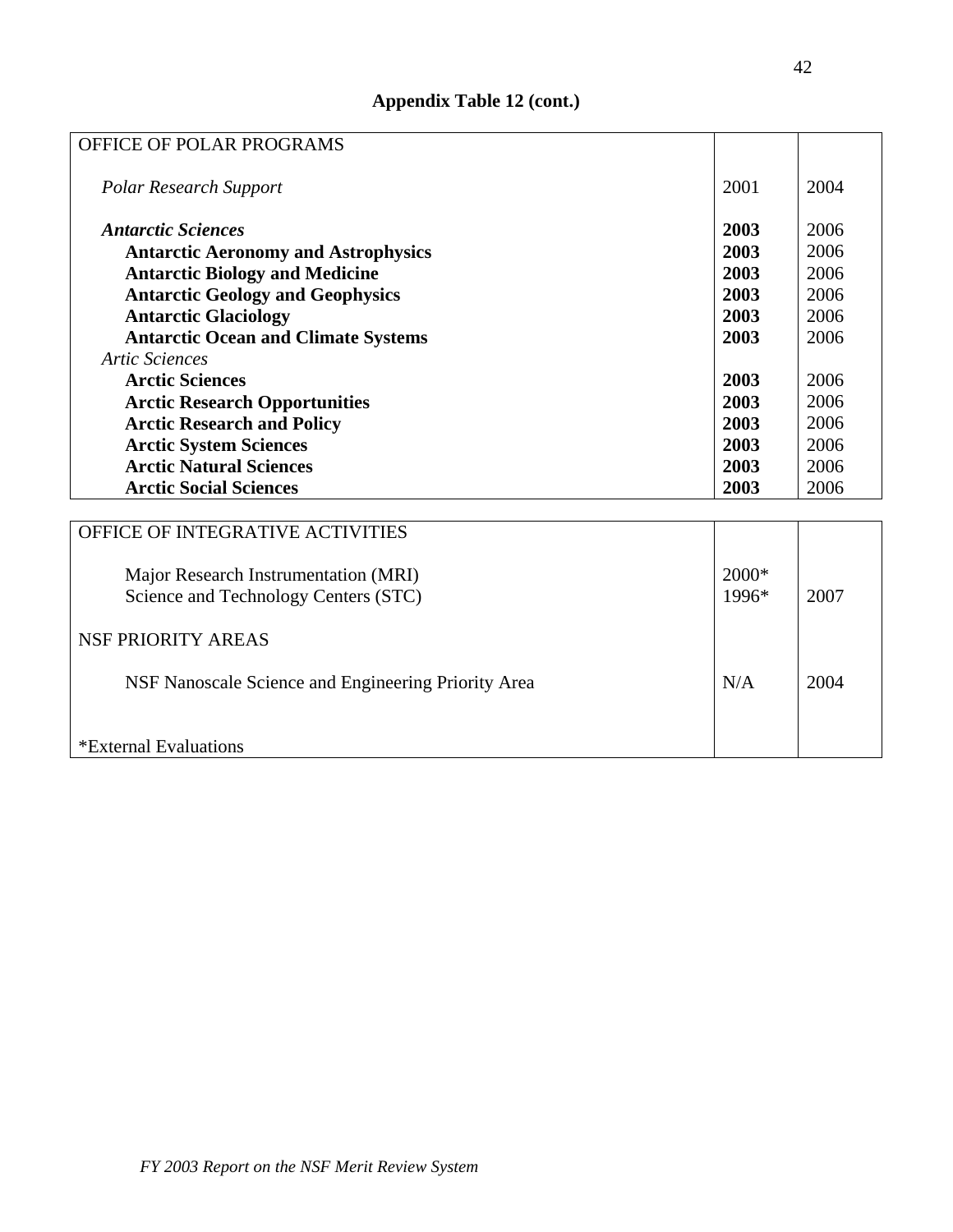**Appendix Table 13 Annual Performance Goals for NSF's Management** 

| Performance<br>Area<br><b>Proposal and</b>                   | FY 2003 Annual<br>Performance Goal                                                                                                                                                                                                                                                                                                                                    | <b>Results for</b><br><b>National Science</b><br>Foundation                                                                                                                        |
|--------------------------------------------------------------|-----------------------------------------------------------------------------------------------------------------------------------------------------------------------------------------------------------------------------------------------------------------------------------------------------------------------------------------------------------------------|------------------------------------------------------------------------------------------------------------------------------------------------------------------------------------|
| Award<br><b>Processes</b>                                    |                                                                                                                                                                                                                                                                                                                                                                       |                                                                                                                                                                                    |
| Use of Merit<br>Review                                       | <b>Performance Goal IV-1:</b><br>At least 85 percent of basic and applied<br>research funds will be allocated to projects<br>that undergo merit review.<br><b>FY 2000 Goal</b><br>80%<br>87%<br>FY 2000 Result<br><b>FY 2001 Goal</b><br>85%<br>FY 2001 Result<br>88%<br>85%<br>FY 2002 Goal<br>88%<br>FY 2002 Result<br>FY 2003 Goal<br>85%<br>89%<br>FY 2003 Result | FY 1999: NSF successful<br>for related goal<br>FY 2000: NSF successful<br>FY 2001: NSF successful<br>FY 2002: NSF successful<br><b>FY 2003: NSF is</b><br>successful for goal IV-1 |
| Implementation<br>of Merit Review<br>Criteria -<br>Reviewers | <b>Performance Goal IV-2:</b><br>At least 70 percent of reviews with written<br>comments will address aspects of both<br>generic review criteria.<br>FY 2001 Result<br>69%<br>FY 2002 Result<br>84%<br><b>FY 2003 Goal</b><br>70%<br>90%<br>FY 2003 Result                                                                                                            | <b>FY 2001: NSF not</b><br>successful for related goal<br>FY 2002: NSF successful<br>for related goal<br><b>FY 2003: NSF is</b><br>successful for goal IV-2.                       |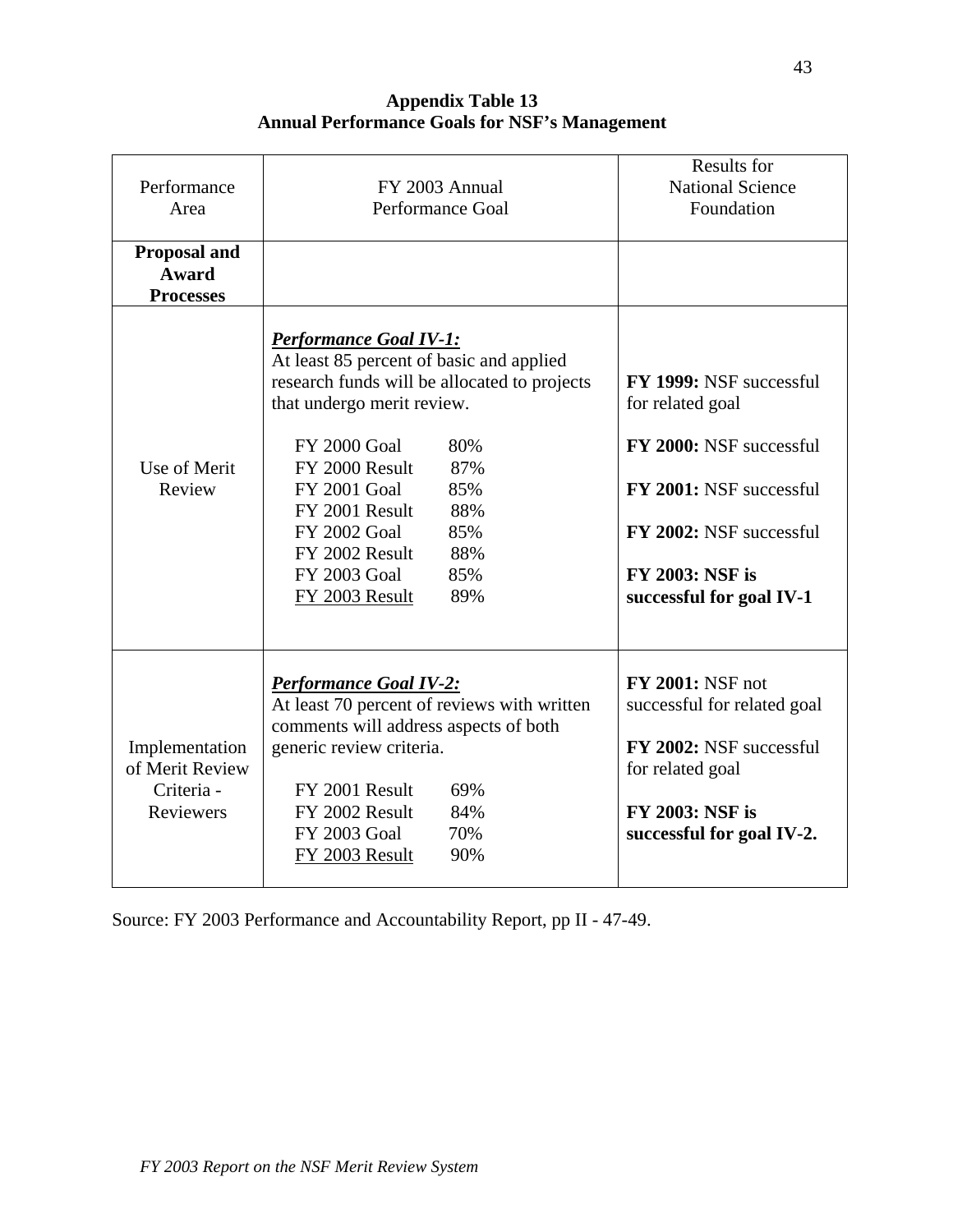| Performance<br>Area                                                | FY 2003 Annual<br>Performance Goal                                                                                                                                                                                                                                                                                                                                                                                                                                                                                                                                                                                                                                                                                                                                                                                                                                                                                                                                                                                                                                                                                                                                                                                                        | Results for<br><b>National Science</b><br>Foundation                                                                                           |
|--------------------------------------------------------------------|-------------------------------------------------------------------------------------------------------------------------------------------------------------------------------------------------------------------------------------------------------------------------------------------------------------------------------------------------------------------------------------------------------------------------------------------------------------------------------------------------------------------------------------------------------------------------------------------------------------------------------------------------------------------------------------------------------------------------------------------------------------------------------------------------------------------------------------------------------------------------------------------------------------------------------------------------------------------------------------------------------------------------------------------------------------------------------------------------------------------------------------------------------------------------------------------------------------------------------------------|------------------------------------------------------------------------------------------------------------------------------------------------|
| <b>Proposal and</b><br>Award<br><b>Processes</b>                   |                                                                                                                                                                                                                                                                                                                                                                                                                                                                                                                                                                                                                                                                                                                                                                                                                                                                                                                                                                                                                                                                                                                                                                                                                                           |                                                                                                                                                |
| Implementation<br>of Merit Review<br>Criteria-<br>Program Officers | <b>Performance Goal IV-3:</b><br>For at least 80 percent of decisions to fund or<br>decline proposals, program officers will<br>comment on aspects of both generic review<br>criteria.<br>FY 2001 Result: Program reports prepared by<br>external experts during FY 2001 GPRA<br>reporting led NSF to conclude it was<br>successful in implementation of both merit<br>review criteria by program managers.<br>FY 2002 Result: A statistically determined<br>sample of FY 2002 review analyses was<br>evaluated by NSF staff to determine the<br>extent of Program Officer usage of both<br>review criteria. It was determined that<br>approximately 78% of review analyses<br>commented on aspects of both merit review<br>criteria.<br>FY 2003 Result: NSF staff evaluated a<br>statistically determined sample of FY 2003<br>review analyses to determine the extent of<br>Program Officer usage of both review criteria.<br>It was determined that approximately 53% of<br>review analyses commented on aspects of<br>both merit review criteria.<br>To improve performance in the future, the<br>issue of what constitutes program officer<br>comments on aspects of both generic review<br>criteria will be examined and clarified. | FY 2001: NSF successful<br>for related goal<br>FY 2002: NSF successful<br>for related goal<br>FY 2003: NSF is not<br>successful for goal IV-3. |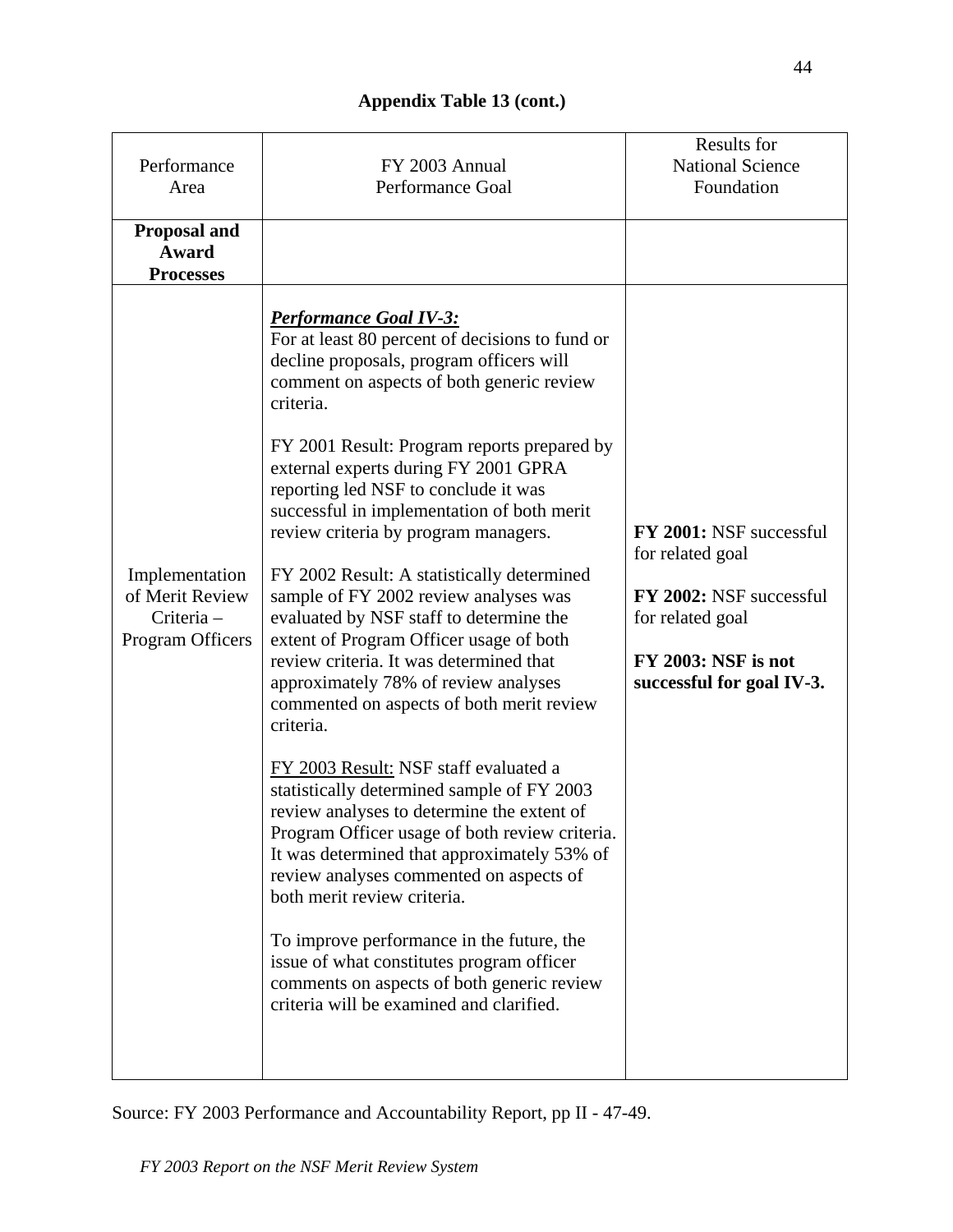| Performance<br>Area                                   | FY 2003 Annual<br><b>Performance Goal</b>                                                                                                                                                                                                                                                                                                                                                                                                                                                                                                                                                                                                                 | <b>Results for</b><br><b>National Science</b><br>Foundation                                                                                                                                         |
|-------------------------------------------------------|-----------------------------------------------------------------------------------------------------------------------------------------------------------------------------------------------------------------------------------------------------------------------------------------------------------------------------------------------------------------------------------------------------------------------------------------------------------------------------------------------------------------------------------------------------------------------------------------------------------------------------------------------------------|-----------------------------------------------------------------------------------------------------------------------------------------------------------------------------------------------------|
| <b>Proposal and</b><br>Award<br><b>Processes</b>      |                                                                                                                                                                                                                                                                                                                                                                                                                                                                                                                                                                                                                                                           |                                                                                                                                                                                                     |
| Customer<br>Service – Time<br>to Prepare<br>Proposals | <b>Performance Goal IV-4:</b><br>Ninety-five percent of program<br>announcements will be publicly available at<br>least three months prior to the proposal<br>deadline or target date.<br>FY 1998 Baseline<br>66%<br>FY 1999 Result<br>75%<br><b>FY 2000 Goal</b><br>95%<br>FY 2000 Result<br>89%<br><b>FY 2001 Goal</b><br>95%<br>FY 2001 Result<br>100%<br><b>FY 2002 Goal</b><br>95%<br>FY 2002 Result<br>94%<br>FY 2003 Goal<br>95%<br>FY 2003 Result<br>99%<br>FY 2003 Result: In FY 2003, 99% (119 of<br>120) of program announcements and<br>solicitations were made available at least 90<br>days before the proposal deadline or target<br>date. | <b>FY 1999: NSF not</b><br>successful<br><b>FY 2000: NSF not</b><br>successful<br>FY 2001: NSF successful<br><b>FY 2002 NSF not</b><br>successful<br><b>FY 2003: NSF is</b><br>successful for IV-4. |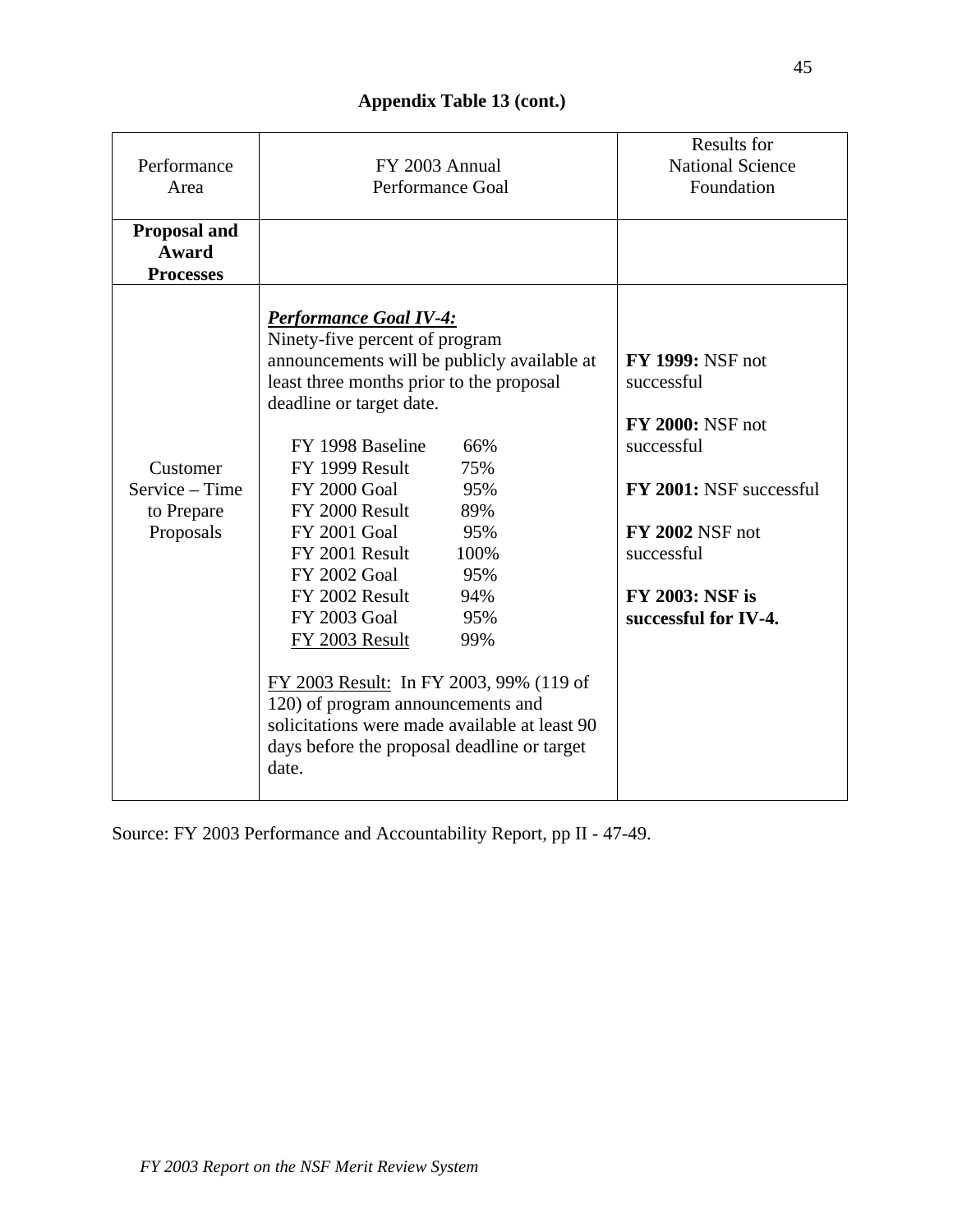| Performance<br>Area | FY 2003 Annual<br>Performance Goal                                                                                                                                                                      | <b>Results for</b><br><b>National Science</b><br>Foundation |
|---------------------|---------------------------------------------------------------------------------------------------------------------------------------------------------------------------------------------------------|-------------------------------------------------------------|
| <b>Proposal and</b> |                                                                                                                                                                                                         |                                                             |
| Award               |                                                                                                                                                                                                         |                                                             |
| <b>Processes</b>    |                                                                                                                                                                                                         |                                                             |
|                     | <b>Performance Goal IV-5:</b><br>For 70 percent of proposals, be able to<br>inform applicants whether their proposals<br>have been declined or recommended for<br>funding within six months of receipt. | <b>FY 1999: NSF not</b><br>successful                       |
|                     |                                                                                                                                                                                                         | <b>FY 2000: NSF not</b>                                     |
|                     | FY 1998 Baseline<br>59%                                                                                                                                                                                 | successful                                                  |
| Customer            | 58%<br>FY 1999 Result                                                                                                                                                                                   |                                                             |
| Service – Time      | <b>FY 2000 Goal</b><br>70%                                                                                                                                                                              | FY 2001: NSF successful                                     |
| to Decision         | FY 2000 Result<br>54%                                                                                                                                                                                   |                                                             |
|                     | 70%<br><b>FY 2001 Goal</b>                                                                                                                                                                              | FY 2002 NSF successful                                      |
|                     | FY 2001 Result<br>62%                                                                                                                                                                                   |                                                             |
|                     | <b>FY 2002 Goal</b><br>70%                                                                                                                                                                              | <b>FY 2003: NSF is</b>                                      |
|                     | FY 2002 Result<br>74%                                                                                                                                                                                   | successful for IV-5.                                        |
|                     | FY 2003 Goal<br>70%                                                                                                                                                                                     |                                                             |
|                     | FY 2003 Result<br>77%                                                                                                                                                                                   |                                                             |
|                     |                                                                                                                                                                                                         |                                                             |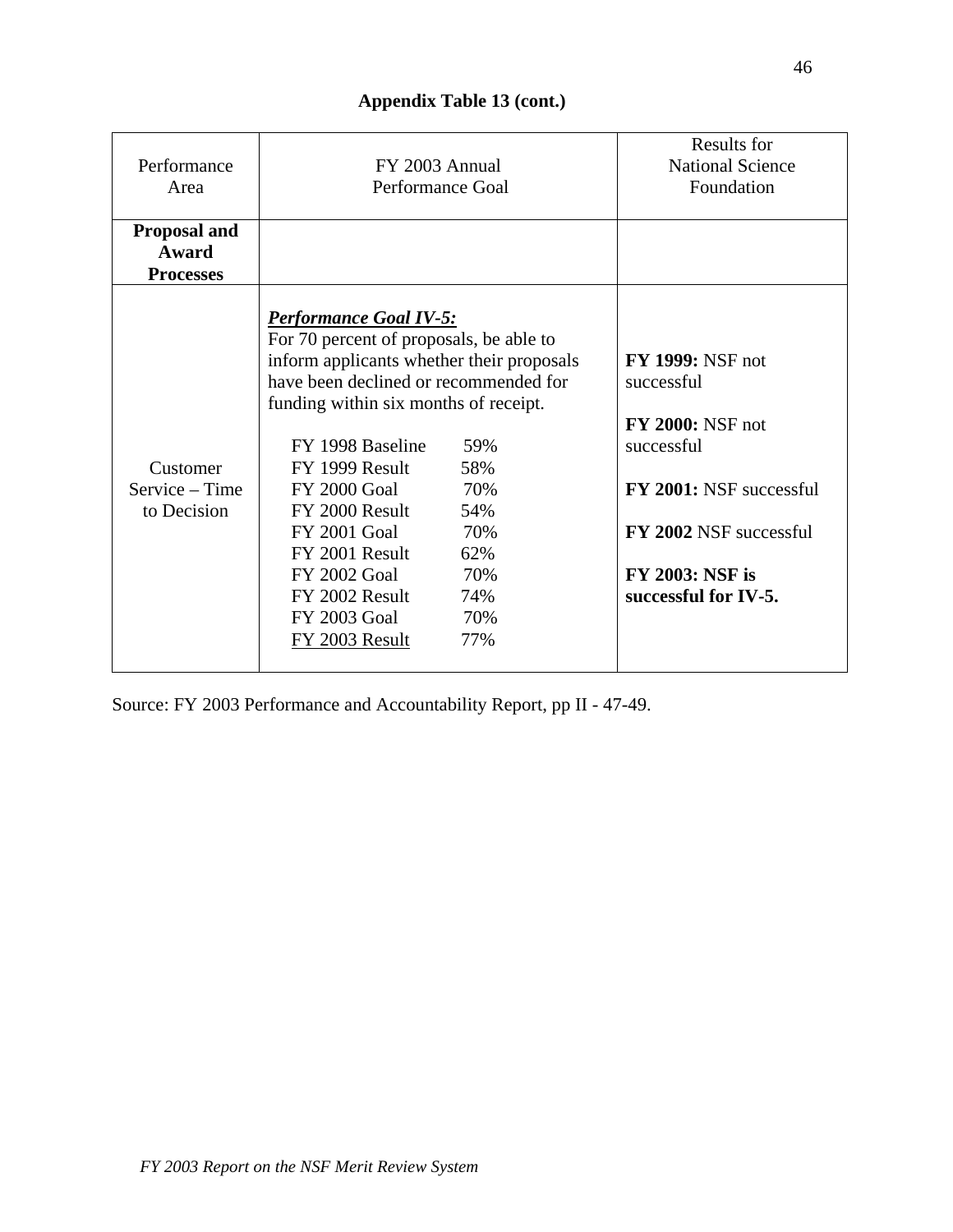| Performance<br>Area    | FY 2003 Annual<br><b>Performance Goal</b>                                                                                                                                                                                                                                                                                                                                                                                                                                                                                                                                                                                                                                                                                                                                                                                                                                                                                                                                                                       | Results for<br><b>National Science</b><br>Foundation                                                                    |
|------------------------|-----------------------------------------------------------------------------------------------------------------------------------------------------------------------------------------------------------------------------------------------------------------------------------------------------------------------------------------------------------------------------------------------------------------------------------------------------------------------------------------------------------------------------------------------------------------------------------------------------------------------------------------------------------------------------------------------------------------------------------------------------------------------------------------------------------------------------------------------------------------------------------------------------------------------------------------------------------------------------------------------------------------|-------------------------------------------------------------------------------------------------------------------------|
| <b>Award Portfolio</b> |                                                                                                                                                                                                                                                                                                                                                                                                                                                                                                                                                                                                                                                                                                                                                                                                                                                                                                                                                                                                                 |                                                                                                                         |
| <b>Award Size</b>      | <b>Performance Goal IV-6:</b><br>NSF will increase the average annualized<br>award size for research grants to a level of<br>\$125,000, compared to a goal of \$113,000 in<br>FY 2002.<br>FY 1998 Baseline<br>\$90,000<br>FY 1999 Result<br>\$94,000<br>FY 2000 Result<br>\$105,800<br><b>FY 2001 Goal</b><br>\$110,000<br>FY 2001 Result<br>\$113,601<br><b>FY 2002 Goal</b><br>\$113,000<br>FY 2002 Result<br>\$115,666<br>FY 2003 Goal<br>\$125,000<br>\$135,609<br>FY 2003 Result<br>FY 2003 Result: NSF sought a very<br>ambitious one-year increase of over 10% in<br>average annualized award size – from<br>$$113,000$ to $$125,000$ . In contrast to previous<br>years, in FY 2003 collaborative proposals<br>submitted as individual proposals from the<br>collaborating institutions were counted as a<br>single proposal for review and award/decline<br>decisions. If such collaborative proposals<br>were counted individually, the average<br>annualized award size for FY 2003 is<br>\$121,380. | <b>FY 2001: NSF</b><br>successful<br><b>FY 2002 NSF</b><br>successful<br><b>FY 2003: NSF is</b><br>successful for IV-6. |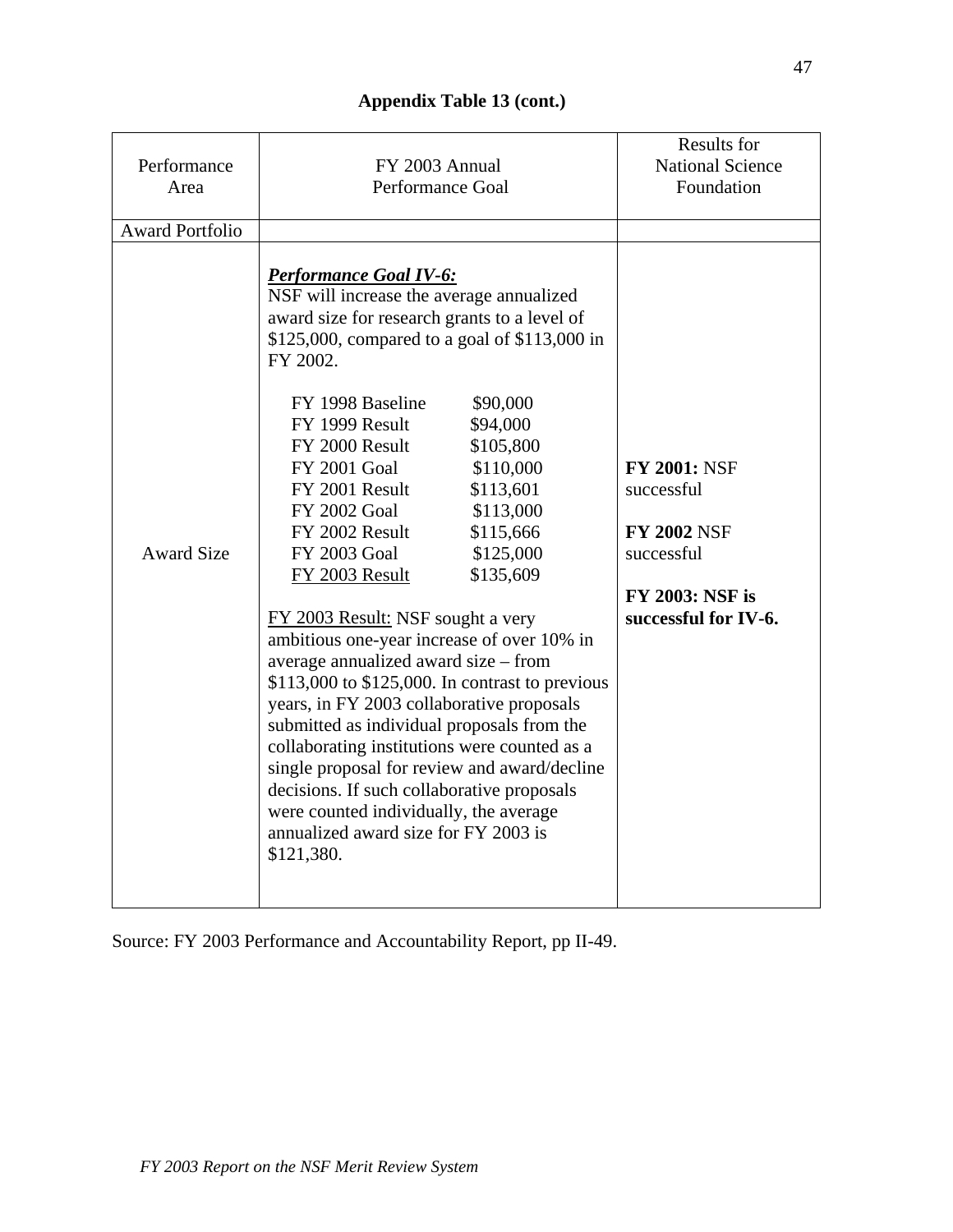|            |                  |              | <b>Fiscal Year</b> |              |  |
|------------|------------------|--------------|--------------------|--------------|--|
|            |                  | 2001         | 2002               | 2003         |  |
| <b>NSF</b> | Proposals        | 301          | 323                | 435          |  |
|            | Awards           | 256          | 278                | 344          |  |
|            | Total \$         | \$15,403,521 | \$16,694,405       | \$23,424,191 |  |
|            | % of Obligations | 0.4%         | 0.4%               | 0.4%         |  |
|            | Average \$       | \$60,170     | \$60,052           | \$68,094     |  |
| <b>BIO</b> | Proposals        | 59           | 58                 | 52           |  |
|            | Awards           | 40           | 40                 | 48           |  |
|            | Total \$         | \$2,747,298  | \$2,737,377        | \$3,417,138  |  |
|            | % of Obligations | 0.5%         | 0.5%               | 0.6%         |  |
|            | Average \$       | \$68,682     | \$68,434           | \$71,190     |  |
| <b>CSE</b> | Proposals        | 25           | 26                 | 59           |  |
|            | Awards           | 21           | 24                 | 51           |  |
|            | Total \$         | \$1,571,733  | \$1,844,149        | \$3,984,783  |  |
|            | % of Obligations | 0.3%         | 0.4%               | 0.6%         |  |
|            | Average \$       | \$74,844     | \$76,840           | \$78,133     |  |
| <b>EHR</b> | Proposals        | 13           | 14                 | 6            |  |
|            | Awards           | 13           | 10                 | 5            |  |
|            | Total \$         | \$1,021,456  | \$976,897          | \$418,335    |  |
|            | % of Obligations | 0.1%         | 0.1%               | 0.1%         |  |
|            | Average \$       | \$78,574     | \$97,690           | \$83,667     |  |
| <b>ENG</b> | Proposals        | 84           | 88                 | 128          |  |
|            | Awards           | 79           | 83                 | 110          |  |
|            | Total \$         | \$5,121,146  | \$5,671,667        | \$7,522,161  |  |
|            | % of Obligations | 1.1%         | 1.1%               | 1.3%         |  |
|            | Average \$       | \$64,825     | \$68,333           | \$68,383     |  |
| <b>GEO</b> | Proposals        | 50           | 46                 | 62           |  |
|            | Awards           | 49           | 43                 | 60           |  |
|            | Total \$         | \$2,276,175  | \$1,514,791        | \$2,915,587  |  |
|            | % of Obligations | 0.4%         | 0.2%               | 0.4%         |  |
|            | Average \$       | \$46,453     | \$35,228           | \$48,593     |  |
| <b>MPS</b> | Proposals        | 25           | 32                 | 97           |  |
|            | Awards           | 12           | 21                 | 43           |  |
|            | Total \$         | \$802,671    | \$1,796,448        | \$3,820,670  |  |
|            | % of Obligations | 0.1%         | 0.2%               | 0.3%         |  |
|            | Average \$       | \$66,889     | \$85,545           | \$88,853     |  |
| <b>SBE</b> | Proposals        | 28           | 42                 | 17           |  |
|            | Awards           | 27           | 41                 | 14           |  |
|            | Total \$         | \$1,195,763  | \$1,437,333        | \$664,430    |  |
|            | % of Obligations | 0.7%         | 0.8%               | 0.3%         |  |
|            | Average \$       | \$44,288     | \$35,057           | \$47,459     |  |
| <b>OPP</b> | Proposals        | 17           | 17                 | 14           |  |
|            | Awards           | 15           | 16                 | 13           |  |
|            | Total \$         | \$667,279    | \$715,743          | \$681,087    |  |
|            | % of Obligations | 0.2%         | 0.2%               | 0.2%         |  |
|            | Average \$       | \$44,485     | \$44,734           | \$52,391     |  |

**Appendix Table 14 Small Grants for Exploratory Research (SGER) Funding Trends by Directorate, FY 2003**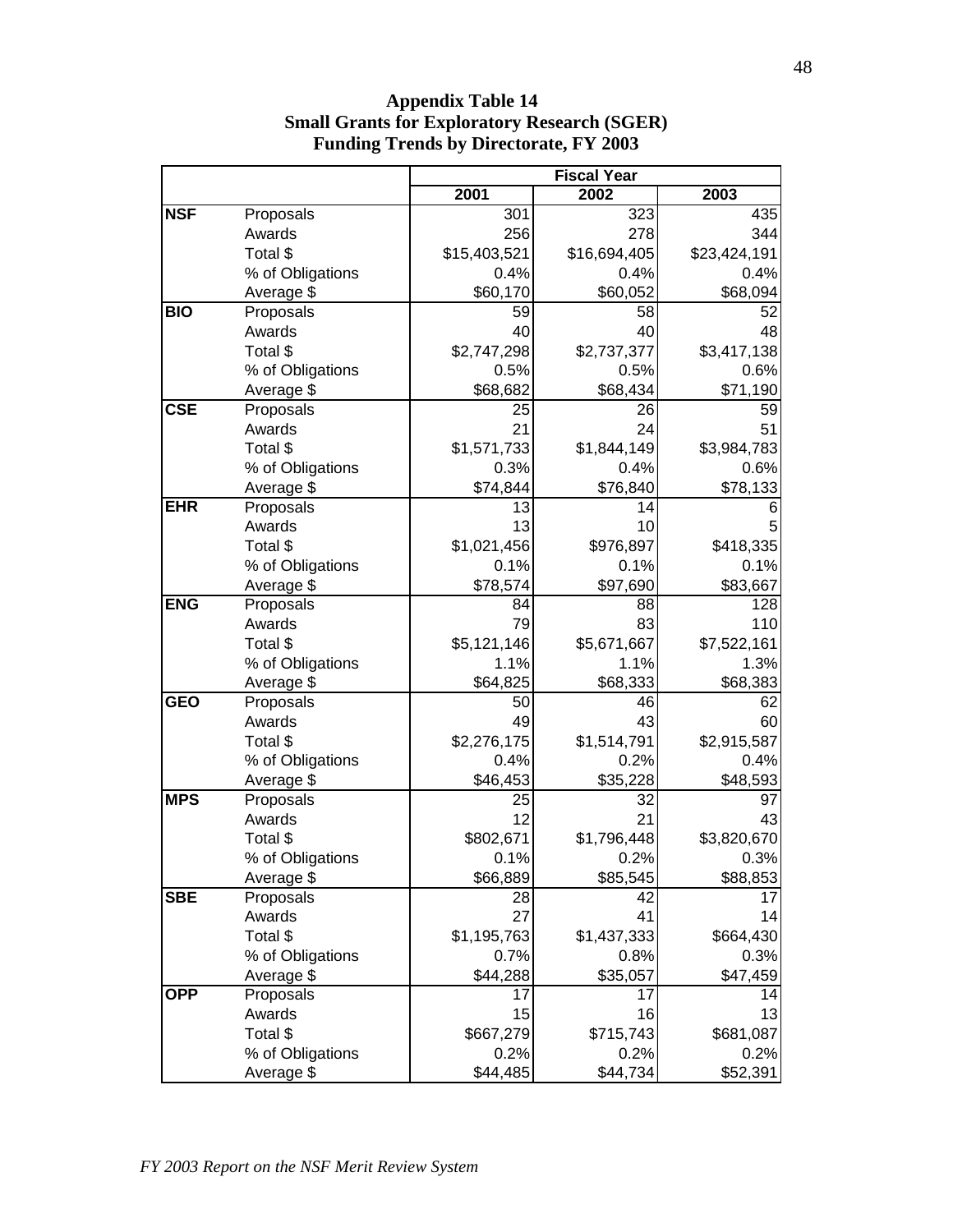**Appendix Table 15 National Science Foundation Organization Chart**